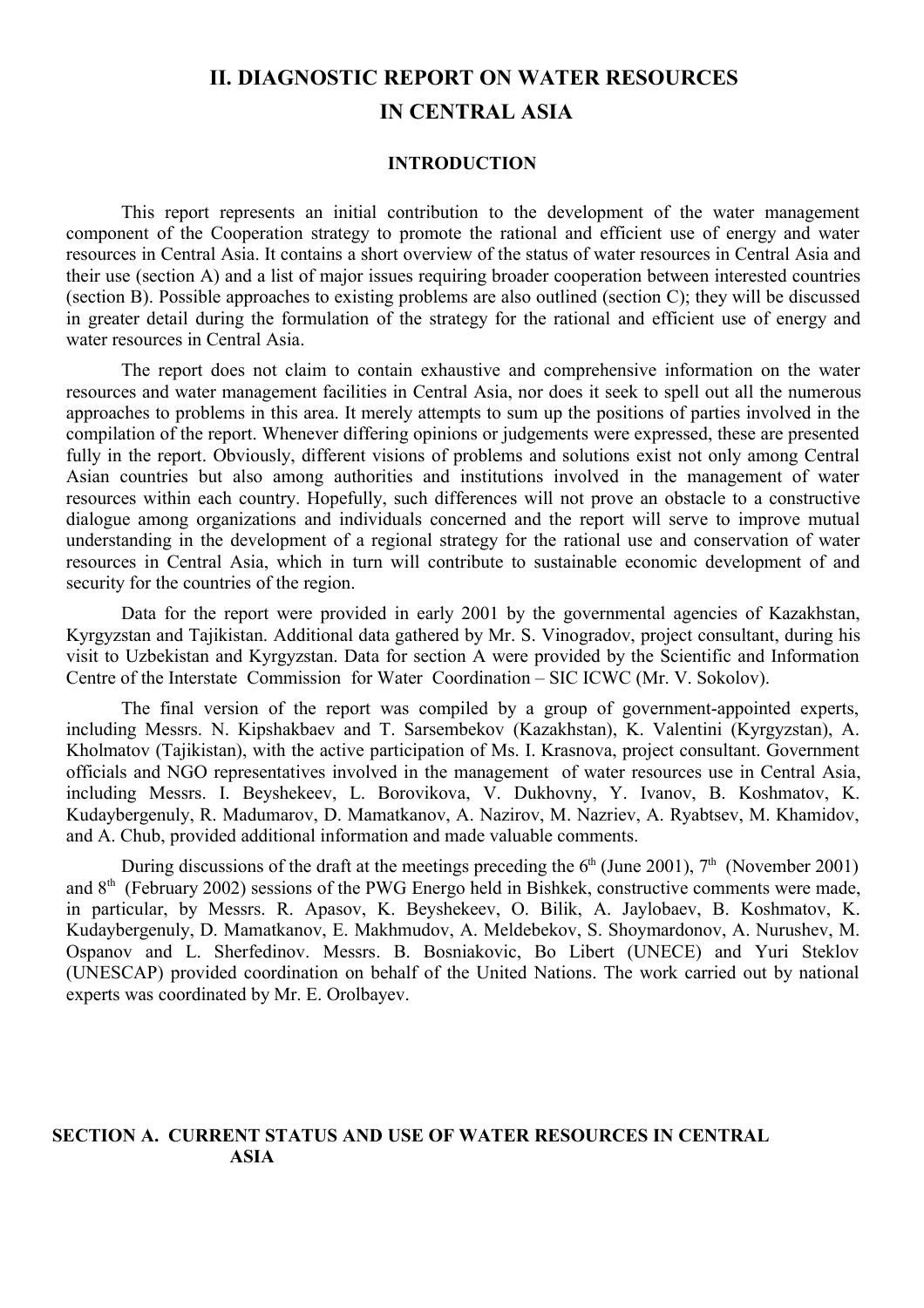### **1. Description of the region**

This section describes the status as well as the current and projected patterns of water use in the five independent countries of Central Asia: Kazakhstan, Kyrgyzstan, Tajikistan, Turkmenistan and Uzbekistan.

The five States are located in the middle of the Eurasian continent and have a total area of around 4 million km<sup>2</sup>, with Kazakhstan occupying 2,717,000 km<sup>2</sup>, Kyrgyzstan - 198,500 km<sup>2</sup>, Tajikistan -143,100 km<sup>2</sup>, Turkmenistan - 488,100 km<sup>2</sup>, and Uzbekistan - 448,800 km<sup>2</sup>. All quantitative data in the report refer to the Aral Sea basin encompassing all of Tajikistan and Uzbekistan, a large part of Turkmenistan, as well as four Kyrgyz provinces, the south of Kazakhstan and the north of Afghanistan and the Islamic Republic of Iran. The Aral Sea basin lies between 56° and 78° east longitude and 33° and  $52^{\circ}$  north latitude and has a total area of 1,549,000 km<sup>2</sup>, of which nearly 590,000 km<sup>2</sup> are arable land (table 1). It should be noted that the interests of Kyrgyzstan, Kazakhstan and Turkmenistan in the use of water resources are not restricted to only the Aral Sea basin area. Within the Aral Sea basin, Kazakhstan has only 35% of its total irrigated land, while Kyrgyzstan has around 40% of its total land under irrigation.

The Aral Sea basin can be divided into two main areas: the Turan Plain and the mountain zone. The western and north-western parts of the basin within the Turan Plain are covered by the deserts of Kara-Kum and Kazyl-Kum. The eastern and south-eastern parts include the Tyan-Shan and Pamir Mountains. The remainder is formed by the alluvial and mountain valleys and arid and semi- arid steppes. Mountains occupy 93% of Tajikistan and 87% of Kyrgyzstan. This type of terrain is positive for the origin of water resources but is also the reason for the shortage of arable land in those countries.

The region is widely known for its oases, such as the Fergana Valley, Khoresm, Tashauz, Mary, Zerafshan, Tashkent-Chimkent and others, which, although they constitute only a small part of the total area, have served as centres of civilization since early times.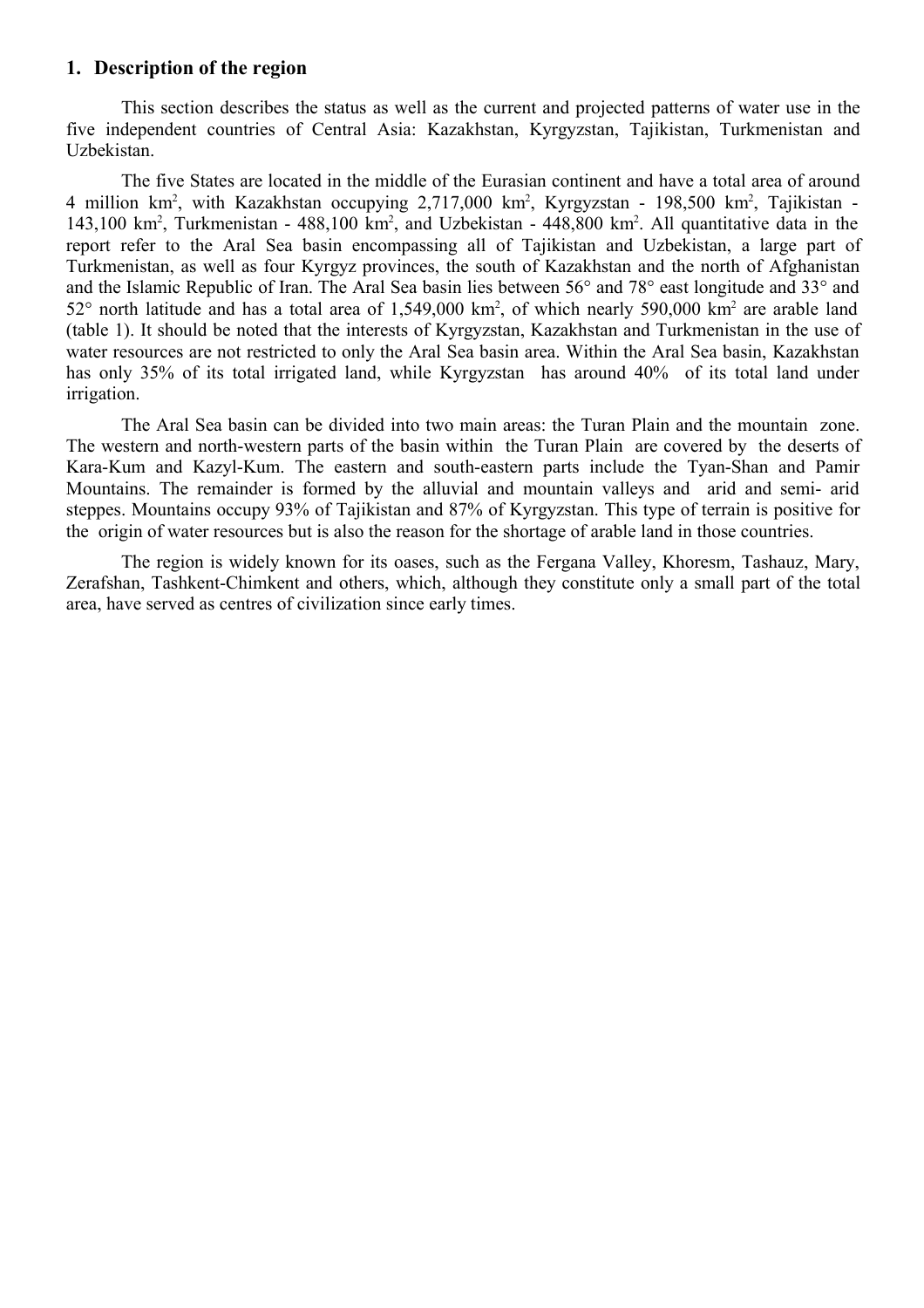| Country        | Area        | Potential arable land | Arable land | Irrigated land |
|----------------|-------------|-----------------------|-------------|----------------|
|                | ha          | ha                    | ha          | ha             |
| Kazakhstan*    | 34 440 000  | 23 872 400            | 1658800     | 786 200        |
| Kyrgyzstan*    | 12 490 000  | 570 000               | 595 000     | 422 000        |
| Tajikistan     | 14 310 000  | $1.571000**$          | 874 000     | 719 000        |
| Turkmenistan   | 48 810 000  | 7 013 000             | 805 300     | 1735 000       |
| Uzbekistan     | 44 884 000  | 25 447 700            | 5 207 800   | 4 2 3 4 4 0 0  |
| Aral Sea basin | 154 934 000 | 59 474 100            | 10 140 900  | 7 895 600      |
|                |             |                       |             |                |

**Table 1. Land resources of the Aral Sea basin**

\* Territories within the Aral Sea basin.

\*\* Areas suitable for irrigation.

*Source*: FAO, 1997.

Central Asia's prosperity has always been linked with the use of land. At present, 60% of rural residents in the Aral Sea basin area are engaged in agriculture. Its successful development therefore acquires special significance, as fertile land has always formed the basis of people's welfare. The total area of arable land is 59 million hectares, of which only 10 million hectares are actually being cultivated (table 1).

Half of the cultivated land belongs to the oases, where it is naturally drained and the soil is fertile. The rest of the potentially arable land would require complex and costly improvement work, including drainage, land grading and even improvements in the soil structure. Arable land is unevenly distributed across the region, with Kazakhstan and Turkmenistan having enough to meet their present and future needs. The other three countries have a shortage of land, either throughout the country (Kyrgyzstan, Tajikistan) or in some parts (e.g. Uzbekistan – in the provinces of Samarkand, Khoresm and Fergana Valley). The shortage of water resources aggravates the situation and may result in conflicts not only among countries but also within them, especially in areas with strong demographic pressure. At present, none of the countries has the economic potential for the large-scale resettlement of people from densely populated areas, creation of jobs and infrastructure, etc.

All of the above calls for a more efficient use of available water resources throughout the region.

#### **2. Water resources**

Central Asian water resources are comprised of renewable surface water and groundwater, as well as return flow associated with human activity. Water resources are mostly available in the Syr Darya and the Amu Darya basins. Independent basins (closed drainage basins adjacent to the Amu Darya basin ) are formed by the Kashka Darya, Zerafshan, Murgab and Tedzhen rivers, which have lost their hydrological links to the main river. The water resources of Kazakhstan and Kyrgyzstan are also formed in other basins, e.g. Kazakhstan has seven additional independent river basins, while Kyrgyzstan has four.

### **1.1 Surface flow formation**

Hydrologically, the region comprises three major zones: flow formation zone; flow transit and dispersion zone, and river deltas . The construction of large dams and reservoirs tends to impact significantly on flow regimes in downstream river sections. In the transit and dispersion zones, hydrological regimes and water quality are changed as huge volumes are withdrawn for industry and agriculture, while return flows containing salts, chemicals and other pollutants find their way back into the river.

The Amu Darya is the largest river in the region. It stretches for 2,540 km from the Pyandj headstream and has a basin of 309,000 km<sup>2</sup>. From the point where the Pyandj flows into the Vakhshay, the river is known as the Amu Darya. The river's main catchment area is in Tajikistan, from where it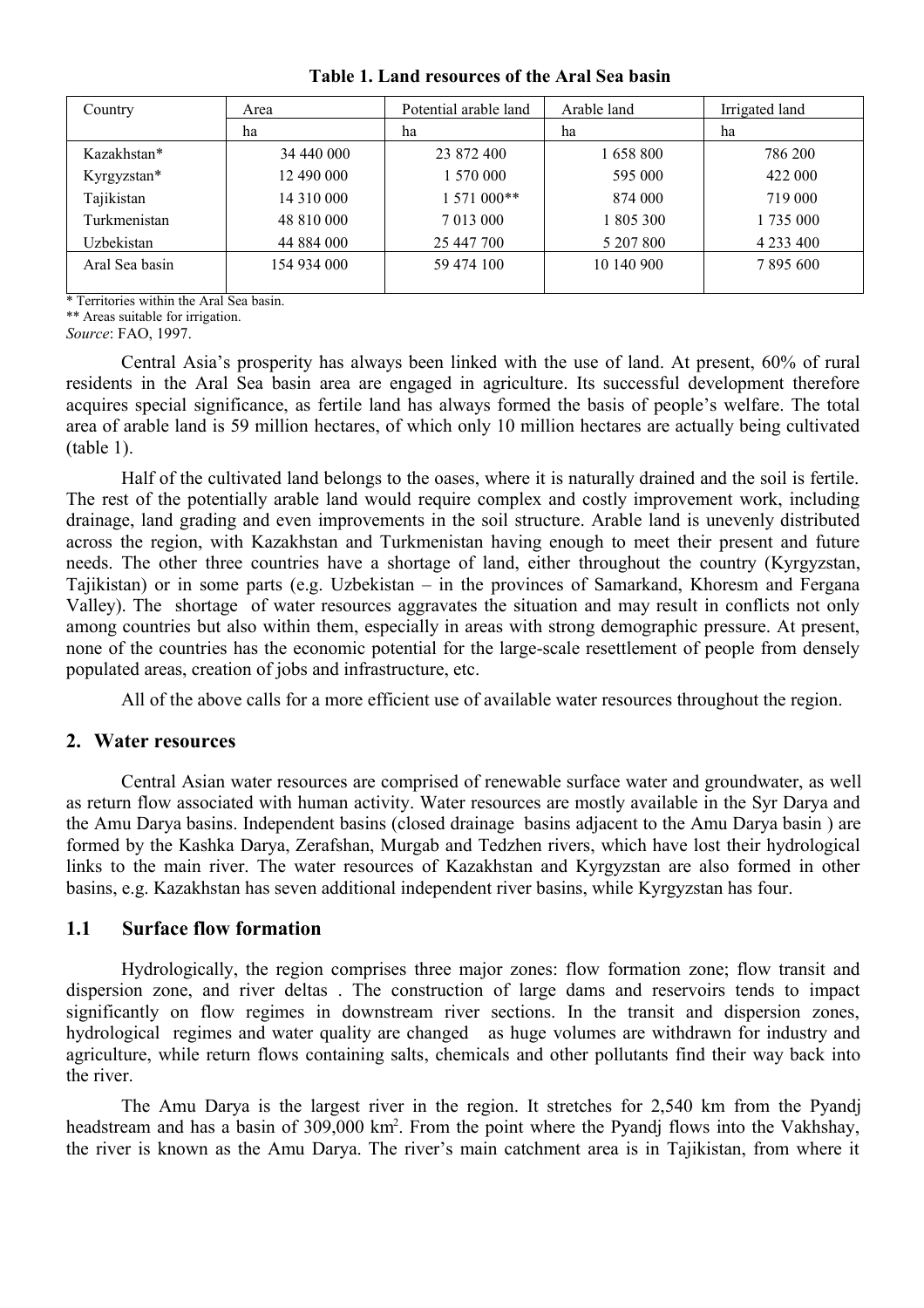flows along the border between Afghanistan and Uzbekistan, crosses Turkmenistan, flows back into Uzbekistan and finally into the Aral Sea in Uzbekistan.

In its midflow, the Amu Darya is joined by two right tributaries, the Kafirnigan and the Surkhan Darya, and one left tributary, Kunduz. Futher down to the Aral Sea, it is not joined by a single tributary. Melting snow and glaciers provide whatever water it receives. The flow, therefore, is the strongest in summer and the weakest in January and February. This annual pattern favours the use of the Amu Darya waters for irrigation. All along the valley from Kerka to Nukus, the Amu Darya loses a large part of its flow through evaporation, filtering and abstraction for irrigation. In terms of silt content, the Amu Darya clearly ranks first in Central Asia and is one of the first in the world.

The Syr Darya ranks second in terms of run-off , even though it is actually the longest river in Central Asia. From the source of the Naryn, its tributary, , the Syr Darya has a length of 3,019 km and the basin area of 219,000 km<sup>2</sup>. Its sources are in the Central Tyan Shan Mountains. The Syr Darya is formed where the Naryn and the Kara Darya converge. It is fed by melting glaciers and, to a larger extent, by melting snow. The river is at its fullest in spring and summer, starting in April and reaching its peak in June. Its main catchment area is in Kyrgyzstan, then the river crosses Uzbekistan and Tajikistan and empties into the Aral Sea in Kazakhstan.

Other major inter-State rivers are:

The Chu, 1,067 km, watershed area 62,500 km<sup>2</sup>, originating in Tyan Shan in Kyrgyzstan and dissipating in the Asikol depression , in Kazakhstan;

The Talas, 661 km, watershed area 52,700 km<sup>2</sup>, originating in Kyrgyzstan and terminating in the Muyunkum sands in Kazakhstan;

The Tarim, 2,030 km, watershed area 1 million km<sup>2</sup>, originating in Kyrgyzstan and Tajikistan, and flowing mostly through China; and

The Irtysh, 4,240 km, watershed area 1,643,000 km<sup>2</sup>, part of it crossing Kazakhstan in the east and flowing into the Ob river in the Russian Federation.

Extremely important, in terms of their integrated use for the socio-economic development of individual countries, are also the waters of the Ili river in Kazakhstan, Lake Issyk Kul, etc.

In future, the Islamic Republic of Iran, Afghanistan, the Russian Federation and China may become involved in the regional cooperation on water issues. It would, therefore, be appropriate to expand the scope of any further diagnostic studies to cover the concerns of all those countries.

#### **1.2 Surface water resources**

The overall assessment of water resources of rivers in the Aral Sea basin, including the Amu Darya and the Syr Darya, has been made on the basis of the annual hydrological data published by the hydrometeorological agencies for the entire period of surveys within the framework of the WARMIS programme. The arithmetic mean of the total run-off in the Aral Sea basin for the entire period of observations (1911-2000) is 112.609 km<sup>3</sup>/year, inclusive of 77.093 km<sup>3</sup>/year for the Amu Darya and 34.076 km<sup>3</sup>/year for the Syr Darya.

The resulting hydrographs describing the annual flow in the basins of the Amu Darya and Syr Darya for the entire period under review reveal a certain pattern in the annual flow fluctuations. The hydrograph for the Amu Darya basin indicates three 19-year cycles from 1934 to 1992, while that of the Syr Darya basin indicates six 12-year cycles from 1928 to 1997 .

The average long-term run-off for each basin was assessed on the basis of an arithmetic mean of values relating to each complete cycle of water availability fluctuations. Such an approach makes it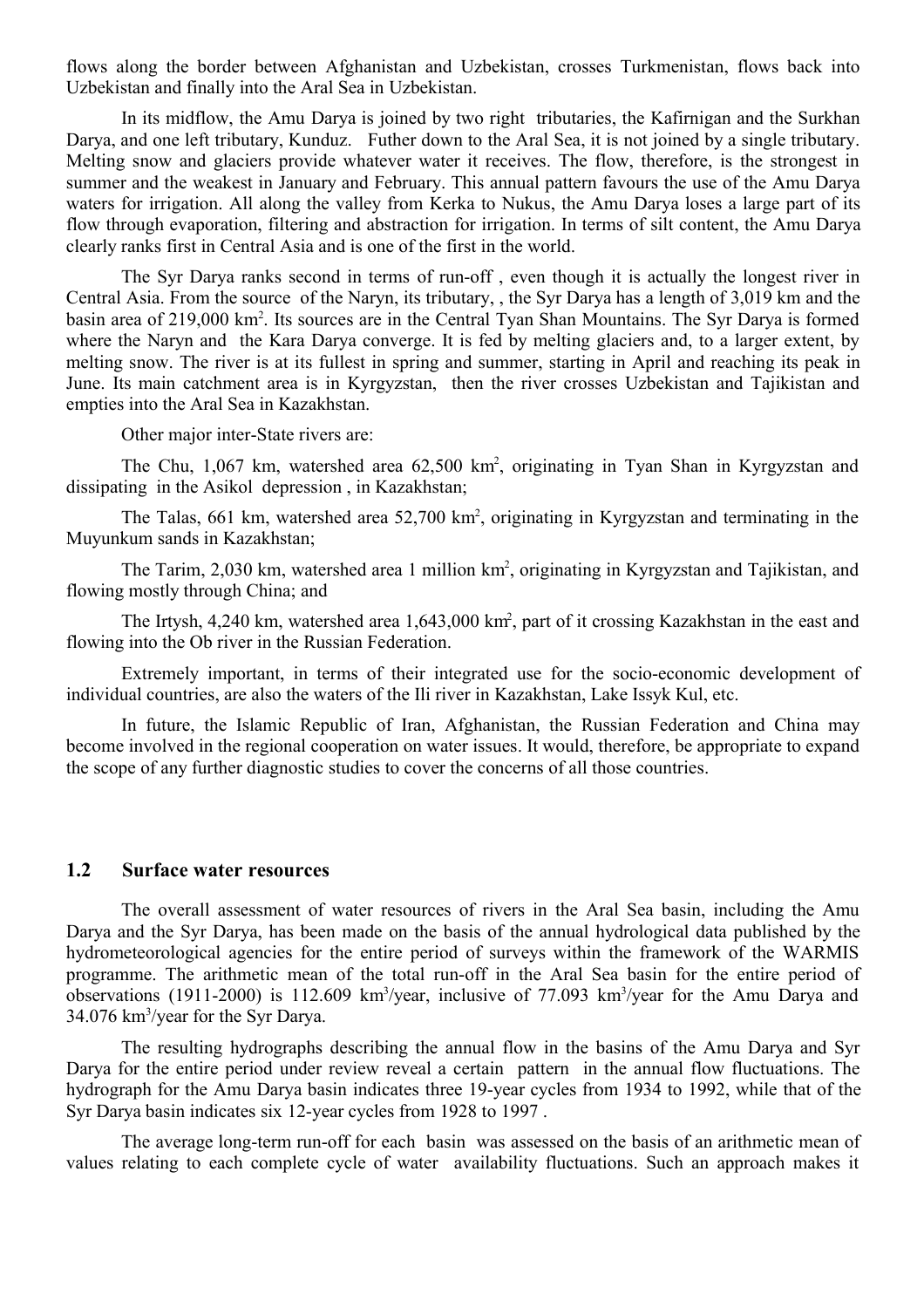possible to reflect the trends that existed throughout certain periods – low- and high-water years, the years of lowering and rising water availability, etc. The Scientific and Information Centre of the Interstate Coordination Water Commission (SICICWC) recommends that the Amu Darya trends should be assessed using the data from 1934-92 and those for the Syr Darya with data from 1951-74. The resulting average flow is shown in tables 2 and 3. The average annual flow for the Amu Darya basin was thus calculated to be 79.280 km<sup>3</sup>/year and that of the Syr Darya basin 37.203 km<sup>3</sup>/year. Hence, the total annual average for surface water (river) resources in the Aral Sea basin is estimated at 116.483 km<sup>3</sup>/year. This result agrees well with calculations carried out by the Sredazghiprovodkhlopok Research Institute in 1984 for the Amu Darya (79.4 km<sup>3</sup>/year) and in 1987 for the Syr Darya (37.1 km<sup>3</sup>/year) under the master plans of integrated water resources use and conservation for the respective rivers.

Annual water resource availability varies – depending on water levels – from low (95% probability) to high (5% probability) within the following range: 58.6 - 109.9 km<sup>3</sup> for the Amu Darya and  $23.6 - 51.1$  km<sup>3</sup> for the Syr Darya.

The data in table 4 show that up to 25.1% of the entire run-off in the Aral Sea basin is formed in Kyrgyzstan, 43.4% in Tajikistan, 9.6% in Uzbekistan, 2.1% in Kazakhstan, 1.2% in Turkmenistan, and 18.6% in Afghanistan and the Islamic Republic of Iran.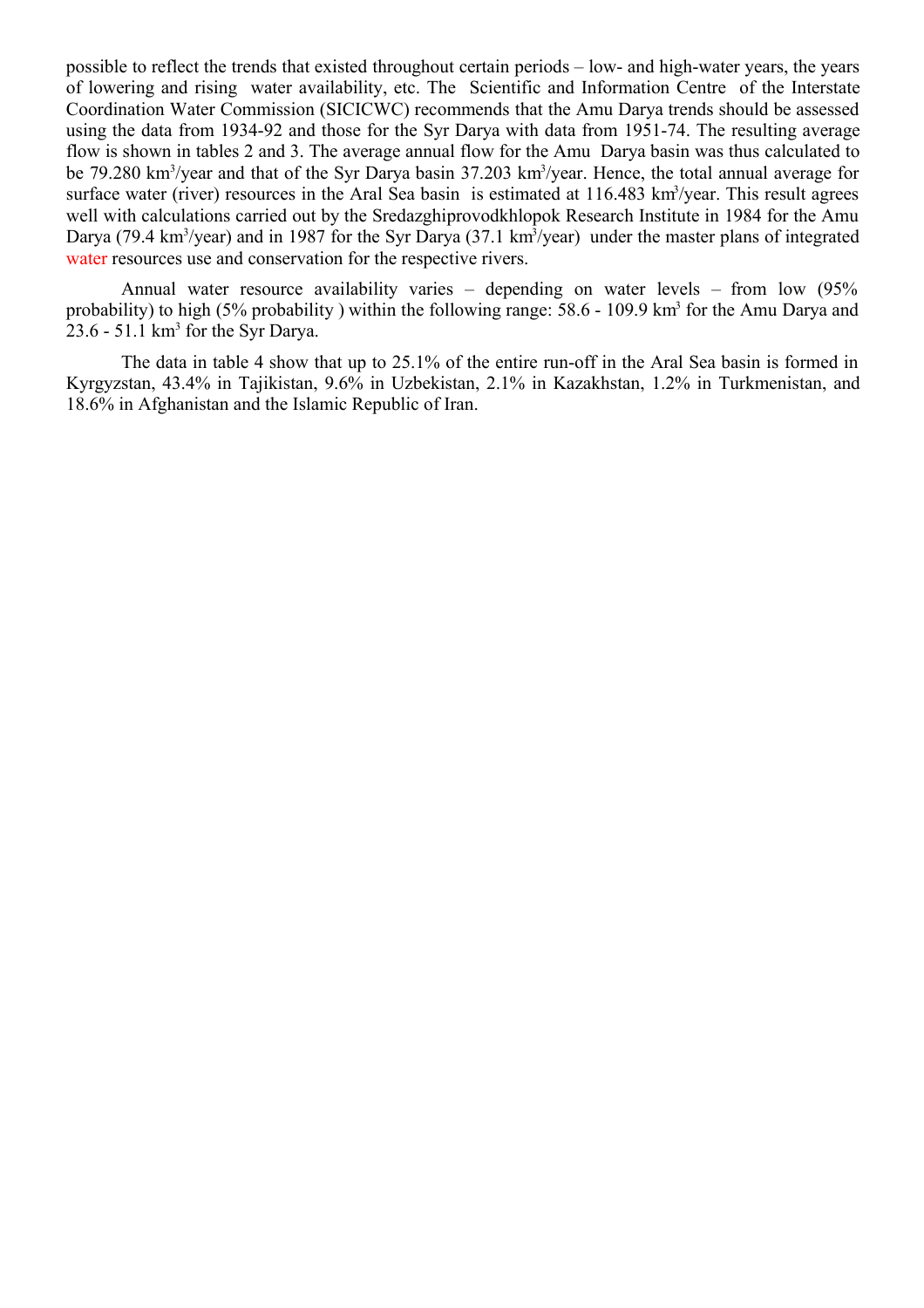| River                     |                 |            |            |                | River run-off formed within a country, km <sup>3</sup> /year |                                                   | Total, the            |
|---------------------------|-----------------|------------|------------|----------------|--------------------------------------------------------------|---------------------------------------------------|-----------------------|
| basin                     |                 | Kyrgyzstan | Tajikistan | Uzbekistan     | Turkmenistan                                                 | Afghanistan<br>and Islamic<br>Republic of<br>Iran | Amu<br>Darya<br>basin |
|                           |                 | 2          | 3          | $\overline{4}$ | 5                                                            | 6                                                 | 7                     |
| Pyandj                    |                 |            | 21.089     |                |                                                              | 13.200                                            | 34.289                |
| Vakhsh                    |                 | 1.604      | 18.400     |                |                                                              |                                                   | 20.004                |
| Kafirnigan                |                 |            | 5.452      |                |                                                              |                                                   | 5.452                 |
| Surkhan Darya             |                 |            | 0.320      | 3.004          |                                                              |                                                   | 3.324                 |
| Kashka Darya              |                 |            |            | 1.232          |                                                              |                                                   | 1.232                 |
| Zerafshan                 |                 |            | 4.637      | 0.500          |                                                              |                                                   | 5.137                 |
| Murgab                    |                 |            |            |                | 0.868                                                        | 0.868                                             | 1.736                 |
| Tedzhen                   |                 |            |            |                | 0.560                                                        | 0.561                                             | 1.121                 |
| Atrek                     |                 |            |            |                | 0.121                                                        | 0.121                                             | 0.242                 |
| Afghanistan<br>rivers     |                 |            |            |                |                                                              | 6.743                                             | 6.743                 |
| Total,                    | km <sup>3</sup> | 1.604      | 49.898     | 4.736          | 1.549                                                        | 21.593                                            | 79.280                |
| the Amu<br>Darya<br>basin | $\frac{0}{0}$   | 2.0        | 62.9       | 6.0            | 1.9                                                          | 27.2                                              | 100                   |

# **Table 2. River run-off in the Amu Darya basin (average annual run-off over three water availability cycles, 1934-1992)**

*Source*: SIC ICWC, 2000.

# **Table 3. River run-off in the Syr Darya basin**

# **(average annual run-off over two water availability cycles, 1951-1974)**

|                                             |       |                |            | River run-off formed within a country, km <sup>3</sup> /year |            | Total,           |
|---------------------------------------------|-------|----------------|------------|--------------------------------------------------------------|------------|------------------|
| River basin                                 |       | Kyrgyzstan     | Kazakhstan | Tajikistan                                                   | Uzbekistan | the Syr<br>Darya |
|                                             |       | $\overline{2}$ | 3          | 4                                                            | 5          | 6                |
| Naryn                                       |       | 14.544         |            |                                                              |            | 14.544           |
| Kara Darya                                  |       | 3.921          |            |                                                              |            | 3.921            |
| Rivers between Naryn and Kara<br>Darya      | 1.760 |                |            | 0.312                                                        | 2.072      |                  |
| The right slope of the Fergana<br>Valley    | 0.780 |                |            | 0.408                                                        | 1.188      |                  |
| The left slope of the Fergana<br>Valley     |       | 3.500          |            | 0.855                                                        | 0.190      | 4.545            |
| Midstream rivers                            |       |                |            | 0.150                                                        | 0.145      | 0.295            |
| Chirchik                                    |       | 3.100          | 0.749      |                                                              | 4.100      | 7.949            |
| Akhangaran                                  |       |                |            |                                                              | 0.659      | 0.659            |
| Keles                                       |       |                |            |                                                              |            | 0.247            |
| Arys and Bugun                              |       | 1.183          |            |                                                              | 1.183      |                  |
| Downstream rivers                           |       | 0.600          |            |                                                              | 0.600      |                  |
| km <sup>3</sup><br>Total                    |       | 27.605         | 2.426      | 1.005                                                        | 6.167      | 37.203           |
| for the Syr Darya<br>$\frac{0}{0}$<br>basin |       | 74.2           | 6.5        | 2.7                                                          | 16.6       | 100              |

*Source*: SIC ICWC, 2000.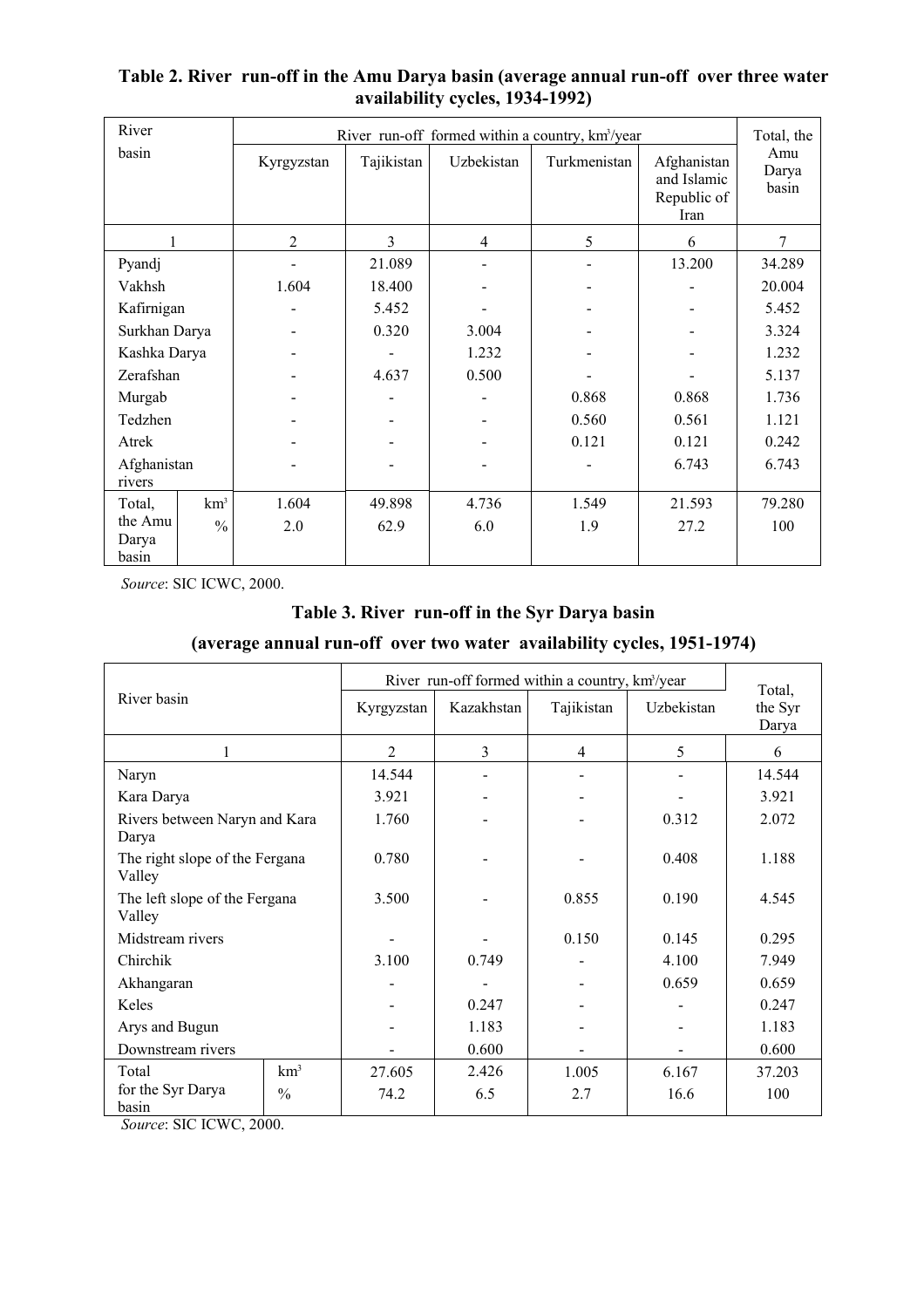| average fong-term trun-only              |                                    |                          |                 |               |  |  |  |  |  |  |
|------------------------------------------|------------------------------------|--------------------------|-----------------|---------------|--|--|--|--|--|--|
|                                          | River basin, km <sup>3</sup> /year |                          | Aral Sea basin  |               |  |  |  |  |  |  |
|                                          | Syr Darya                          | Amu Darya                | km <sup>3</sup> | $\frac{0}{0}$ |  |  |  |  |  |  |
| 1                                        | $\overline{2}$                     | 3                        | 4               | 5             |  |  |  |  |  |  |
| Kazakhstan                               | 2.426                              | $\overline{\phantom{0}}$ | 2.426           | 2.1           |  |  |  |  |  |  |
| Kyrgyzstan                               | 27.605                             | 1.604                    | 29.209          | 25.1          |  |  |  |  |  |  |
| Tajikistan                               | 1.005                              | 49.578                   | 50.583          | 43.4          |  |  |  |  |  |  |
| Turkmenistan                             |                                    | 1.549                    | 1.549           | 1.2           |  |  |  |  |  |  |
| Uzbekistan                               | 6.167                              | 5.056                    | 11.223          | 9.6           |  |  |  |  |  |  |
| Afghanistan and Islamic Republic of Iran |                                    | 21.593                   | 21.593          | 18.6          |  |  |  |  |  |  |
| Total, Aral Sea Basin                    | 37.203                             | 79.280                   | 116.483         | 100           |  |  |  |  |  |  |

**Table 4. Total river run-off in the Aral Sea basin ( average long-term run-off)**

*Source*: SIC ICWC, 2000.

This assessment requires further verification due to certain inconsistencies between figures contained in the National Reports by Kyrgyzstan and Tajikistan and the Glavghidromet Agency of Uzbekistan. For example, according to Kyrgyzstan's report, 27.4 km<sup>3</sup> out of the annual run-off of 46.04 km<sup>3</sup> in the Syr Darya basin are formed on its territory, as are 1.93 km<sup>3</sup> of the annual run-off of 93.42 km<sup>3</sup> in the Amu Darya basin. According to Tajikistan,  $64 \text{ km}^3$  (55% of the total annual river run-off in the Aral Sea basin) come? from Tajikistan, including 62.9 km<sup>3</sup> of the Amu Darya and 1.1 km<sup>3</sup> of the Syr Darya. The Hydrometeorological Agency (Glavghidromet) of Uzbekistan has argued that the SIC ICWC figures for the Syr Darya run-off in the Fergana Valley, the Arys river and its lower reaches are underestimated and those for the Chirchik overestimated. The Agency estimates the average annual runoff at the Syr Darya at 38.5 km<sup>3</sup>/year. It also finds that flow values for Turkmenistan (3.16 km<sup>3</sup>/year) are underestimated, while those for Tajikistan are overestimated. It should be noted that the run-off of the Kara Darya basin is partly formed in China, while that of the Amu Darya partly comes from Afghanistan and the Islamic Republic of Iran , and that these values require further verification.Some inconsistencies have been found between tables 2 and 4 and the draft "Water Strategy Outline for the Aral Sea Basin".

These discrepancies can be explained by differences in calculation methods and algorithms, as well as in the statistic samples used by different reports. However, these disparities are well within the limits set for the deviations from the average long-term run-off of the Amu Darya and the Syr Darya, which, overall, makes existing estimates acceptable.

### **2.3. Groundwater**

Renewable groundwater resources can be divided into those naturally formed in the catchment area and those formed by filtration in irrigated land. Overall, both basins have 339 proven groundwater reserves that have been approved for use. Total regional supply of groundwater is estimated at 43.49 km<sup>3</sup>/year, of which 25.09 km<sup>3</sup> /year in the Amu Darya basin and 18.4 km<sup>3</sup> /year in the Syr Darya basin. Groundwater aquifers are hydraulically connected with the surface water bodies., as shown by a drop in surface flow levels in all cases of excessive groundwater withdrawal. State commissions have, therefore, imposed limits on the withdrawal of groundwater. The total approved abstraction volume is set at 16.94 km<sup>3</sup>/year (table 5). At present, actual withdrawal stands at 11.04 km<sup>3</sup>/year, even though in the early 1990s it exceeded 14 km<sup>3</sup>/year.

Some groundwater reserves are formed in neighbouring countries, e.g. those of the Golodnostepsk, Kafirnigansk, Fergana and others. As withdrawal from these reserves increases, so does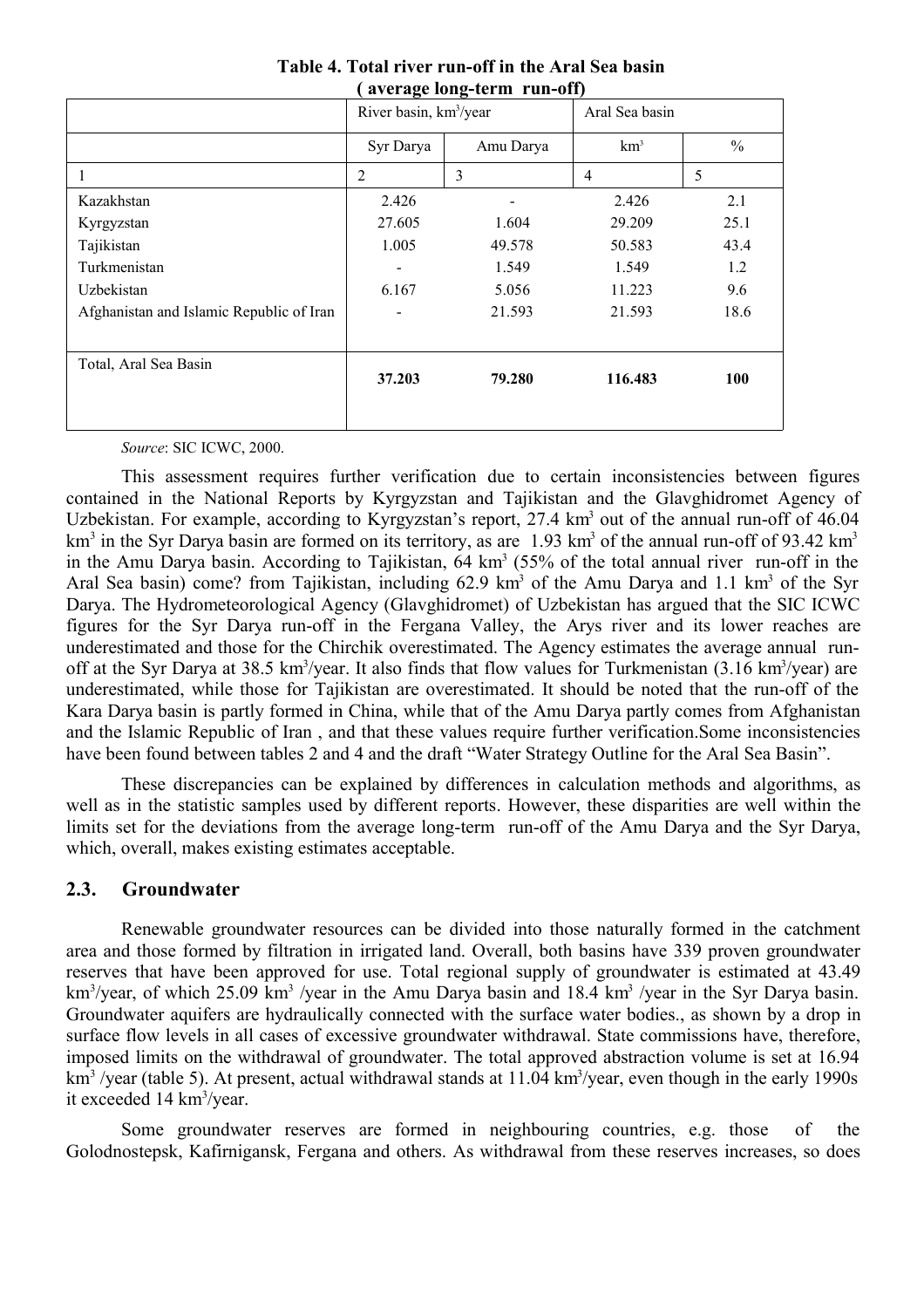the need for international cooperation in the regulation of their use and their protection from pollution and depletion.

| Country                  | Estimated<br>regional     | Reserves<br>approved              | Actual<br>withdrawal. | By sector, $km^3$ /year  |          |            |                      |                  |          |  |  |  |  |
|--------------------------|---------------------------|-----------------------------------|-----------------------|--------------------------|----------|------------|----------------------|------------------|----------|--|--|--|--|
|                          | reserves.<br>$km^3$ /year | for use.<br>km <sup>3</sup> /year | 1999.<br>$km^3$ /year | Drinking<br>water supply | Industry | Irrigation | Vertical<br>drainage | Pumping<br>tests | Other    |  |  |  |  |
|                          |                           | 3                                 | 4                     | 5                        | 6        |            | 8                    | 9                | 10       |  |  |  |  |
| Kazakhstan*              | 1.846                     | 1.27                              | 0.293                 | 0.2                      | 0.081    | 0          | $\theta$             | $\theta$         | 0.012    |  |  |  |  |
| Kyrgyzstan*              | 1.595                     | 0.632                             | 0.244                 | 0.043                    | 0.056    | 0.145      | $\theta$             | $\theta$         | $\theta$ |  |  |  |  |
| Tajikistan               | 18.7                      | 6.02                              | 2.294                 | 0.485                    | 0.2      | 0.428      | 0.018                | $\theta$         | 0.06     |  |  |  |  |
| Turkmenistan             | 3.36                      | 1.22                              | 0.457                 | 0.21                     | 0.036    | 0.15       | 0.06                 | 0.001            | 0.112    |  |  |  |  |
| Uzbekistan               | 18.455                    | 7.796                             | 7.749                 | 3.369                    | 0.715    | 2.156      | 1.349                | 0.12             | 0.04     |  |  |  |  |
| Total, Aral<br>Sea basin | 43.486                    | 16.938                            | 11.037                | 4.307                    | 1.088    | 4.045      | 1.409                | 0.121            | 0.067    |  |  |  |  |

**Table 5. Groundwater reserves and use in the Aral Sea basin**

\* Data from national reports submitted for the SPECA project.

*Source*: SIC ICWC, 2000.

#### **2.4. Return water**

Return flow adds substantial volumes to usable reserves. However, its high mineralization makes it a prime source of pollution of water bodies and the rest of the environment. Nearly 95% of return flow comes from irrigated land, with the rest comprised of industrial and municipal effluents (table 6).

Development of irrigation and drainage systems led to a steady increase in volumes of return flow, which peaked in 1960-90. Following 1991, they stabilized and even dropped slightly due to the temporary shrinking of areas under irrigation and a steady decay of drainage systems. Overall, in 1990-99 the return flow was 28.0 -33.5 km<sup>3</sup>/year. As much as  $13.5 - 15.5$  km<sup>3</sup> of the return flow was formed annually in the Syr Darya basin and 16 - 19 km<sup>3</sup> in the Amu Darya basin (table 6). More than 51% of the total return flow is discharged into rivers and another 33% into depressions. Due to pollution only 16% of return flow is recycled for irrigation.

Unrestricted discharge of drainage water into rivers leads to a certain mineralization of the freshwater, making it unsuitable to use for any purposes. As a result of the lack of a systematic approach in the drainage into Water reservoirs in deserts and in the periphery of irrigated lands, fed irregularly by irrigation return flow, have no environmental value. There are several hundred reservoirs of varying size created by return drainage water, e.g. the Aidar Arnasaysk depression with a volume of over 30 km<sup>3</sup>, the Sarkamysh (around 100 km<sup>3</sup>), Dengizkul, Solenoye, Sudochye and a number of smaller ones, each containing a few million cubic metres of water. Most of them are stagnating and cannot be used for fishing, with flora and fauna unable to survive due to unstable water and salinity levels.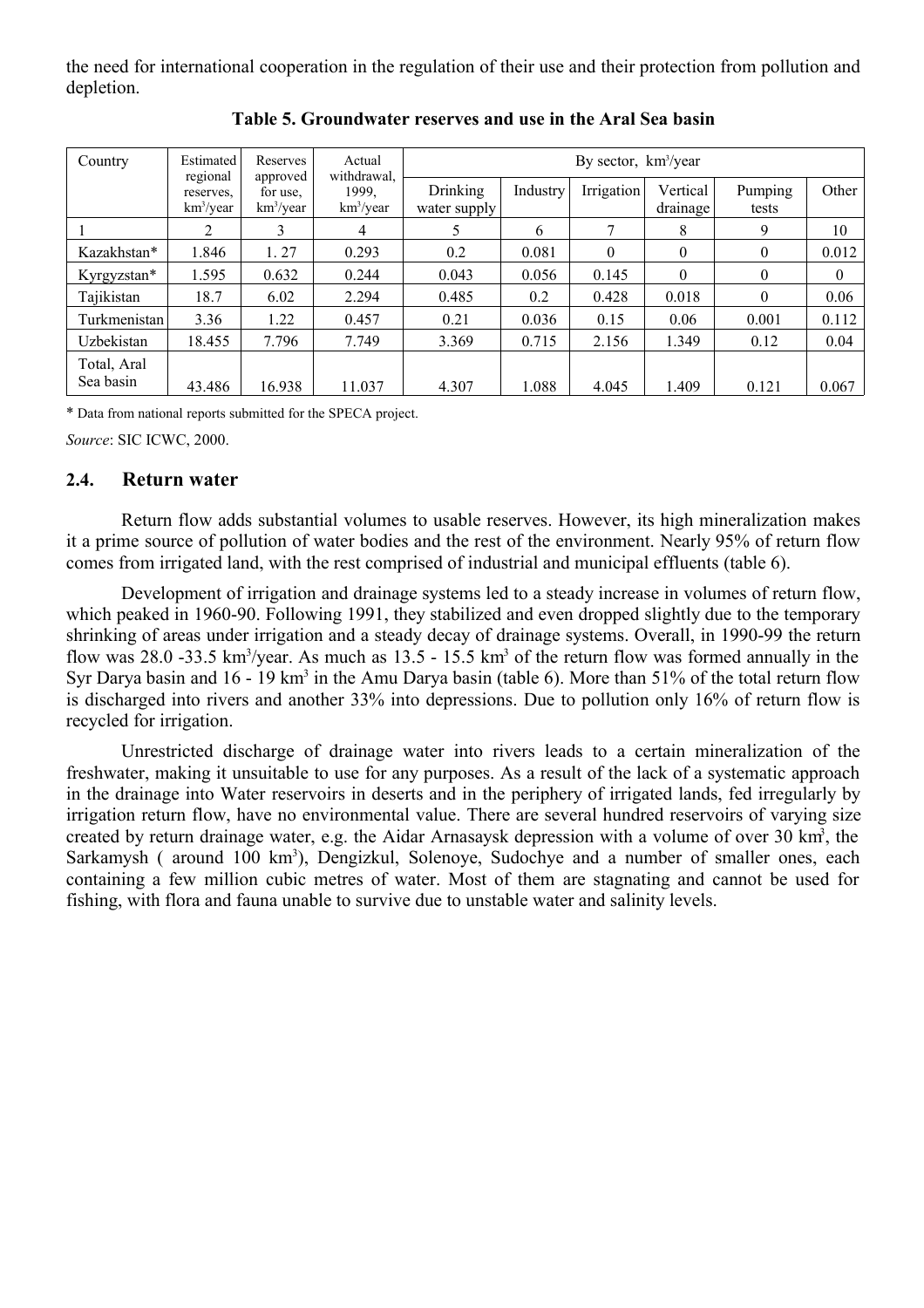# **Table 6. Formation and disposal of return flow in the Aral Sea basin**

| Country                   | Drainage<br>water from | Industrial<br>and   | Total return<br>flow |              | Discharge and reuse       |                      |
|---------------------------|------------------------|---------------------|----------------------|--------------|---------------------------|----------------------|
|                           | irrigation*            | household<br>sewage |                      | To<br>rivers | To natural<br>depressions | Reuse for irrigation |
| Kazakhstan**              | 1.6                    | 0.19                | 1.79                 | 0.84         | 0.7                       | 0.25                 |
| Kyrgyzstan**              | 1.7                    | 0.22                | 1.92                 | 1.85         | $\mathbf{0}$              | 0.07                 |
| Tajikistan** (total)      | 4.05                   | 0.55                | 4.60                 | 4.25         | $\mathbf{0}$              | 0.35                 |
| in Syr Darya basin        | 1.05                   | 0.14                | 1.19                 | 0.92         | $\overline{0}$            | 0.27                 |
| in Amu Darya basin        | 3.00                   | 0.41                | 3.41                 | 3.33         | $\mathbf{0}$              | 0.08                 |
| Turkmenistan              | 3.8                    | 0.25                | 4.05                 | 0.91         | 3.1                       | 0.04                 |
| Uzbekistan (total)        | 18.4                   | 1.69                | 20.09                | 8.92         | 7.07                      | 4.1                  |
| in Syr Darya basin        | 7.6                    | 0.89                | 8.49                 | 5.55         | 0.84                      | 2.1                  |
| in Amu Darya basin        | 10.8                   | 0.8                 | 11.6                 | 3.37         | 6.23                      | $\overline{2}$       |
| Aral Sea basin<br>(Total) | 29.55                  | 2.9                 | 32.45                | 16.77        | 10.87                     | 4.81                 |
| in Syr Darya basin        | 11.95                  | 1.44                | 13.39                | 9.16         | 1.54                      | 2.69                 |
| in Amu Darya basin        | 17.60                  | 1.46                | 19.06                | 7.61         | 9.33                      | 2.12                 |

# **(average over 1990-1999, km 3 /year)**

\* includes pumping through vertical drainage wells.

\*\* according to the national reports for the SPECA project

*Source*: SIC ICWC, 2000.

Improving the management of the use and environmental maintenance of such water reservoirs and preserving their flora and fauna become, therefore, especially important. Measures to achieve this should seek to restore the ecological balance while providing for additional use of water without causing environmental damage. In this connection Turkmenistan's decision to divert all drainage water currently discharged into the Amu Darya into the "Golden Lake of the Desert" should be noted. The countries of the region reacted differently to this decision, as it would be necessary to take into account a number of factors, such as:

- The trends in water and salt levels, the stability of the Lake's salinity, including losses in the drainage networks, and due to evaporation;
- The need to reach agreement with Uzbekistan on the withdrawal of waters drained from Khoresm Province (about  $3 \text{ km}^3$ ) as the alternative would be to divert them into the Aral Sea and its adjoining areas;
- The changes in the inflow into drainage networks depending on the irrigation efficiency and development of irrigation in Turkmenistan;
- The future of Lake Sarykamysh.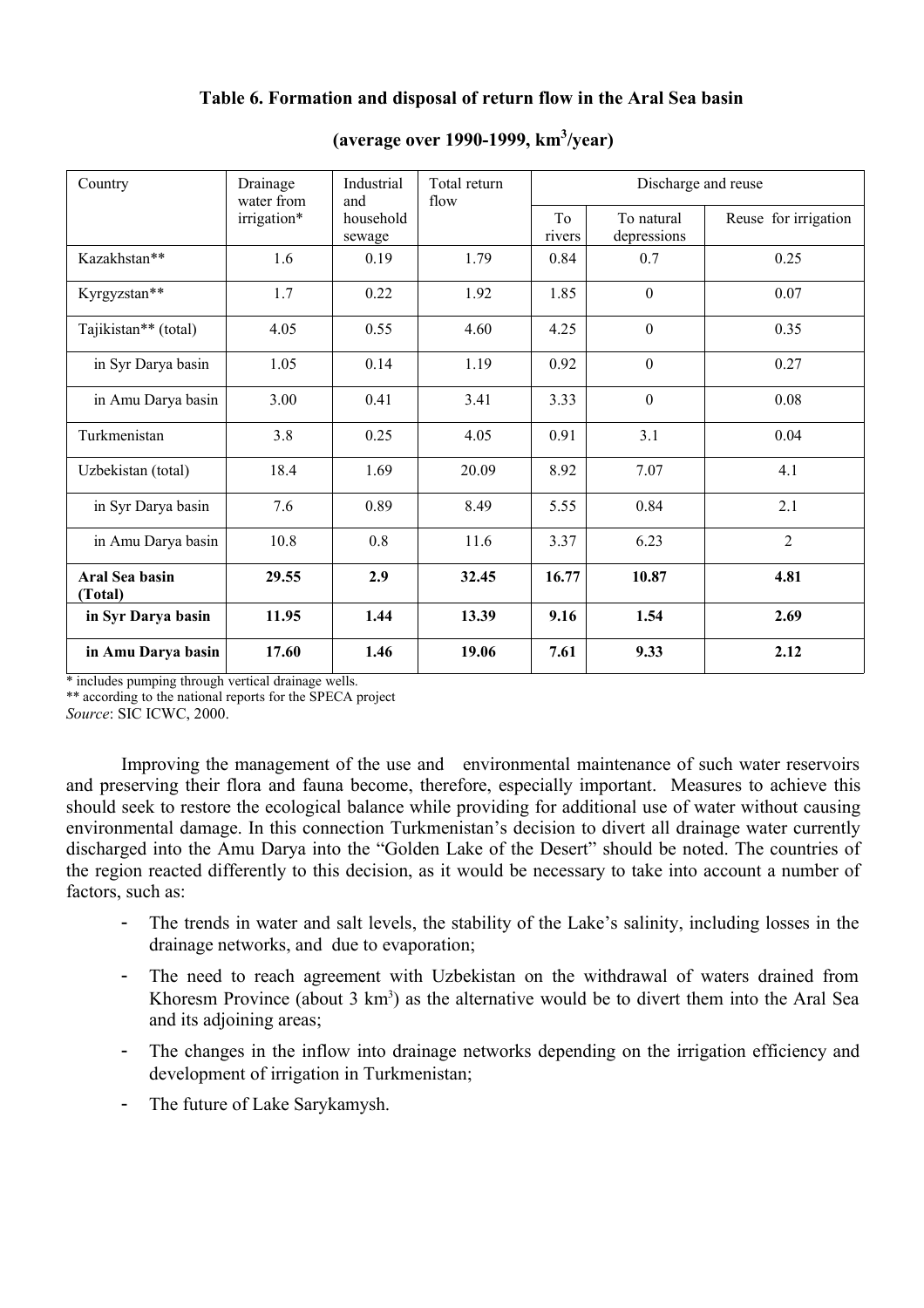The problem of return flow and reservoirs formed would need a complex solution and decisions should be taken both at the regional as well as at the national levels. In this connection the national diagnostic reports recommend to:

- Improve the control of return flow dynamics, and verify water balances in the respective basins, taking into account the impact of return flow;
- Develop methods to forecast volumes and quality of return flow;
- Develop principles of allocation of return flow according to the three types of its utilization, namely, its discharge into rivers, use at source of origin, and creation of return flow reservoirs;
- Develop principles and methodology to limit discharges of return flow into rivers based on water availability in a river and content of pollutants in return flow;
- Develop optimal models of reservoir conditions to provide for their environmentally sustainable management based on environmental requirements;
- Develop norms for the use of mineralized return flow for irrigation and soil leaching of irrigated land. Flow regulation by water reservoirs

#### **2.5 Flow regulation by water reservoirs**

The Aral Sea basin has over 60 reservoirs with a usable capacity of over 10 million  $m<sup>3</sup>$  each. Their total volume is 64.5 km<sup>3</sup>, of which 46.5 km<sup>3</sup> is usable capacity, including 20.2 km<sup>3</sup> in the Amu Darya and 26.3 km<sup>3</sup> in the Syr Darya basins. In the countries of Central Asia, there are 45 operational hydropower stations with a total capacity of 34.5 GW, and with individual capacities ranging from 50 to 2,700 MW. The largest are Nurek hydropower plant on the Vakhsh river in Tajikistan (2,700 MW) and Toktogul hydropower plant on the Naryn river in Kyrgyzstan (1,200 MW). Hydropower accounts for 27.3% of the entire power consumption in the Aral Sea basin. However, this value varies between countries, with Tajikistan generating the most (98% of its the total power generation), Kyrgyzstan ranking second (91%), and Turkmenistan last, with just 1%. The region is capable of meeting up to 71% of its potential demand for electric power with hydropower.

The existing reservoirs have brought the run-off control rate to 0.94 for the Syr Darya (i.e. close to its maximum), and to 0.78 for the Amu Darya (i.e. with capacity for further increases). Upstream flow regulation in the Amu Darya basin is provided by three reservoirs: the Nurek and Baypasin on the Vakhsh river and the Tuyamuyun on the Amu Darya, as well as by a network of off-river reservoirs associated with canals, including four on the Karakum Canal, two on the Amubukhara Canal and one on the Karshin Canal, with a total volume of 6 km<sup>3</sup>. These can only be filled only where release schedules are closely coordinated with the water-intake limits for their associated canals. Most reservoirs are over 25 years old. During the years of operation, nearly all of them were silted up, gradually losing their useful storage capacity. The above usable capacity values of the reservoirs should, therefore, be reduced by at least 30%, and the actual run-off regulation rate adjusted accordingly.

While the dams and hydropower stations in Central Asia are solid structures with a proven safety record, their age and significant cuts in funding for maintenance give rise to concerns. It is, therefore, essential to develop activities related to checking and upgrading the safety of large dams and providing them with modern equipment.

The problem of the so-called rock-dammed lakes should also be mentioned. The largest of them, Sarez, in Tajikistan, has a volume of nearly 16 km<sup>3</sup>. It was formed in the Pamir Mountains in Tajikistan following an earthquake in 1911 at the site located over 3,000 metres above the sea level. This natural dam, 600 m high and 5 km wide, has all but blocked the Murgab river.

In recent years geological processes have considerably complicated the situation in the Sarez lake area. In 1987, 20 million  $m<sup>3</sup>$  of rock slid into the lake 12 km upstream from the Usoy Dam creating a 6metre wave. Seepage through the dam has increased significantly, and the canyon is eroding at a rate of 30-40 metres a year.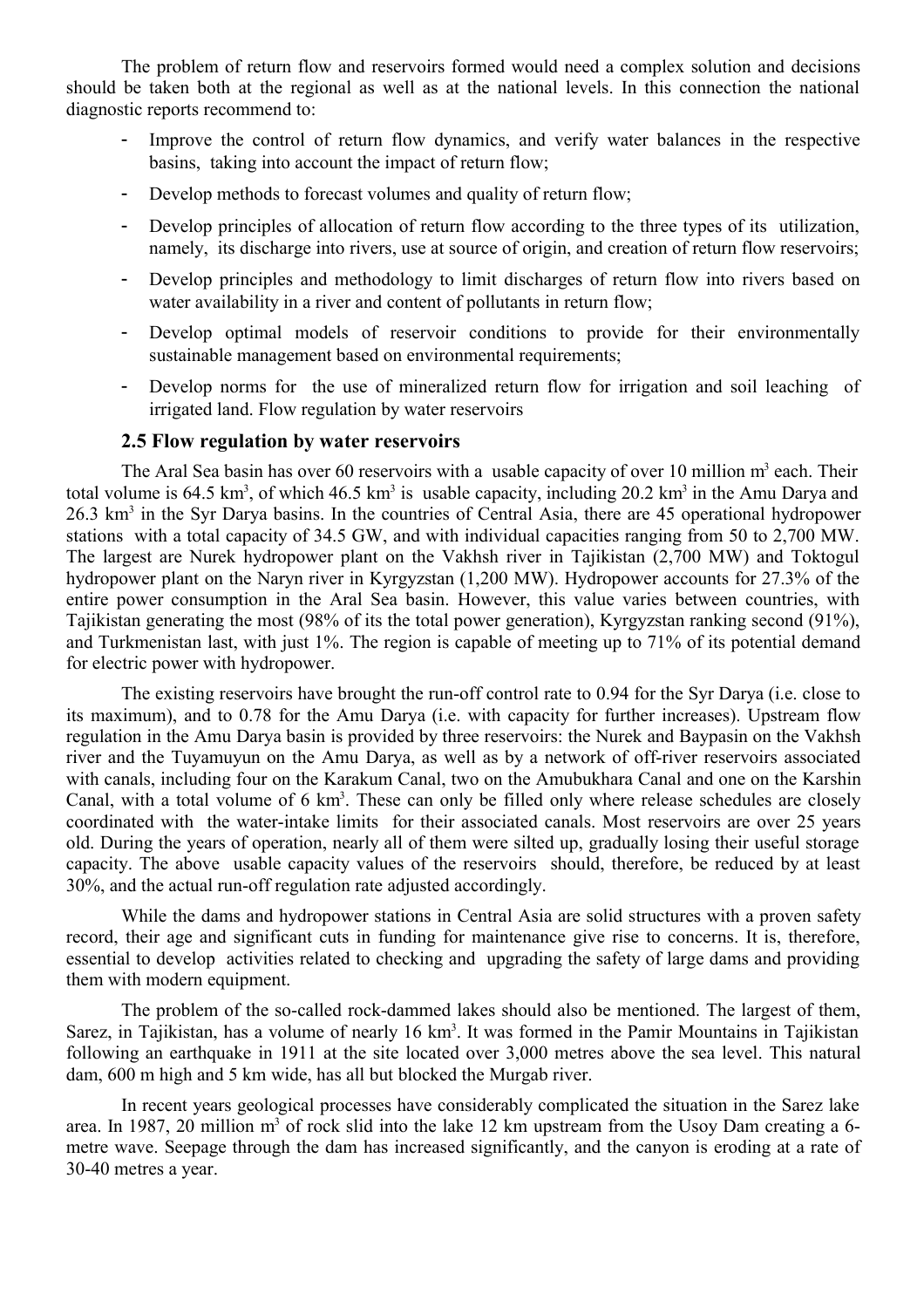The Tajik Government launched an International Safety Programme for this Lake. It calls for:

- Facilitating the development of early-warning arrangements in connection with threats from Lake Sarez;
- Developing and implementing a joint international programme to solve Lake Sarez's problem and also establishing an organizational framework for joint action.

The collapse of rock dams on three lakes in the Shakhimardansay river basin, killing many people in Kyrgyzstan and Uzbekistan, was a reminder of the serious threats associated with natural reservoirs. Difficult access to and poor knowledge of mountain lakes makes it difficult to forecast and prevent bursts which could well develop into a regional disaster. Thus, a burst from Lake Sarez may affect over 55,000 km<sup>2</sup> with a population of 6 million.

# **2.6 Hydrometeorological network and quality of forecasts**

The national hydrometeorological services of Central Asia collect regularly updated hydrological information in the whole region. For some major rivers, hydrometric observations were carried out already at the turn of the 19<sup>th</sup> century. In the 1980s the monitoring system was in its best shape, while the 1990s witnessed its deterioration due to widespread economic instability. Many observation posts were closed down as they could no longer be maintained or modernized. National agencies currently manage 384 weather stations and 273 hydrometeorological posts, of which only 154 monitor water quality (table 7).

Water levels and discharges are measured with obsolete equipment, generally twice a day, but measurements are imprecise. Water quality is monitored only once a week, yielding haphazard sets of data that can hardly be described as representative. Even more worrying is the practice of using paper documents in transmitting data, which results in delayed deliveries of data to the main water users, including agriculture and water management ministries, and basin water management authorities (BVO) for the Amu Darya basin and the Syr Darya basin . Current distribution methods often lead to the distortion of data, which makes the work carried out through the Glogal Environment Facility (GEF) project under Component D highly relevant.

This project includes the modernization of 19 existing and the establishment of 7 new hydrometeorological posts with modern equipment and capable of continuous registration of qualitative and quantitative data. Mention should also be made of the work carried out by the Swiss Agency for International Cooperation to modernize four such posts in the Syr Darya basin, as well as the planned United States Agency for International Development (USAID) and World Meteorological Organization (WMO) projects on data transmission from these posts to the national hydrometeorological services, ministries and basin authorities by radio and via satellite links.

The networks that used to carry out observations of snow and glaciers in mountains for hydrological forecasting have also deteriorated. Until 1991 they were performed at 250 locations in 24 river watersheds. At present regular observations continue in three basins only, while for glaciers they have almost ceased, bringing to the fore the need for methodological studies on how to use information from satellites for this purpose.

Along with the development of remote sensing methods, representative observation sites should be equipped with automated equipment for monitoring snow cover and glaciers. Such stations should be set up to resume observations of Abramov, Fedchenko and other glaciers, which serve as major indicators of river flow for the Aral Sea basin. It is necessary to restore the technological basis of the national agencies responsible for preparedness for avalanches and mudslides and dealing with their consequences. It would, obviously, cost much less to implement these measures than to deal with consequences of such disasters.

The efforts of WMO and USAID to consolidate the networks of five Central Asian hydrometeorological agencies under the HYCOS Programme, providing for continuous data exchange, should also be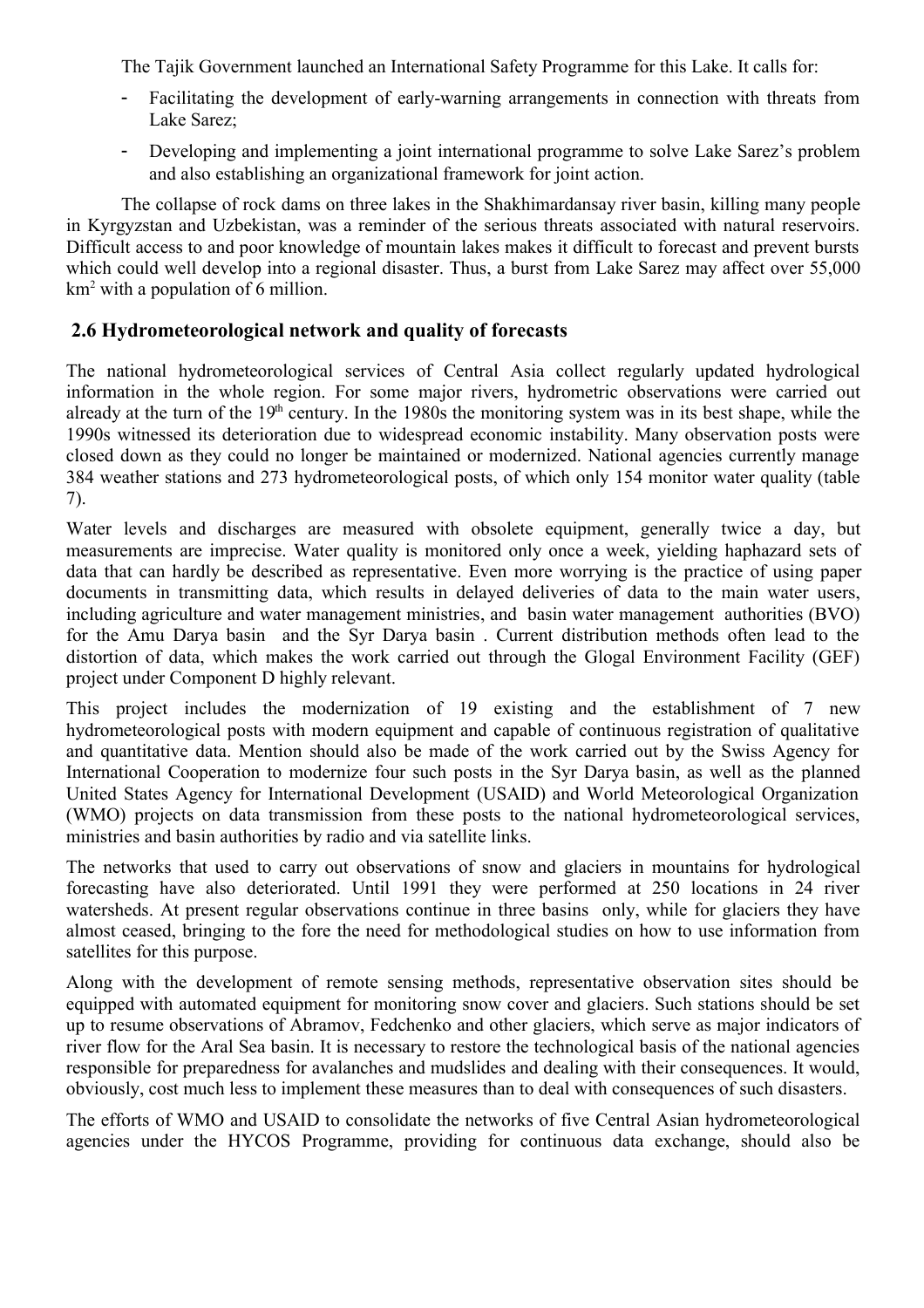mentioned. The NOAA project is setting up a network of permanent automated stations for weather and hydrological observations of the watershed and glaciers.

| Year                |                     |       |                        |                           | Number of hydrometeorological posts |                           |                  |  |  |  |  |  |
|---------------------|---------------------|-------|------------------------|---------------------------|-------------------------------------|---------------------------|------------------|--|--|--|--|--|
|                     | Total, in<br>rivers |       | Discharge measurements |                           | Water level<br>measurements         | Chemicals<br>measurements |                  |  |  |  |  |  |
|                     |                     | Water | Suspended<br>particles | in rivers                 | in reservoirs                       | in rivers                 | in<br>reservoirs |  |  |  |  |  |
| Southern Kazakhstan |                     |       |                        |                           |                                     |                           |                  |  |  |  |  |  |
| 1985                | 80                  | 77    | 21                     | 80                        | 6                                   | $\boldsymbol{0}$          | $\boldsymbol{0}$ |  |  |  |  |  |
| 2000                | 37                  | 37    | $\boldsymbol{0}$       | 37                        | $\boldsymbol{0}$                    | $\boldsymbol{0}$          | $\boldsymbol{0}$ |  |  |  |  |  |
| Kyrgyzstan (South)  |                     |       |                        |                           |                                     |                           |                  |  |  |  |  |  |
| 1985                | 147                 | 147   | 85                     | 147                       | 11                                  | $\boldsymbol{0}$          | $\boldsymbol{0}$ |  |  |  |  |  |
| 2000                | 23                  | 23    | $\boldsymbol{0}$       | 23                        | 6                                   | $\boldsymbol{0}$          | $\boldsymbol{0}$ |  |  |  |  |  |
|                     | Tajikistan          |       |                        |                           |                                     |                           |                  |  |  |  |  |  |
| 1985                | 139                 | 139   | 70                     | 137                       | 12                                  | 69                        | 6                |  |  |  |  |  |
| 2000                | 70                  | 49    | 20                     | 68                        | 6                                   | 25                        | $\boldsymbol{0}$ |  |  |  |  |  |
|                     |                     |       |                        | Turkmenistan              |                                     |                           |                  |  |  |  |  |  |
| 1985                | 38                  | 24    | 16                     | 38                        | 8                                   | 13                        | 6                |  |  |  |  |  |
| 2000                | 23                  | 14    | 8                      | 23                        | 5                                   | 8                         | 5                |  |  |  |  |  |
|                     |                     |       |                        | Uzbekistan                |                                     |                           |                  |  |  |  |  |  |
| 1985                | 155                 | 148   | 99                     | 155                       | 13                                  | 144                       | 16               |  |  |  |  |  |
| 2000                | 120<br>120<br>61    |       |                        |                           | 9                                   | 104                       | 12               |  |  |  |  |  |
|                     |                     |       |                        | Total, the Aral Sea basin |                                     |                           |                  |  |  |  |  |  |
| 1985                | 559                 | 530   | 291                    | 558                       | 50                                  | 226                       | 28               |  |  |  |  |  |
| 2000                | 273                 | 243   | 89                     | 271                       | 26                                  | 137                       | 17               |  |  |  |  |  |

**Table 7. Hydrometeorological observations of surface run-off in the Aral Sea basin**

*Source*: background paper for the Aral-HYCOS project, 2000.

Most countries in the region recognize the need to resume the exchange of data between hydrometeorological agencies, to set up a single information service, and to carry out observations of the Aral Sea, salt and dust transfers, river estuaries, etc.

In fact, observations of the Aral Sea dynamics have virtually stopped, except for those carried out in a single, recently rebuilt station of the Uzbek hydrometeorological agency (Glavghidromet).

Recent years have witnessed serious problems of the entire water management system of the Amu Darya and Syr Darya basins due to the poor quality of run-off forecasts. According to the Syr Darya basin authorities (Syr Darya BVO), the problems peaked in 2000, a year of low water levels. However, the years of high water levels had their own problems. In 1998 the water levels of the Kara Darya and its tributaries alone were forecast to stand at 80-90% of the norm. The forecast for the other rivers of this watershed was 105-110%, with 120-130% for rivers in the north of the Fergana Valley and in the Chirchik-Akhangaran basin. The actual discharge for the growing season of 1998 was 20-40% higher than expected for the Kara Darya, 15-20% in most of the Fergana Valley, and close to the upper limit or 4-5% above it for the Chirchik-Akhangaran basin and the Naryn-Syr Darya cascade of the reservoirs. A decision was, therefore, taken to fill reservoirs early, and in June 1998 nearly one  $km<sup>3</sup>$  of water was additionally discharged into the Arnasaysk depression, an unprecedented move during the growing season.

Incorrect forecasts can make things even worse in low-water years if they are too high. Flow forecasts for the year ahead and beyond do not account for unexpected events. Forecasts are made twice a year. One in October covers the non-growing season and describes probable developments for the rest of the year. It is subsequently updated, most often in April, to cover the growing season. The principal flow forecast for Central Asia is prepared in the first ten days of April. It is based on snowfall patterns during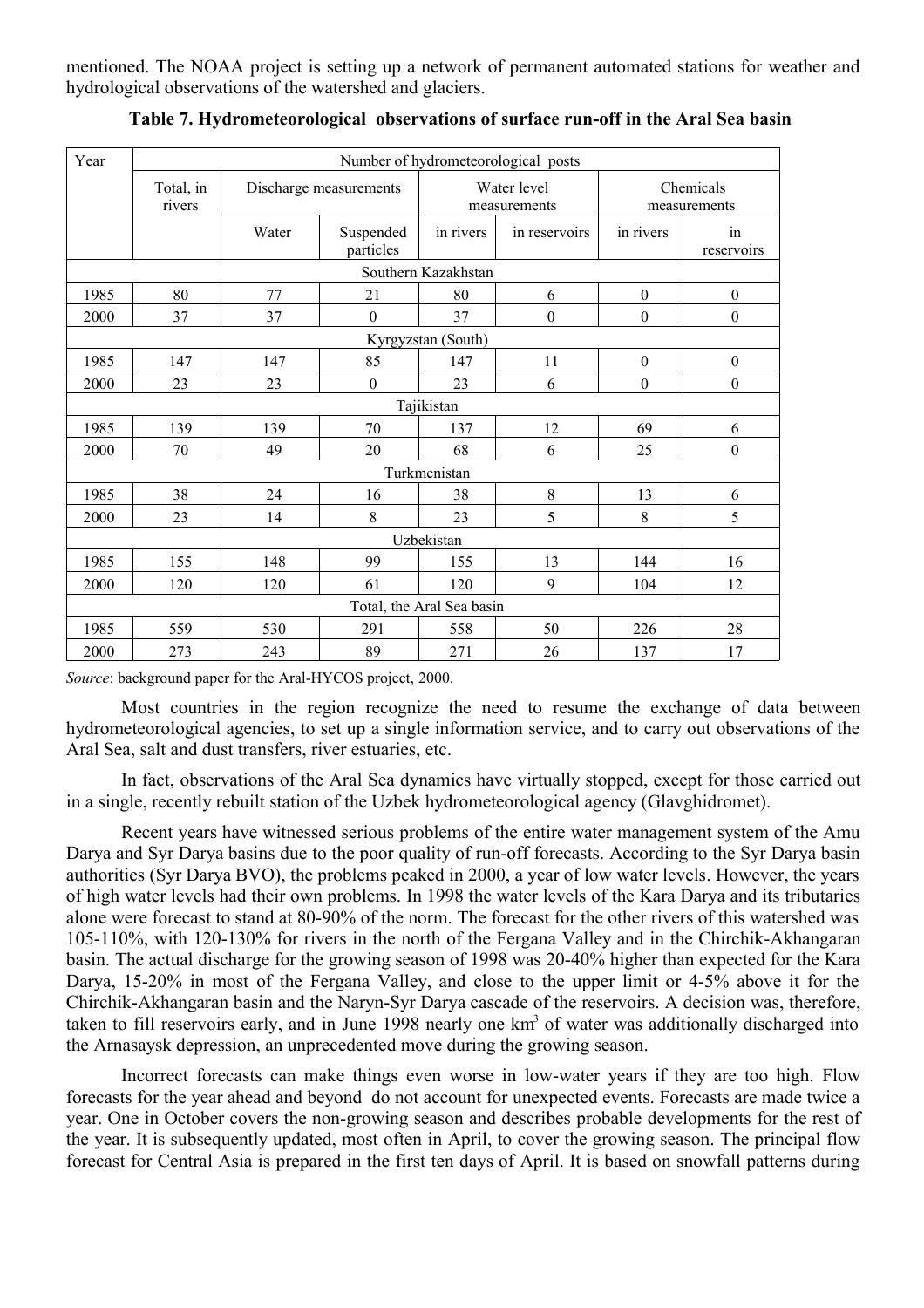winter and is, obviously, impossible to make with the required degree of accuracy before April. However, the April update comes too late to make any changes in the approved structure and location of crops, or in water allocation patterns, which makes irrigation-based agriculture very risky.

| Basin part   | Shortage as a proportion of the abstraction limit |                        |  |  |  |  |  |  |  |
|--------------|---------------------------------------------------|------------------------|--|--|--|--|--|--|--|
|              | km <sup>3</sup>                                   | % of abstraction limit |  |  |  |  |  |  |  |
| Upstream     | 0.7                                               | 11                     |  |  |  |  |  |  |  |
| Midstream    | 2.7                                               | 17                     |  |  |  |  |  |  |  |
| Downstream   | 7.7                                               | 52                     |  |  |  |  |  |  |  |
| Basin, total | 11.1                                              | 30                     |  |  |  |  |  |  |  |

# **Table 8. Disparities in the distribution of shortages in the Amu Darya basin in the year 2000**

*Source*: SIC ICWC.

This leads to disparities in the distribution of water, as was the case in the Amu Darya in 2000. A comparison of forecasts and actual values for the key Amu Darya reservoirs from October 1999 to September 2000 reveals a high level of errors in the forecasting. In the growing season of 2000, the shortage of water in the Amu Darya amounted to 11.1 km<sup>3</sup> or 30% of the abstraction limit. Table 8 shows the shortage distribution.

A consequence of these irregularities is an uneven distribution of shortages among the countries of the region. The above data show that during the growing season of 2000 the lower reaches of the Amu Darya experienced the worst shortfalls in supply.

### **3. Water use in the Aral Sea basin**

The use of Central Asia's water resources, primarily for domestic purposes and irrigation, started more than 6,000 years ago. In the 20th century and especially since 1960, the intensity of water use increased as a result of fast population growth, industrial development and, most of all, irrigation. Overall, irrigation accounts for 90% of the region's draw-off. Table 9 shows the trends in water use in the Aral Sea basin since 1960.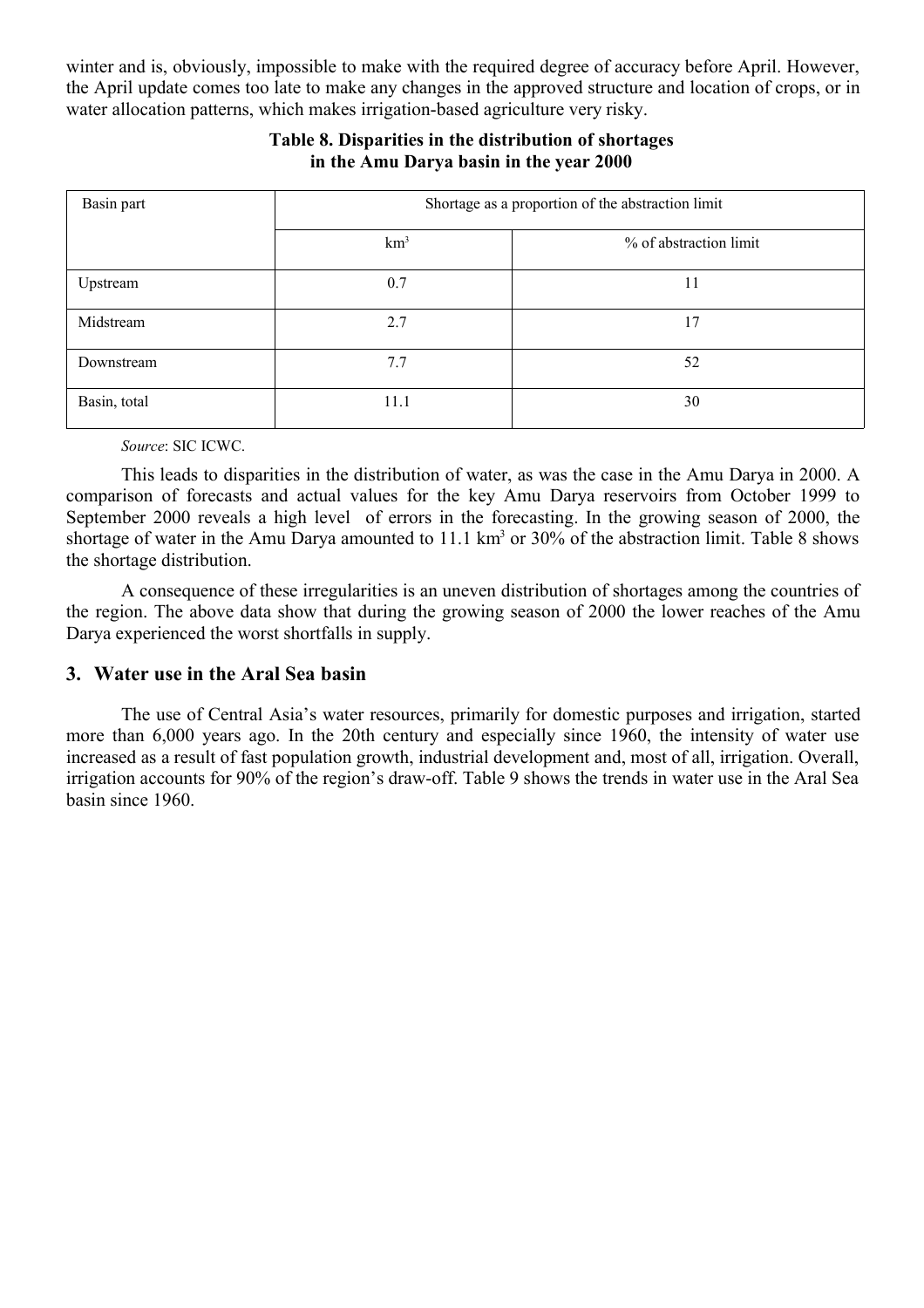|                                    | 1960         |                | 1970         |                |              | 1980<br>1990   |                                                                  |         | 1995    | 1999         |                |        |
|------------------------------------|--------------|----------------|--------------|----------------|--------------|----------------|------------------------------------------------------------------|---------|---------|--------------|----------------|--------|
| <b>Basin</b>                       | <b>Total</b> | Irrigatio<br>n | <b>Total</b> | Irrigatio<br>n | <b>Total</b> | Irrigati<br>on | Irrigatio<br><b>Total</b><br><b>Total</b><br>tion<br>$\mathbf n$ |         | Irriga  | <b>Total</b> | Irrigat<br>ion |        |
| Total,<br><b>Aral Sea</b><br>basin | 60.61        | 56.152         | 94.56        | 86.837         | 120.69       | 106.79         | 116.271                                                          | 106.404 | 105.805 | 96.72        | 104.955        | 94.657 |
| incl. Amu<br>Darya                 | 30.97        | 28.55          | 53.22        | 49.282         | 66.95        | 60.345         | 69.247                                                           | 65.151  | 64.392  | 60.7         | 66.079         | 59.568 |
| <b>Syr Darya</b>                   | 29.64        | 27.602         | 41.34        | 37.555         | 53.74        | 46.445         | 47.024                                                           | 41.253  | 41.413  | 36.02        | 38.876         | 35.089 |

#### **Table 9. Trends in water use in the Aral Sea basin (km<sup>3</sup> )**

*Source*: SIC ICWC.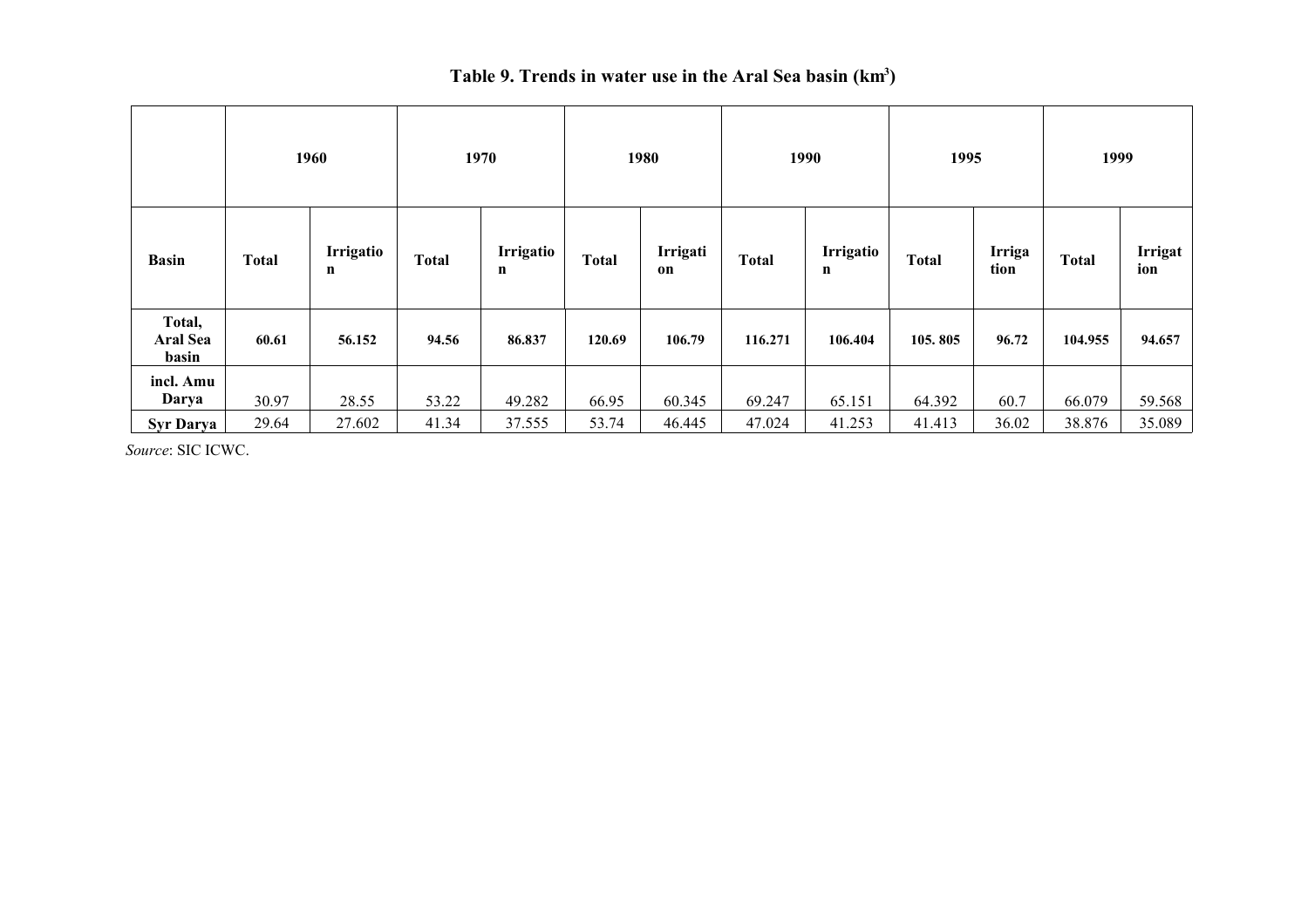In 1960, total withdrawal was  $60.61 \text{ km}^3$  and by 1990 it reached 116.271 km<sup>3</sup>, that is, increased 1.8 times. In the same period, population in the area increased 2.7 times, while irrigated areas increased 1.7 times, and agricultural production 3 times (table 10).

Since 1994, there has been a clear decline in water use and withdrawal. In 1999, total withdrawal diminished by 11.4  $km^3$  from 1990 levels, down to 104.955  $km^3$ . The decline was caused not only by temporary stagnation in all countries of the region but also by increased cultivation of cereal crops accompanied by a reduction in areas under water-intensive cotton, rice and feed crops. Another factor is the slow speed of reforms in the agricultural and industrial sectors of some countries, which resulted in large irrigated areas not being used. It has also been noted that weak government controls have resulted in less reliable official statistics on annual water withdrawals and use volumes. Presumably, in countries that have introduced water abstraction charges, actual withdrawal has exceeded levels shown in official statistics. Along with the above negative factors, diminishing water use has, to a certain extent, resulted from efficient water-saving technologies used by independent economic entities in a number of sectors.

Sometimes, water use figures for previous years have been aggregated in national reports in such a way that they fail to describe specifics of each basin, reflecting instead the internal administrative divisions and the status of local water bodies that have no inter-State significance. . This, along with discrepancies in water use figures for different rivers, necessitates further elaboration, by all parties concerned, of their basic calculation methods. Overall, however, all national reports bear out the main trends in water use identified for 1960-2000.

| <b>Indicator</b>                         | Unit                 | 1960   | 1970   | 1980   | 1990   | 2000   |
|------------------------------------------|----------------------|--------|--------|--------|--------|--------|
| Population                               | million              | 14.1   | 20.0   | 26.8   | 33.6   | 41.5   |
| Area under irrigation                    | thousand<br>hectares | 4510   | 5150   | 6920   | 7600   | 7990   |
| Irrigated area per capita                | ha per capita        | 0.32   | 0.27   | 0.26   | 0.23   | 0.19   |
| Total draw-off                           | $km^3$ /year         | 60.61  | 94.56  | 120.69 | 116.27 | 105.0  |
| including for irrigation                 | $km^3$ /year         | 56.15  | 86.84  | 106.79 | 106.4  | 94.66  |
| Unit draw-off per ha under<br>irrigation | $m^3/ha$             | 12,450 | 16,860 | 15,430 | 14,000 | 11,850 |
| Unit draw-off per capita                 | $m^3$ /person        | 4,270  | 4,730  | 4,500  | 3,460  | 2,530  |

**Table 10. Basic indicators of water and land use in the Aral Sea basin**

*Source*: SIC ICWC, 2000.

#### **3.1. Water use in the Syr Darya basin**

During the Soviet period, water needs of the four republics in the Syr Darya basin were met by the Naryn cascade of reservoirs on the basis of schedules giving priority to irrigated farming.

Today, conflicting economic priorities of individual countries have led to clashes of interest over discharge schedules of the Toktogul Reservoir. Kazakhstan and Uzbekistan have been insisting on giving priority to irrigation, while Kyrgyzstan and partly Tajikistan prefer using water for electric power generation. As a result, since 1993, the Toktogul cascade of reservoirs has been applying schedules characterized by a sharp increase in the volume of the water accumulated in the reservoirs over summer and discharged in winter for the production of hydroenergy by Kyrgyzstan.

#### **Table 11. Volumes of inflow to and discharges from the Toktogul reservoir**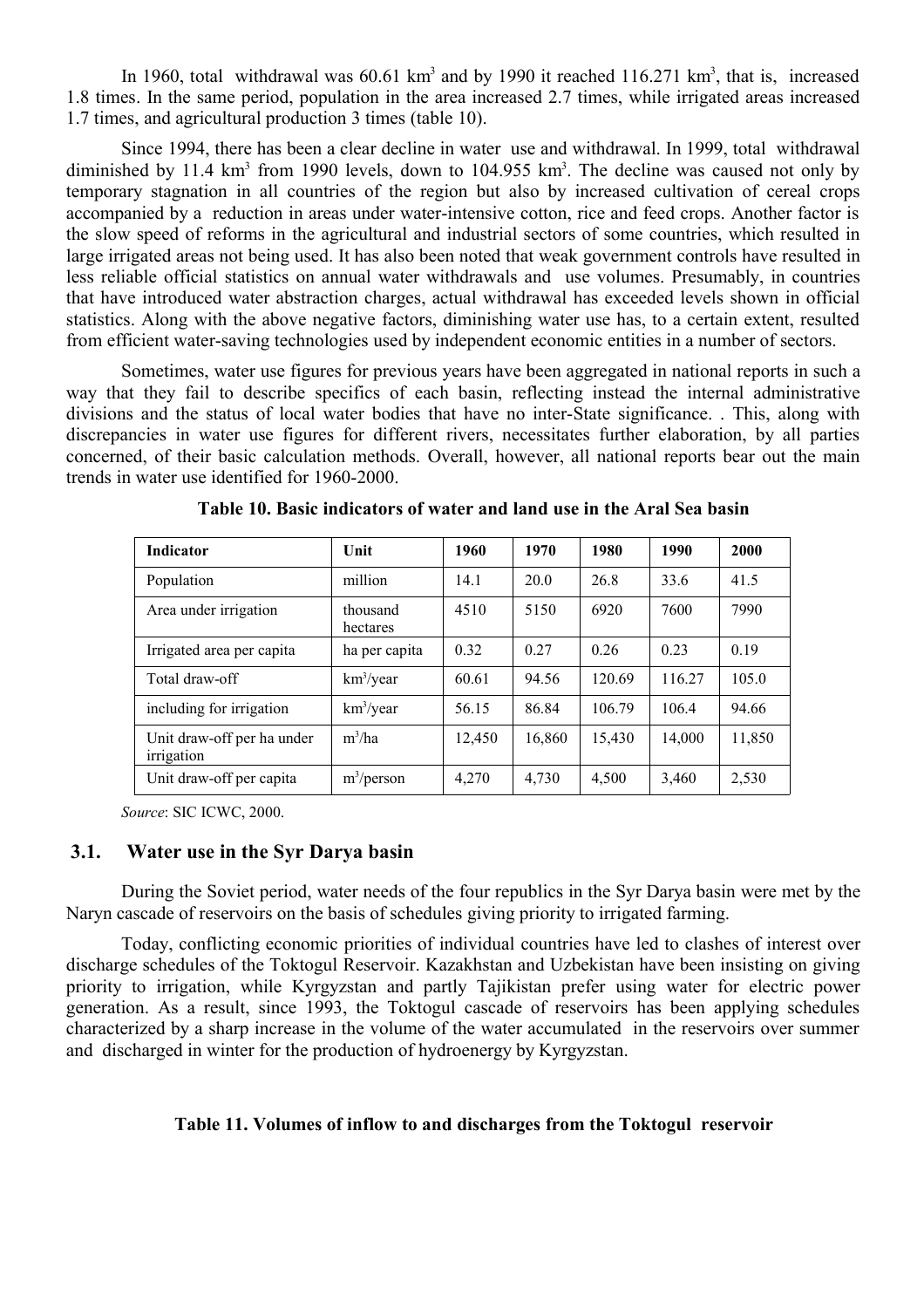| Indicators                           | Annual  | 1985-1991 |         | 1992 - 1999 |        |  |
|--------------------------------------|---------|-----------|---------|-------------|--------|--|
|                                      | average | winter    | summer  | winter      | summer |  |
| Inflow to the reservoir, $km3$       | 12.06   | 2.77      | 9.29    | 2.98        | 10.18  |  |
| Discharges from the reservoir, $km3$ | 11.46   | 3.53      | 7.93    | 7.59        | 5.73   |  |
| Water balance, km <sup>3</sup>       | $+0.6$  | $-0.76$   | $+1.36$ | $-4.61$     | +4.45  |  |

Since 1994 the water regime in the Syr Darya basin has been the main subject of negotiations between governments. To meet Kyrgyzstan's demands for increased supplies of energy resources and the water needs of Kazakhstan and Uzbekistan in the summer, a decision was made to define mutual obligations of these countries in a fuel and energy exchange agreement. Expert work groups representing water authorities and the power industry of Kazakhstan, Kyrgyzstan and Uzbekistan have drawn up a complex plan of water and energy use for the Syr Darya basin based on the following principles of mutual compensation:

- Electricity generated in the Naryn cascade by Kyrgyzstan in excess of its own (national) needs shall be purchased in equal amounts by Kazakhstan and Uzbekistan;
- Compensation for this quantity shall be made by an equivalent supply of electricity and fuel (coal, gas, etc.) for the winter needs of Kyrgyzstan.

Protocols and agreements on this basis have been signed annually since 1995, with the current agreement between Kazakhstan, Uzbekistan and Kyrgyzstan signed on 17 March 1998. Tajikistan joined the agreement on 17 June 1998.

This approach, however, does not account sufficiently for the environmental problems in the watershed, as the discharges from the Syr Darya will be falling below minimum discharge levels recorded during the past hundred years of observation. On the other hand, the irrigation and water supply concerns of the downstream countries will only be met if the above States fully comply with the terms of signed agreements on fuel and energy supply and the purchases of excess electricity. The slightest noncompliance will undermine sustainable water supply. The implementation of the agreements has revealed that conflicting energy and irrigation needs of the four States have complicated the fulfilment of agreed water allocation terms and necessitate further negotiations.

Thus table 12 indicates that:

- On average, Kazakhstan was the only country where internal water supply was within abstraction limits, while the other countries were constantly exceeding their respective limits, except in low-water years;
- The actual water consumption between 1992 and 1999 was characterized by yearly deviations from the annual long-term average by 5%, i.e. it more or less corresponded to the normative standards for accuracy of estimating water use.

However, according to ICWC data, actual monthly use by individual countries has shown deviations of up to 60% of the multi-year average levels. Obviously, this further complicates the issue of inter-State distribution and efficient use.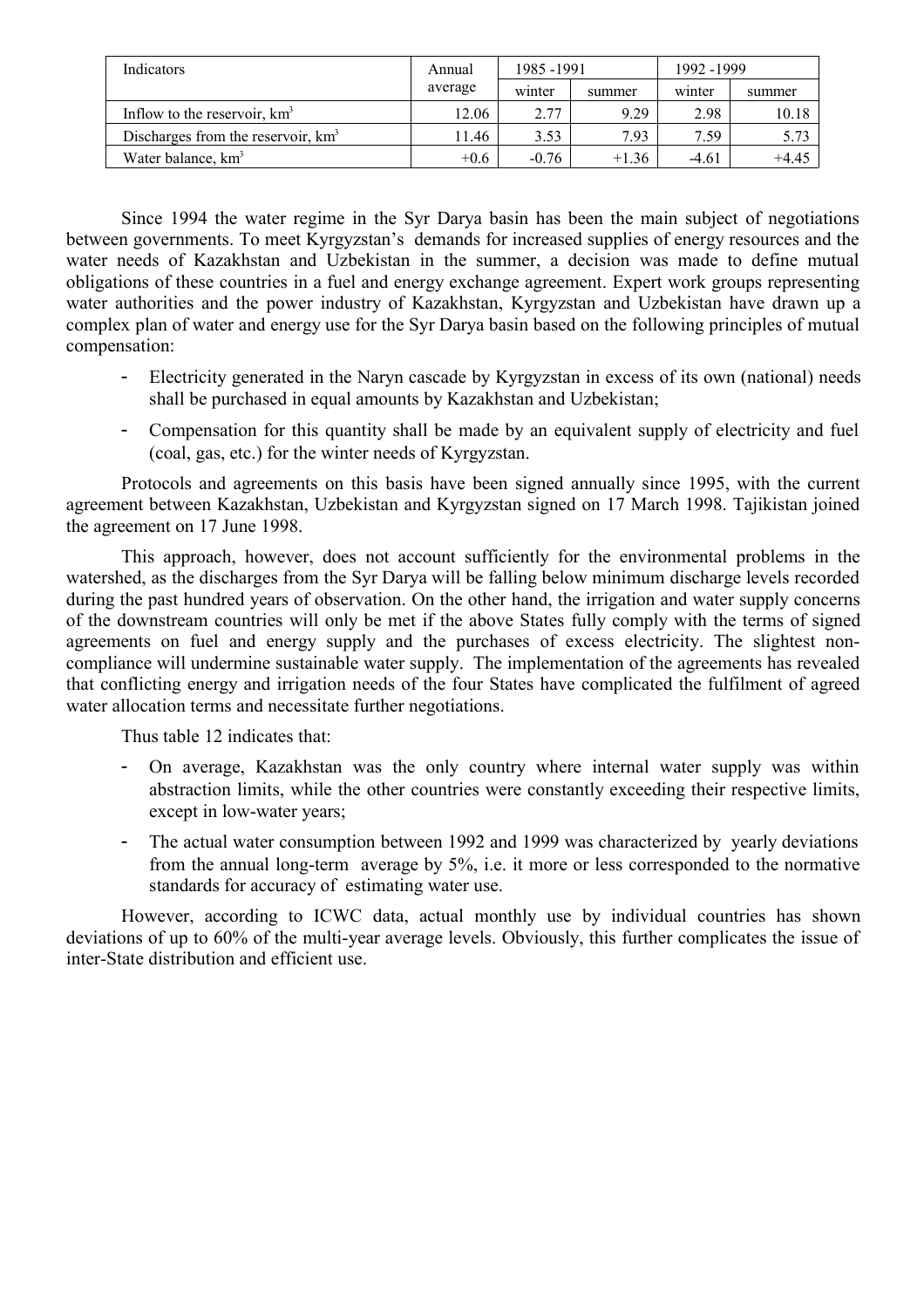|                           |                 | 1992-1993     | 1993-1994       |               | 1994-1995       |               | 1995-1996       |               | 1996-1997       |               | 1997-1998       |               | 1998-1999       |               | Average         |               | $%$ of<br>limit |
|---------------------------|-----------------|---------------|-----------------|---------------|-----------------|---------------|-----------------|---------------|-----------------|---------------|-----------------|---------------|-----------------|---------------|-----------------|---------------|-----------------|
|                           | km <sup>3</sup> | $\frac{0}{0}$ | km <sup>3</sup> | $\frac{0}{0}$ | km <sup>3</sup> | $\frac{0}{0}$ | km <sup>3</sup> | $\frac{0}{0}$ | km <sup>3</sup> | $\frac{0}{0}$ | km <sup>3</sup> | $\frac{0}{0}$ | km <sup>3</sup> | $\frac{0}{0}$ | km <sup>3</sup> | $\frac{0}{0}$ |                 |
| Uzbekistan                | 11              | 50.7          | 10.36           | 49.1          | 9.82            | 48.1          | 11.54           | 51.9          | 11.95           | 54.1          | 11.98           | 54.0          | 12.46           | 54.5          | 11.3            | 51.76         | 50.5            |
| Kazakhstan                | 8.46            | 39            | 8.42            | 39.8          | 8.42            | 41.2          | 8.48            | 38.1          | 8.1             | 36.7          | 8.2             | 36.9          | 8.32            | 36.4          | 8.34            | 38.32         | 42              |
| Tajikistan                | 2.05            | 9.5           | 2.15            | 10.2          | 1.99            | 9.8           | 2.04            | 9.2           | 1.87            | 8.4           | 1.83            | 8.3           | 1.88            | 8.2           | 1.97            | 9.07          | 7               |
| Kyrgyzstan                | 0.18            | 0.8           | 0.19            | 0.9           | 0.19            | 0.9           | 0.18            | 0.8           | 0.17            | 0.8           | 0.18            | 0.8           | 0.21            | 0.9           | 0.19            | 0.85          | 0.5             |
| <b>TOTAL</b>              | 21.69           | 100           | 21.12           | 100           | 20.42           | 100           | 22.24           | 100-          | 22.09           | 100           | 22.19           | 100           | 22.87           | 100           | 21.8            | 100           | 100             |
| The Aral Sea              | 7.1             |               | 9.25            |               | 6.5             |               | 3.9             |               | 4.9             |               | 5.88            |               | 7.13            |               | 6.38            |               |                 |
| <b>TOTAL</b>              | 28.79           |               | 30.37           |               | 26.92           |               | 26.14           |               | 26.99           |               | 28.07           |               | 30              |               | 28.18           |               |                 |
| plus<br>diversion to      | 1.30            |               | 9.32            |               | 4.92            |               | 1.00            |               | 1.29            |               | 2.19            |               | 4.12            |               | 3.45            |               |                 |
| the Arnasay<br>depression |                 |               |                 |               |                 |               |                 |               |                 |               |                 |               |                 |               |                 |               |                 |

**Table 12. Abstraction from the Syr Darya mainstream (1992 – 1999)**

*Source*: SIC ICWC, 2000.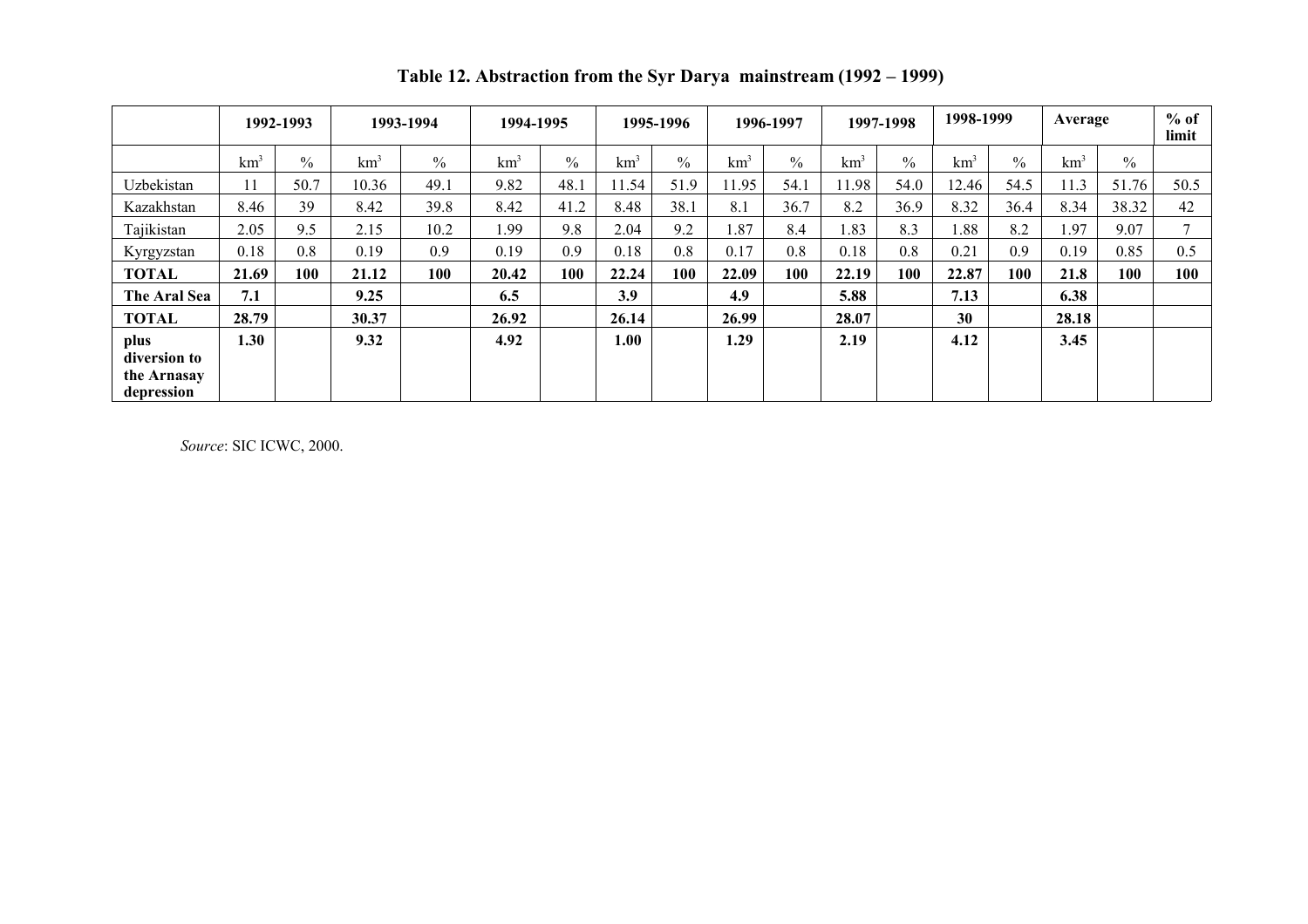# **3.2. Water use in the Amu Darya basin**

Until 1992, the allocation of water from the Amu Darya among the four Central Asian republics was based on the water development master plan for the Amu Darya basin. The allocation plan was approved by resolution 566 of the Science and Technological Council of the USSR Ministry of Land Reclamation and Water Management in 1987. The resolution established the following allocation of surface waters (% of projected flow in the mainstream of the Amu Darya):

- Kyrgyzstan, 0.6%;
- Tajikistan: 15.4%;
- Turkmenistan, 35.8%;
- Uzbekistan, 48.2%.

The quota principle stipulating that Turkmenistan and Uzbekistan are sharing equally the water of the so-called adjusted run-off at the Kerky hydrological post including the diversion to the Karakum Canal, has been applied until now. This provision was reiterated in the bilateral agreement signed by the heads of these two States in Cherdzjev (Turkmenabad) in 1996. Table 13 shows actual abstraction figures, which indicate a regular pattern of deviations from the agreed national quotas in the Amu Darya basin.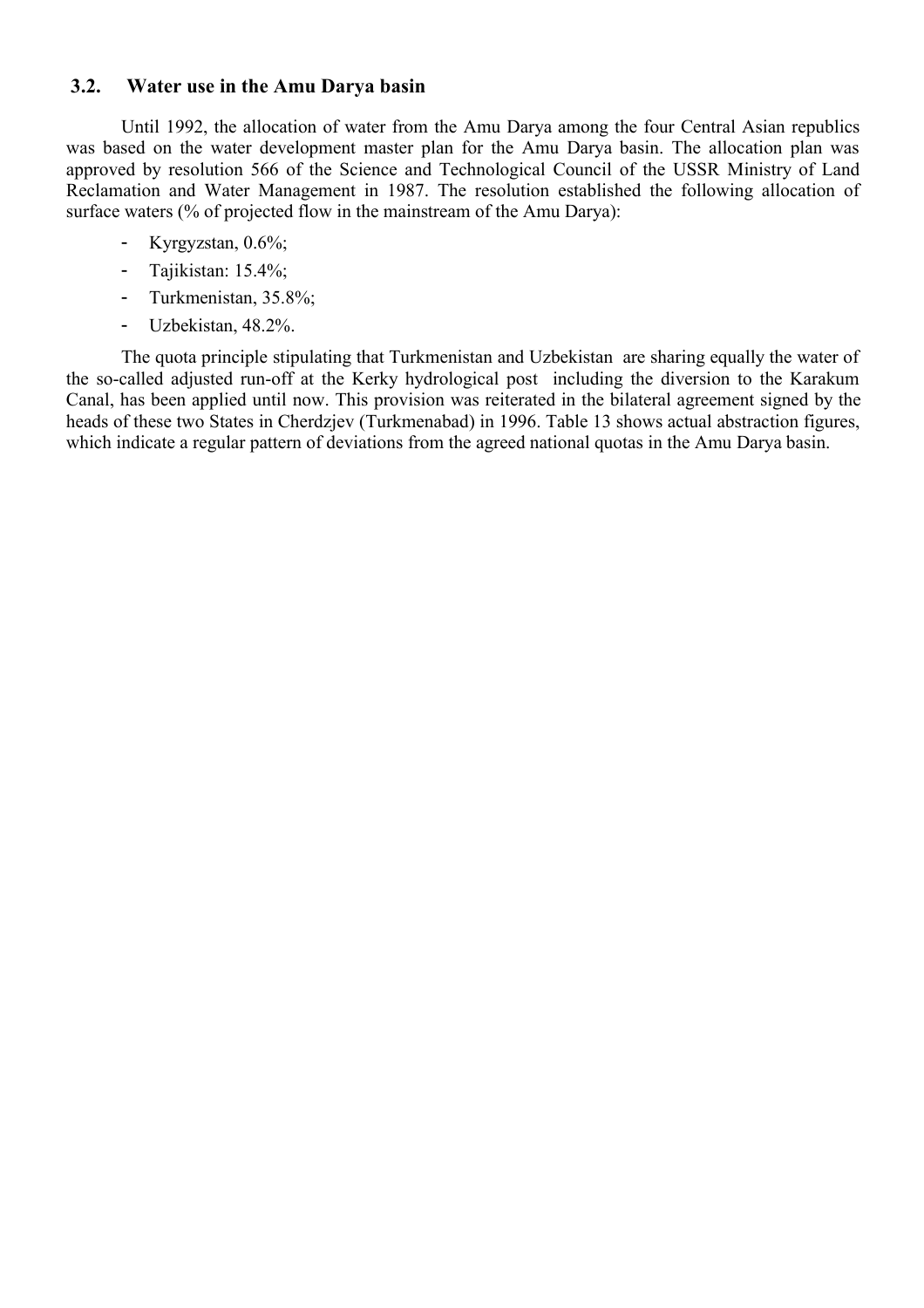| <b>Countries</b>  | 1993-1994                                       |               | 1994-1995       |               | 1995-1996       |               | 1996-1997       |               | 1997-1998               |               | 1998-1999       |               | Average         |       | Ratio to |
|-------------------|-------------------------------------------------|---------------|-----------------|---------------|-----------------|---------------|-----------------|---------------|-------------------------|---------------|-----------------|---------------|-----------------|-------|----------|
|                   | Actual data (from the records of ICWC meetings) |               |                 |               |                 |               |                 |               | limit,<br>$\frac{6}{6}$ |               |                 |               |                 |       |          |
|                   | km <sup>3</sup>                                 | $\frac{0}{0}$ | km <sup>3</sup> | $\frac{0}{0}$ | km <sup>3</sup> | $\frac{0}{0}$ | km <sup>3</sup> | $\frac{0}{0}$ | km <sup>3</sup>         | $\frac{0}{0}$ | km <sup>3</sup> | $\frac{0}{0}$ | km <sup>3</sup> | $\%$  |          |
| Kyrgyzstan        | 0.15                                            | 0.29          | 0.13            | 0.26          | 0.16            | 0.30          | 0.17            | 0.33          | 0.45                    | 0.84          | 0.45            | 0.82          | 0.25            | 0.48  | 0.60     |
|                   |                                                 |               |                 |               |                 |               |                 |               |                         |               |                 |               |                 |       |          |
| Tajikistan        | 7.32                                            | 14.20         | 7.01            | 13.87         | 7.41            | 13.93         | 7.51            | 14.71         | 7.03                    | 13.26         | 7.37            | 13.45         | 7.28            | 13.89 | 15.60    |
|                   |                                                 |               |                 |               |                 |               |                 |               |                         |               |                 |               |                 |       |          |
| Turkmenistan      | 22.76                                           | 44.15         | 21.15           | 41.84         | 21.46           | 40.34         | 21.02           | 41.17         | 21.99                   | 41.47         | 21.89           | 39.35         | 21.71           | 41.42 | 35.80    |
|                   |                                                 |               |                 |               |                 |               |                 |               |                         |               |                 |               |                 |       |          |
| Uzbekistan        | 21.32                                           | 41.36         | 22.26           | 44.03         | 24.17           | 45.43         | 22.36           | 43.79         | 23.56                   | 44.43         | 25.08           | 45.78         | 23.17           | 44.21 | 48.20    |
|                   |                                                 |               |                 |               |                 |               |                 |               |                         |               |                 |               |                 |       |          |
| <b>Subtotal</b>   | 51.55                                           | 100           | 50.55           | 100           | 53.20           | 100           | 51.06           | 100           | 53.03                   | 100           | 54.79           | 100           | 52.41           | 100   | 100      |
| Plus the Aral Sea | 11.2                                            |               | 8.9             |               | 3.1             |               | 4.9             |               | 0.52                    |               | 8.1             |               | 3.29            |       |          |
| Total             | 62.75                                           |               | 59.45           |               | 56.30           |               | 55.96           |               | 53.55                   |               | 62.89           |               | 47.14           |       |          |

**Table 13. Abstraction from the Amu Darya river mainstream (1993 – 1999)**

*Source*: SIC ICWC, 2000.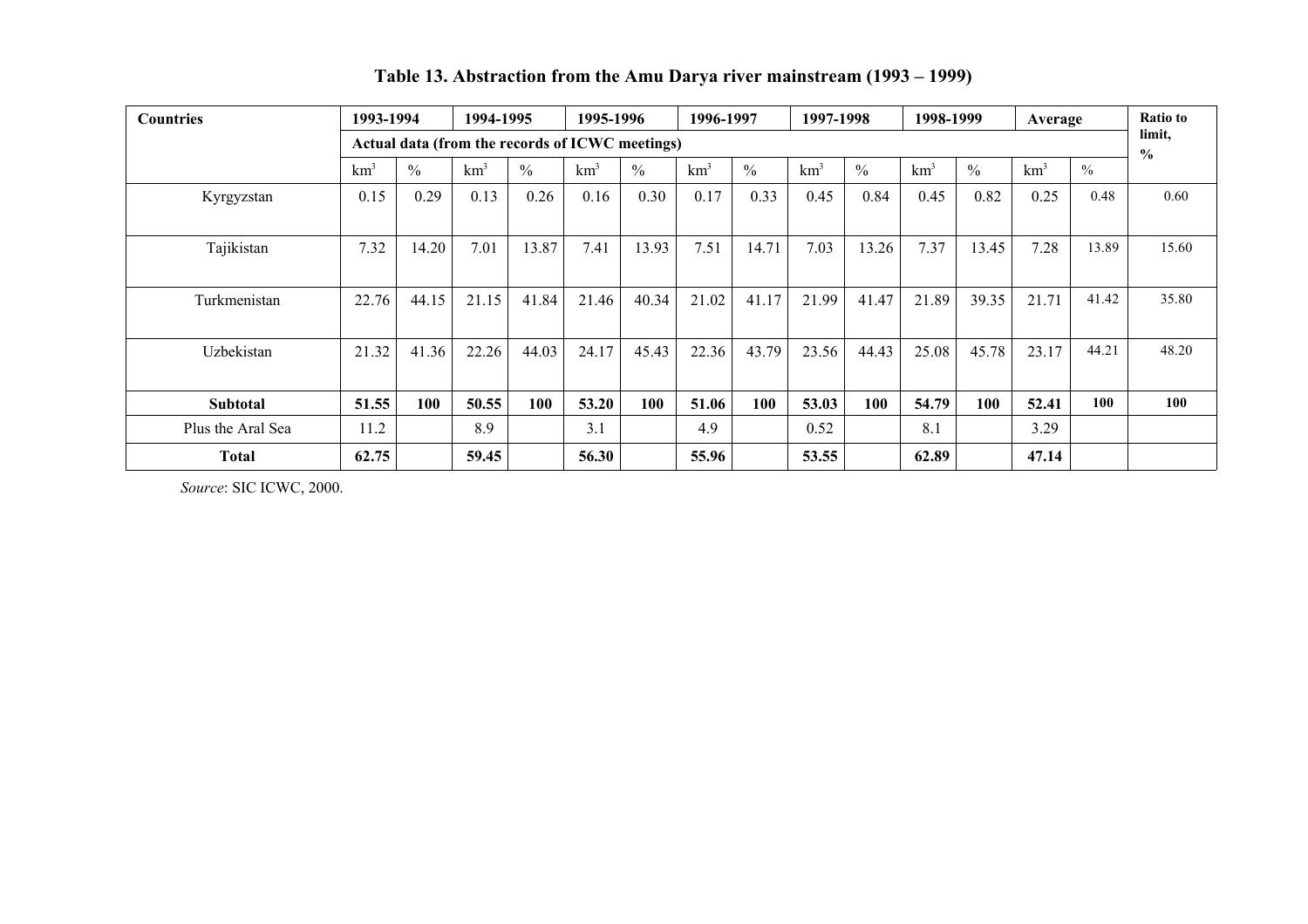In low-water years, even individual countries, in particular Uzbekistan and Turkmenistan, have found it difficult to allocate water between upper and lower reaches due to the time needed for water to cover the distance, fluctuations of losses along the river, and irregular patterns of river depletion and refill. Water use arrangements for the Amu Darya are further complicated by the patterns of refill in the river's reservoirs, as well as by significant withdrawals, outside water reservoirs, during low-level periods (in the Karshinsky, Amubukharsky and Khan-Yan canals, the Takhiatashskaya hydropower station, etc.). All these factors are complicated by unstable riverbed conditions and warrant further targeted studies and refinements in the methods used to forecast and regulate the water flow in the Amu Darya..

### **3.3. Regulation of water use**

In the long run, allocation may get even more complex due to the growing water needs of Afghanistan. In the recent past, economic development of its northern provinces slowed down because of the political instability. At present the country has ample water resources to meet internal demand, which does not exceed 2.0 km<sup>3</sup>/year. Water relations between the USSR and Afghanistan were based on the 1946 bilateral agreement and the 1958 Protocol.

In the future, Afghanistan may claim a bigger share of water for the socio-economic development of its northern part.This will significantly change the flow patterns for the Pyandj and Amu Darya rivers, calling for a consideration of the following issues that would determine cooperation in water use:

- Possible future requirements of Afghanistan;
- Measures to ensure environmental stability in inter-State water basins, including estuaries and the Aral Sea;
- The impact of return flow on water resources, particularly that of drainage waters discharged directly into rivers or depressions;
- Mutually acceptable decisions based on a review of quota arrangements;
- Strengthening of measures for water conservation at the national and regional level;
- Regulation of water use in the watersheds of small inter-State rivers, such as the Chu and Talas rivers, and others;
- Agreements of water use patterns based on the needs of the population and all economic sectors.

### **4. Efficiency of water use**

In recent years, despite diminishing water use in all the countries of Central Asia, its efficiency should be regarded as inadequate for all economic sectors, especially irrigation farming.

Statistics indicate that the main water losses occur in the on-farm delivery networks and directly in the field. According to WUFMAS, such water losses alone may account for 37% of the total supply to farm contours.

On average, about 21% of irrigation water is wasted directly in the field.

Where groundwater comes close to the surface, almost half of the loss is later recovered through capillary recharge of the root area. This improves the overall efficiency of use, without preventing, in any substantial way, the salinization of soils and degradation of water.

A large share of «excessive» losses in the mountains (nearly 20% of supply to farms) is due to inefficient irrigation methods applied on steep slopes. In the middle part and lower reaches of river watersheds, a large portion of the water loss occurs in the delivery systems between farm head gates and fields. The losses are 15-35% of the supply to farm contours and result from a nearly total lack of water use records and management at the farms as well as inefficient irrigation methods.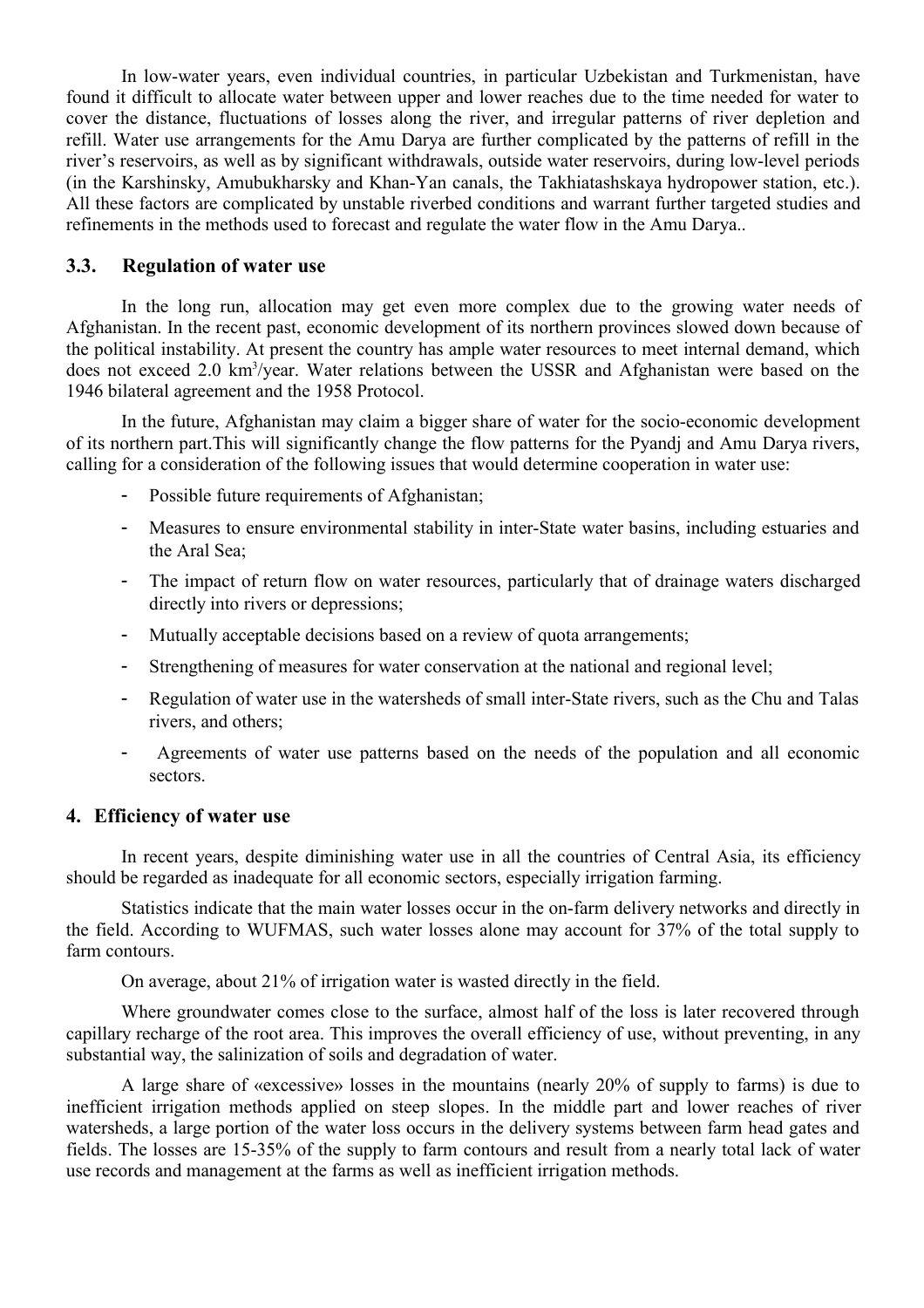Similarly, across the region, water losses have increased in water mains and distribution canals that have not been upgraded in as long as a decade. National water strategies (1995-2001) have defined the following directions for water conservation in irrigated agriculture:

- Introduction of charges for water used in irrigated agriculture, and fines for consumption in excess of the established norms, etc;
- A common methodological approach to tighten control of water use through strict norms for water consumption which primarily seek to satisfy the biological water needs of plants;
- Pilot projects to demonstrate the priority goal of promoting best practices in water use;
- Recycling and other organizational measures to control field loss and non-productive losses;
- Introduction of efficient irrigation methods and technology;
- Lining of canals with impermeable material;
- Complete or partial reconstruction (upgrading) of irrigation systems.

Since most losses occur in the field and in the water distribution to farms, the establishment of water user associations, along with charges, may be an effective approach towards improving the use and conservation of water.

The national reports stress the low efficiency of use also in other sectors, especially in the water supply systems of rural settlements. The trend in industry is toward further decay of return-flow and sequential-recycling systems of supply, increasing leaks in water mains and distribution network, and a growing number of accidents. Funding shortages are described as the main reason for the neglect of water conservation by government agencies and independent users. Nevertheless, the importance of water conservation is recognized across the region.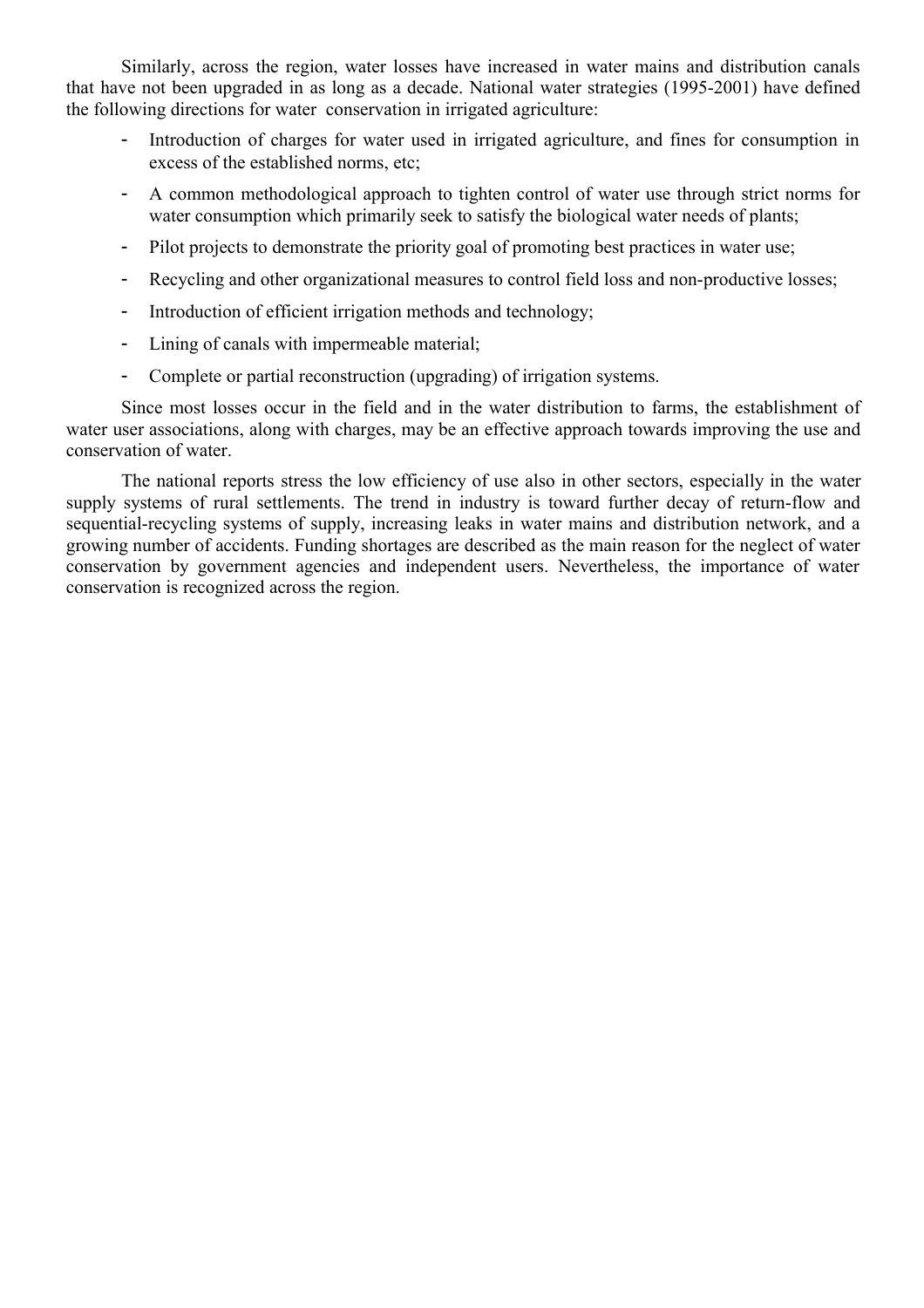### **5. Estimates of future water use**

The SPECA programme is expected to look at future water use in Central Asia in the:

- Short term –(three to seven years, probably until 2005): economic stabilization, with the financial and economic situation of all countries approaching a certain sustainable level. Priority should be given to measures that do not require huge outlays yet establish a sustainable basis for development;
- Medium term (7 to 15 years, probably until 2010): when economic growth is expected to begin. During this period, the economic situation in the region may change for the better, with all economic indicators returning to their 1990 levels. This period should see the development of a sustainable financial potential that would be used to rehabilitate the water sector in the region;
- Long term –(up to 30 years, probably ending in 2025): characterized by stable economic growth. Only a rough estimate of long-term measures is possible, based on the most efficient use of water resources as well as optimal and mutually beneficial arrangements for regional cooperation. This approach is accepted and supported in all reports by national experts.

Table 14 shows estimated demand by countries and sectors within the Aral Sea basin for the three periods defined above. Estimates of demand should be based on national economic development programmes for each country. However, such estimates were made only in the Kyrgyz and Tajik national reports for the SPECA project. Other estimates were, therefore, made from projections made in the draft Programme for the Aral Sea Basin, and from calculations based on a model prepared by the SABAS group for a United Nations Development Programme (UNDP) project.

### Table 14. Projected water demand in the Aral Sea basin (km<sup>3</sup>/year)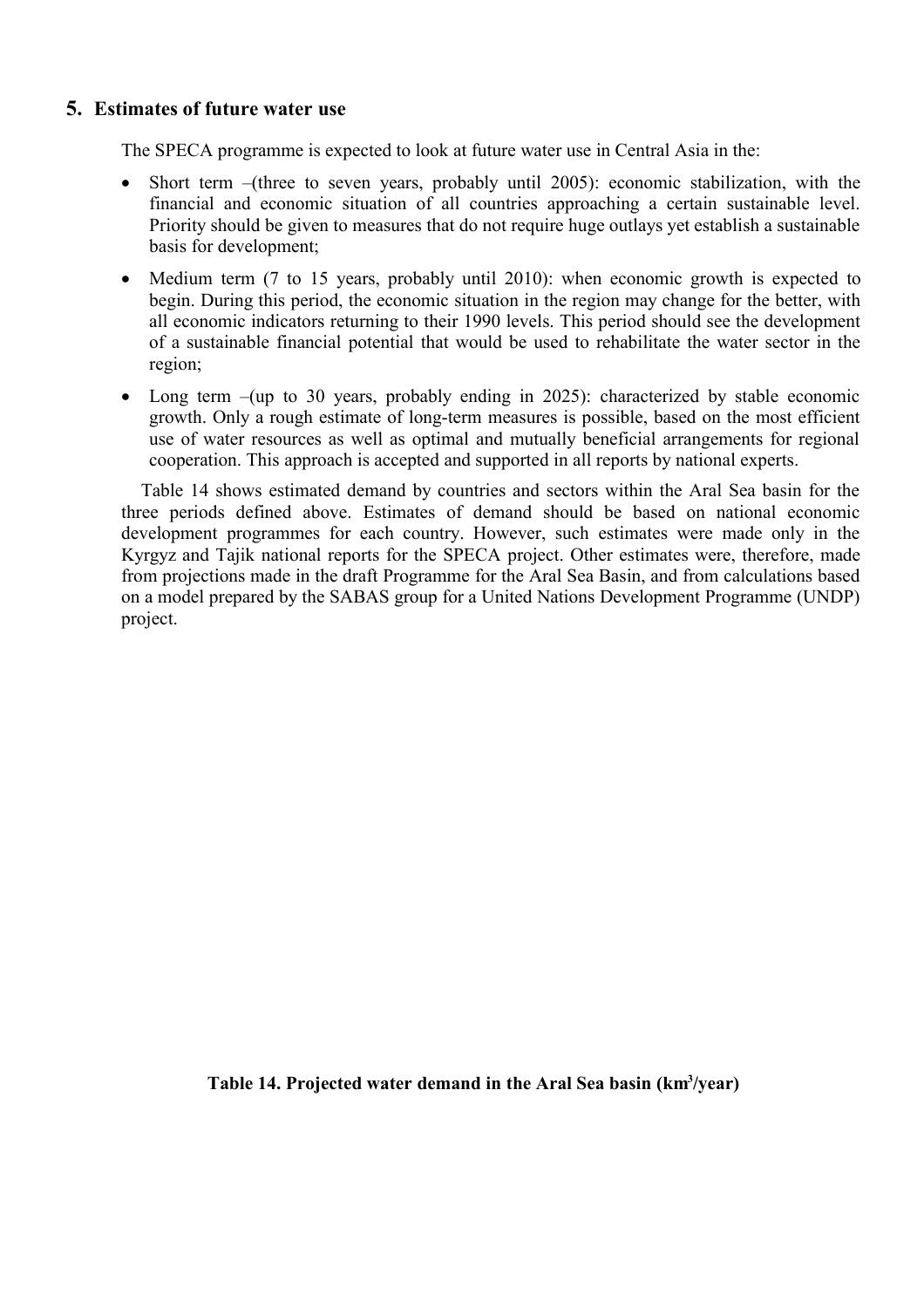| Country            | Years          | Economic sectors            |                                      |          |           |                         |                  |         |
|--------------------|----------------|-----------------------------|--------------------------------------|----------|-----------|-------------------------|------------------|---------|
|                    |                | Drinking<br>water<br>supply | Water<br>supply in<br>rural<br>areas | Industry | Fisheries | Irrigation<br>farming * | Other            |         |
| $\mathbf{1}$       | $\overline{2}$ | $\mathcal{E}$               | $\overline{4}$                       | 5        | 6         | $\overline{7}$          | 8                | 9       |
| Kazakhstan         | 2005           | 0.08                        | 0.07                                 | 0.075    | 0.065     | 9.5                     | 0.21             | 10      |
|                    | 2010           | 0.14                        | 0.1                                  | 0.12     | 0.15      | 9.5                     | 0.5              | 10.51   |
|                    | 2025           | 0.16                        | 0.12                                 | 0.29     | 0.17      | 7.45                    | 0.5              | 9.29    |
| Kyrgyzstan**       | 2005           | 0.08                        | 0.09                                 | 0.15     | 0.03      | 5.54                    | 0.01             | 5.9     |
|                    | 2010           | 0.1                         | 0.11                                 | 0.2      | 0.04      | 6.02                    | 0.03             | 6.5     |
|                    | 2025           | 0.14                        | 0.15                                 | 0.3      | 0.05      | 6.8                     | 0.06             | 7.5     |
| Tajikistan***      | 2005           | 0.5                         | 0.75                                 | 0.65     | 0.1       | 11.9                    | 0.40             | 14.3    |
|                    | 2010           | 0.7                         | 0.9                                  | 0.8      | 0.15      | 13.15                   | 0.3              | 16      |
|                    | 2025           | 1                           | 1.1                                  | 1        | 0.2       | 14.5                    | 0.2              | 18      |
| Turkmenistan       | 2005           | 0.37                        | 0.19                                 | 0.75     | 0.025     | 18                      | $\boldsymbol{0}$ | 19.335  |
|                    | 2010           | 0.4                         | 0.2                                  | 0.9      | 0.03      | 20                      | $\boldsymbol{0}$ | 21.53   |
|                    | 2025           | 0.47                        | 0.25                                 | 1.1      | 0.04      | 17.65                   | $\boldsymbol{0}$ | 19.51   |
| Uzbekistan         | 2005           | 2.65                        | 1.39                                 | 1.35     | 1.05      | 56.56                   | $\boldsymbol{0}$ | 63      |
|                    | 2010           | 2.7                         | 1.4                                  | 1.39     | 1.32      | 52.4                    | $\mathbf{0}$     | 59.2    |
|                    | 2025           | 5.85                        | 1.63                                 | 1.46     | 2.24      | 48.02                   | $\boldsymbol{0}$ | 59.2    |
| Total, in the Aral | 2005           | 3.68                        | 2.49                                 | 2.975    | 1.27      | 101.5                   | 0.62             | 112.535 |
| Sea basin          | 2010           | 4.04                        | 2.71                                 | 3.41     | 1.69      | 101.07                  | 0.83             | 113.75  |
|                    | 2025           | 7.62                        | 3.25                                 | 4.15     | 2.7       | 94.42                   | 0.76             | 112.9   |

\* Irrigation volumes calculated taking into account efficiency ratios of main canals (on the borders between districts) Data from national reports prepared for the SPECA project.

 \*\*\* In Tajikistan, according to its 2001 Guidelines for the sound use and protection of water resources, expected total water use in  $2025$  may be about  $20 \text{ km}^3$ .

According to the above data, three countries (Kazakhstan, Turkmenistan and Uzbekistan), in the lower part of the watershed, are aiming to stabilize long-term water use, primarily through water conservation. The other two (Kyrgyzstan and Tajikistan) are planning for long-term growth in water use and are, therefore, proposing to start negotiations on a review of principles and practical arrangements regarding water allocation in Central Asia, in accordance with the decision taken in 1994 by the heads of Central Asian States.

The SIC ICWC offered its own vision of long-term water use development, which is based on a UNDP model and makes the assumption of a positive development of the regional economy (maintenance of low population growth, accelerated GDP growth, and a water use efficiency of up to 80% of its potential maximum).

This forecast is presented in table 15.

Table 15. Estimates of expected water demand in the Aral Sea basin (km<sup>3</sup>/year)

| Expected<br>demand<br>Country |  | Reports prepared for SPECA<br>(table 14) |                             | SIC ICWC estimates based on the<br>SABAS model |                             |  |
|-------------------------------|--|------------------------------------------|-----------------------------|------------------------------------------------|-----------------------------|--|
|                               |  | Abstraction, total                       | including for<br>irrigation | Abstraction.<br>total                          | Including for<br>irrigation |  |
|                               |  |                                          |                             |                                                |                             |  |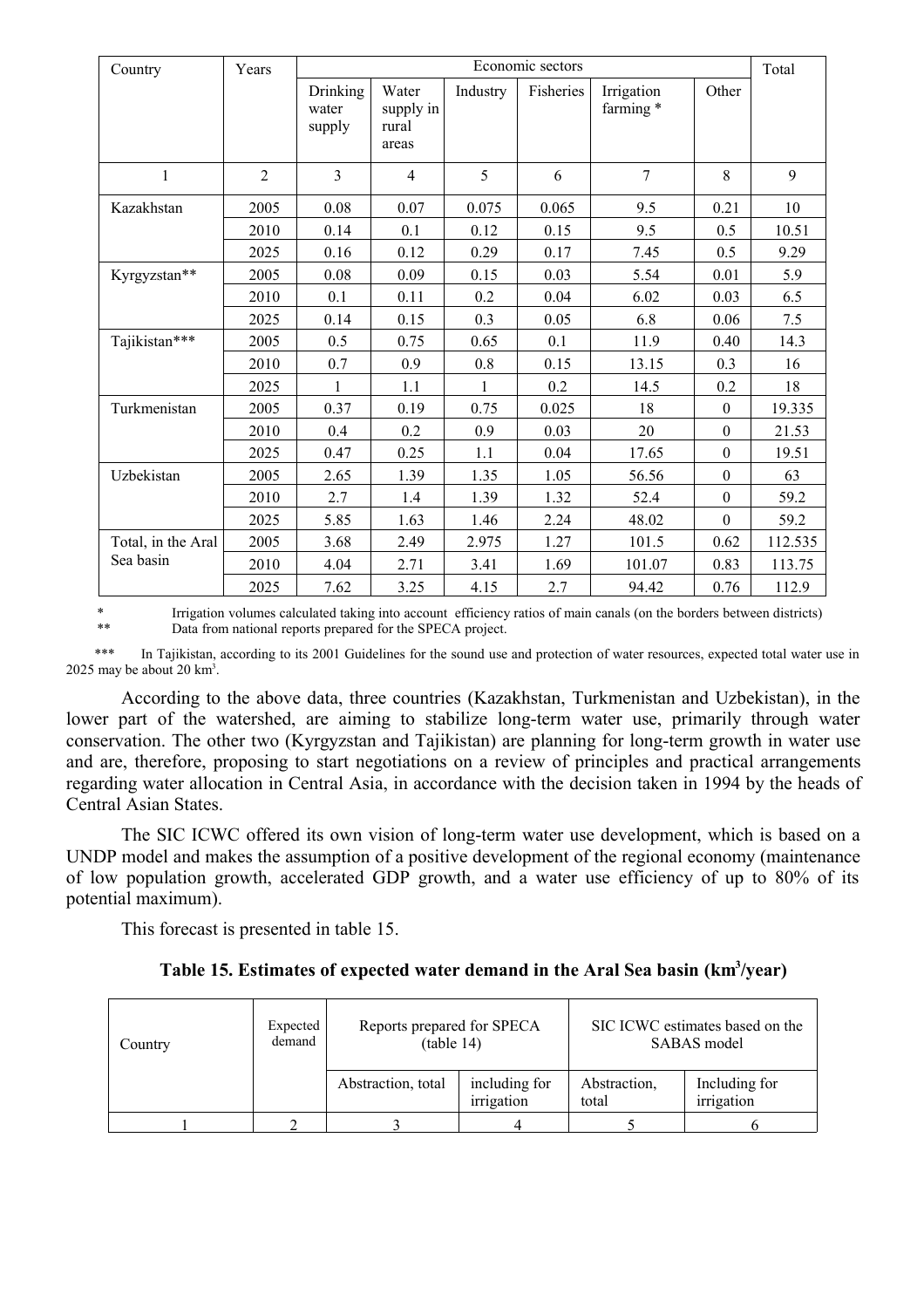| Kazakhstan                | 2005 | 10      | 9.5    | 6.09    | 5.5   |
|---------------------------|------|---------|--------|---------|-------|
|                           | 2010 | 10.51   | 9.5    | 9.51    | 8.5   |
|                           | 2025 | 10.29   | 8.45   | 10.29   | 8.45  |
| Kyrgyzstan                | 2005 | 5.9     | 5.54   | 3.715   | 3.5   |
|                           | 2010 | 6.5     | 6.02   | 4.745   | 4.5   |
|                           | 2025 | 7.5     | 6.8    | 6.64    | 6.2   |
| Tajikistan                | 2005 | 14.3    | 11.9   | 12.83   | 10.8  |
|                           | 2010 | 16      | 13.15  | 12.55   | 10.38 |
|                           | 2025 | 18*     | 14.5   | 13.89   | 11.5  |
| Turkmenistan              | 2005 | 19.335  | 18     | 19.335  | 18    |
|                           | 2010 | 21.53   | 20     | 21.53   | 20    |
|                           | 2025 | 19.51   | 17.65  | 19.51   | 17.65 |
| Uzbekistan                | 2005 | 63      | 56.56  | 63      | 56.56 |
|                           | 2010 | 59.2    | 52.4   | 59.2    | 52.4  |
|                           | 2025 | 59.2    | 48.02  | 59.2    | 48.02 |
| <b>Total for the Aral</b> | 2005 | 112.535 | 101.5  | 105.97  | 95.36 |
| Sea basin                 | 2010 | 113.75  | 101.07 | 107.535 | 95.78 |
|                           | 2025 | 112.9   | 94.42  | 109.53  | 91.82 |

\* see note \*\*\*, table 14.

It should be noted that this forecast makes assumptions regarding population trends, agricultural output and other products required to assure food security, as well as sufficient supply of water for public needs based on world standards. Such projections are not as yet supported by detailed developed schemes for integrated use of water within each watershed, because the availability of funds for concrete large projects remains uncertain, given the instability of the overall economic situation.

This is why quantitative estimates of water demand in optimistic, moderate and pessimistic scenarios of economic development differ by 15-20%. Moreover, national forecasts do not envisage reserves potentially made available by the proposed patterns of regional division of labour and production because no political decisions have as yet been made at the level of Heads of State. The reliability of such projections would also depend on expected changes in the climatic conditions of the region that may result in depletion of water resources.

| <b>Indicators</b>              | GFDL    | <b>GISS</b> | UKMO    | <b>CCCM</b> |
|--------------------------------|---------|-------------|---------|-------------|
| Changes in the volume of water |         |             |         |             |
| resources:                     | $+1$    | $-2$        | $-15$   | $-28$       |
| for Syr Darya                  | 0       | -4          | $-21$   | $-40$       |
| for Amu Darya                  |         |             |         |             |
| Change in water use            | $+7.38$ | $+1.03$     | $+1127$ | $+1110$     |

**Table 16. Projected water reserves and water use (%)**

According to national hydrometeorological services, a trend can be observed for higher temperatures in both winter and summer, which would reduce the carry-over reserves of snow and shrink glaciers. In particular, in 1957-1980, the Pamir - Alai glaciers lost 19% of their ice, with the process gaining in intensity.

Quantitative forecasts by various organizations on changes in water reserves and their use yield significantly different results. For example, table 16 provides forecasts based on the water use model «CROP WAT» used by the Food and Agriculture Organization of the United Nations (FAO), and the following models of the development of climate change: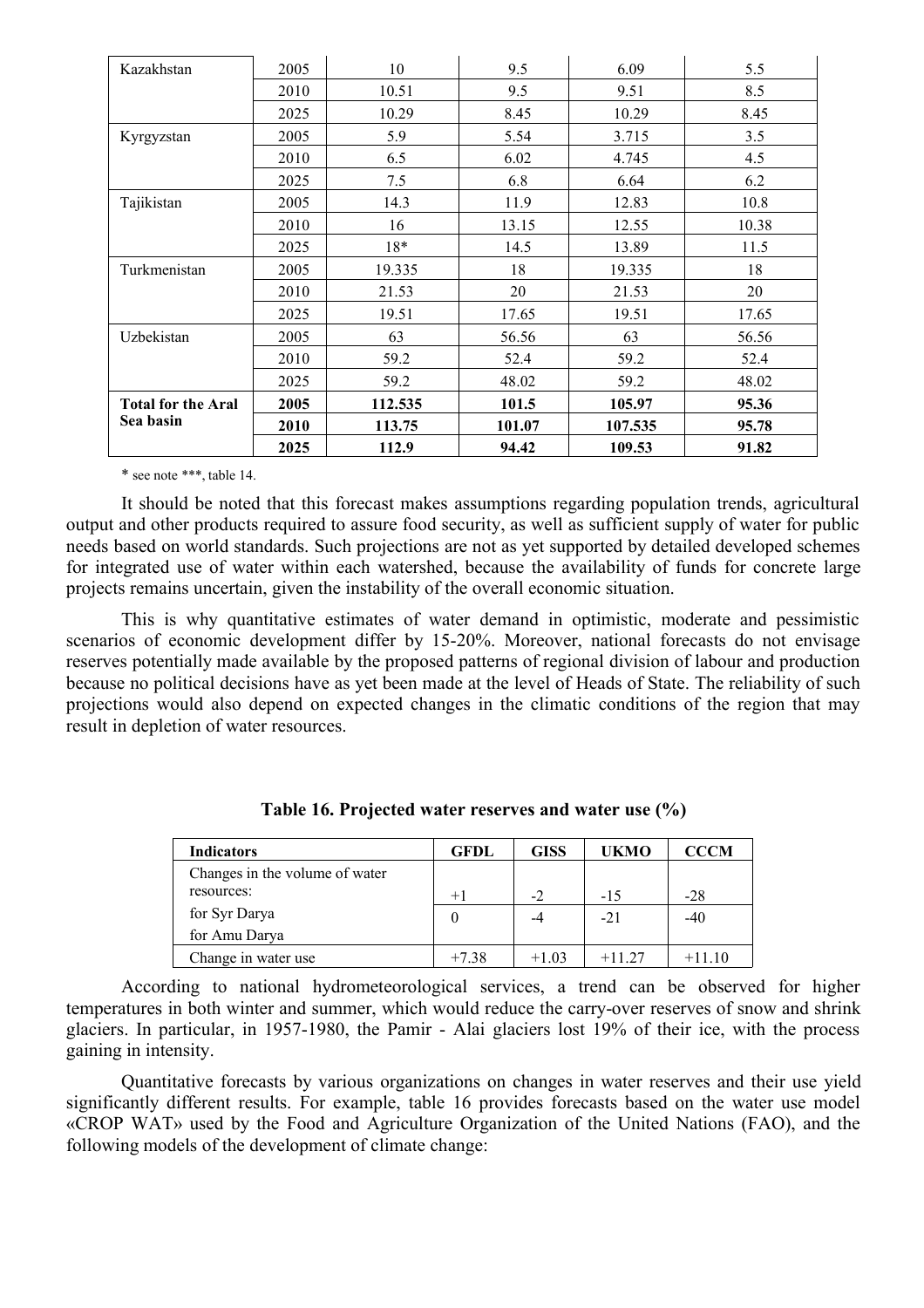- The Geophysical Fluid Dynamics Laboratory (GFDL) model;
- The Goddard Institute for Space Studies (GISS) model;
- The UK Meteorological Office (UKMO) model;
- The Canadian Climate Center (CCCM) model;

Obviously, forecasts by independent expert organizations presented in table 16 show significant differences, though all imply long-term growth of water use, with a concomitant increase in water shortage across the region. However, nearly all water resources of Central Asia have already been put to use, and the steadily increasing deficit, in the absence of adequate measures, will reduce water quality.

It would, therefore, be necessary for all five countries to adopt:

- A common approach to be applied in the forecasts of water use and a common basis for calculation in the implementation of inter-State water allocation models and procedures;
- General water conservation policies at the national and regional level.

#### **6. Problems of water resource quality**

Intensive development of irrigation farming and land drainage in Central Asia together with growing water use for industrial and household needs resulted in increased abstraction of fresh water and discharges of polluted return flow into water bodies. The main pollution sources are agrochemicals that are washed out into drainage systems and are mixed with river water. The second-ranking source in terms of impact on the quality of the water resources is the effluent from municipal and industrial sewers. National reports also note an increased contamination of groundwater due to substandard management of municipal and industrial waste sites, especially in the mining industry.

River quality statistics for the past 40 years confirm trends of an increased mineralization, both over time and in terms of the length of the rivers affected. For instance, in the late 1960s, average mineralization of water did not exceed 1.0 g/l even in the Amu Darya estuary. At present, it varies from 0.3-0.5 g/l in the upper reaches to 1.7-2.0 g/l in the lower reaches (table 17). The possibility of using water for irrigation depends not only on the mineralization but also on the chemical content. Thus, a consistent trend has developed for changes in the ionic composition of salts in the water toward a dangerous increase in alkalinity. Until now, due to a high content of gypsum in soils and CaSO4 in water, the alkalinity (SAR) has remained below the maximum allowable level, yet soil reserves of gypsum are expected to diminish, leading to leaching and increasing concentrations of sodium carbonate.

The increasing mineralization of water in rivers and the intensity of drainage from irrigated land substantially affect the dynamics of salinization and increase the need for reclamation of irrigated areas. An example is shown in table 17 with the water-salt balance of the Amu Darya. It is shown that only about half of the more than 50 million tons of salt annually ending up in the river stems from a natural run-off, with the rest formed by run-off from the drained return flow. An analysis of the salt balance in rivers and irrigated lands makes it possible to pinpoint salt accumulation areas in terms of reclamation needs of irrigated lands whose productive capacity is either diminishing or remains at the lowest level of safety. In the Amu Darya basin, such areas include, for instance, areas of the Turkmen coast, Tashauz and Karakalpakistan.

The changes in the average annual mineral content by sections of the Amu Darya are presented in table 17.

| <b>Period</b> | Representative hydrographic sections |       |               |                |               |             |        |               |                |  |
|---------------|--------------------------------------|-------|---------------|----------------|---------------|-------------|--------|---------------|----------------|--|
|               | ermez                                | Kerki | <b>Ilchik</b> | Dargan<br>a-ta | uvam<br>u-vun | Kip<br>chak | Chatly | Saman-<br>bav | Kyzyl-<br>Diar |  |

#### **Table 17. Annual average mineralization in the Amu Darya (g/l)**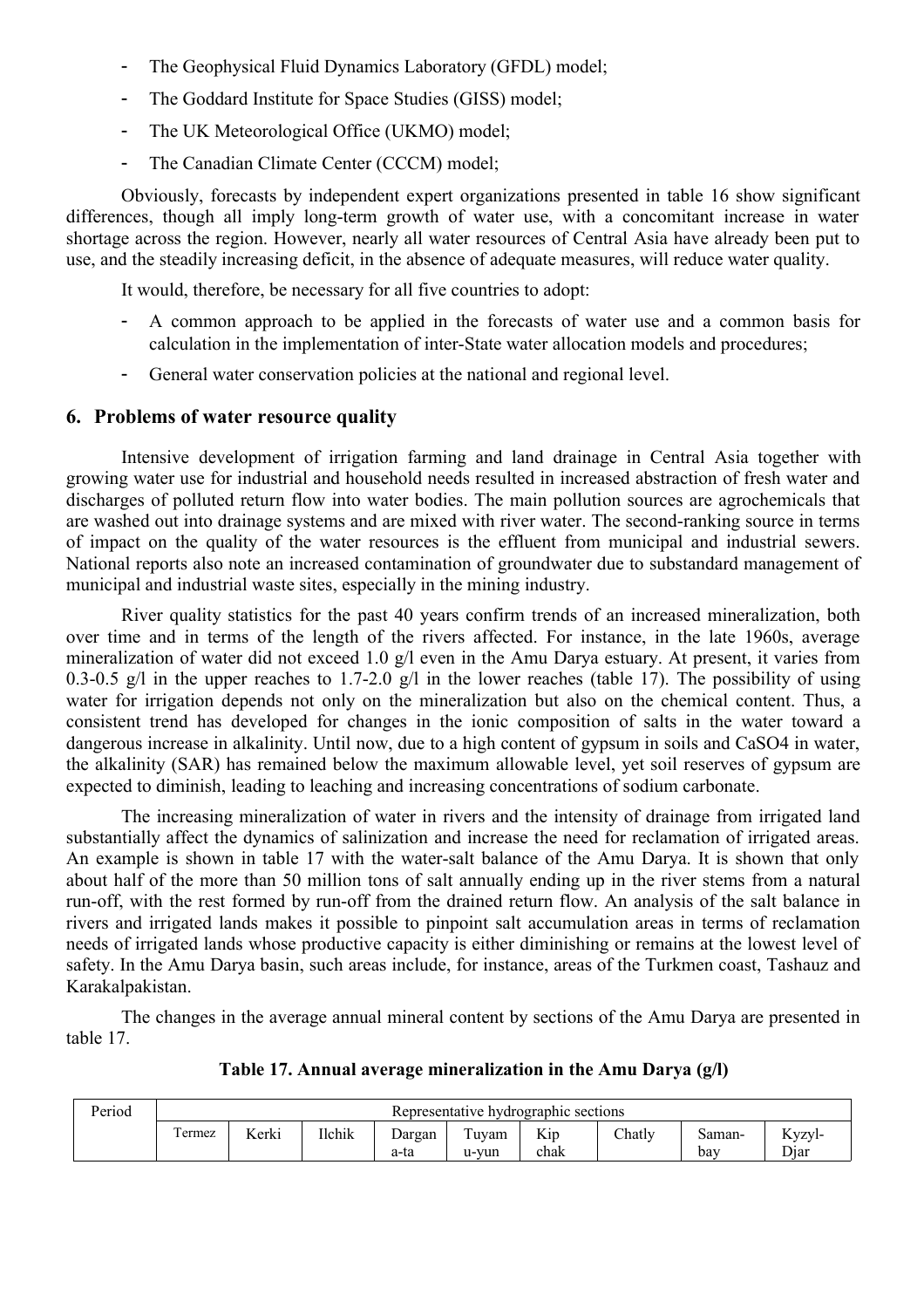| 1960-<br>1970 | $0.51 -$<br>0.57 | 0.56             | $0.61 -$<br>0.62 | $\,$             |                  | $\overline{\phantom{a}}$ | $0.60 -$<br>0.65 | $0.50 -$<br>0.51 | $0.54 - 0.57$ |
|---------------|------------------|------------------|------------------|------------------|------------------|--------------------------|------------------|------------------|---------------|
| 1971-<br>1980 | $0.60 -$<br>0.65 | $0.67 -$<br>0.73 | $0.70 -$<br>0.73 | 0.88             | $0.68 -$<br>0.89 | 1.1                      | $0.72 -$<br>0.93 | $0.69 -$<br>0.84 | $0.75 - 0.85$ |
| 1981-<br>1990 | $0.57 -$<br>0.62 | $0.73 -$<br>0.78 | 0.91             | $1.05 -$<br>1.15 | $0.91 -$<br>1.07 | 1.08-<br>1.118           | $1.1 - 1.15$     | 1.09-<br>1.41    | $1.17 - 1.34$ |
| 1991-<br>1995 | 0.65             | 0.70             |                  | $\,$             | 0.81             | -                        |                  | 1.02             | 0.97          |

Similar changes in water content have occurred in the Syr Darya basin. Salt content in its upper reaches of the Syr Darya does not exceed 0.3-0.5 g/l, whereas salt content at the site where the river exits from the Fergana Valley climbs up to 1.2-1.4 g/l, and at the Kazalinsk city site exceeds 1.7-2.3 g/l.

Mineralization has increased from 1960-1970 levels in all controlled sections. Increases in overall mineralization are accompanied by higher concentrations of magnesium, copper, iron, sulphates, chlorides, etc. As a result, not only lower reaches but also the medium course of the Syr Darya contain water that is unacceptable for drinking and its significant pollution quite often leads to increased morbidity of the local people. Prevailing diseases are related to the quality of drinking water and include hepatitis, typhoid and gastrointestinal disorders.

The overall average annual mineralization by representative sections of the Syr Darya are shown in table 18.

| Period      | Mineralization in representative sections |                 |               |                 |  |  |  |  |  |
|-------------|-------------------------------------------|-----------------|---------------|-----------------|--|--|--|--|--|
|             | Bekabad                                   | <b>Shardara</b> | Kzylorda      | Kazalinsk       |  |  |  |  |  |
| 1960 - 1970 | $0.64 - 0.97$                             | $0.68 - 0.94$   | $0.70 - 0.98$ | $0.95 - 1.01$   |  |  |  |  |  |
| 1971 - 1980 | $0.97 - 1.38$                             | $0.94 - 1.55$   | $0.98 - 1.74$ | 1.01-1.72       |  |  |  |  |  |
| 1981 - 1990 | 1.38-1.48                                 | 1.55-1.46       | 1.74-1.69     | 1.72-1.87(2.26) |  |  |  |  |  |
| 1991 - 1999 | $.48 - 1.35$                              | .46-1.24        | $.69 - 1.33$  | 1.87-1.57       |  |  |  |  |  |

**Table 18. Annual average mineralization in the Syr Darya (g/l)**

National reports indicate that a certain reduction in the mineralization that occurred in the late 1990s in inter-State rivers was due to a temporary slowdown in water use for irrigation and by industries. In the meantime, contamination of groundwater has become widespread. For some pollutants, content levels exceed maximum allowable concentrations by dozens – and, in some areas, by hundreds of times. The highest incidence of groundwater contamination has been recorded around large settlements, chemical, oil refining and non-ferrous metallurgical plants, etc. Statistics for 1995-2001 indicate that, on average, 8-15% of water samples fail to satisfy bacteriological requirements and 20-40% fall short of physical and chemical standards. National experts voice concern over the unsatisfactory technical condition of sewage disposal facilities (in 60-70% of all cases) that fail to provide efficient treatment of sewage and industrial effluent.

The following priority measures have been proposed to address the water quality problem:

- Restricting the volumes of return flow discharged into rivers and the volume of specific pollutants discharge for various points and areas;
- Introduction of the "polluter pays" principle (for discharge in excess of established limits) as a norm of inter-State relations;
- Strengthening measures for water quality control;
- Identifying levels of environmentally sound discharges in inter-State rivers for different annual water levels and various periods;
- Developing tools and methods for water quality monitoring;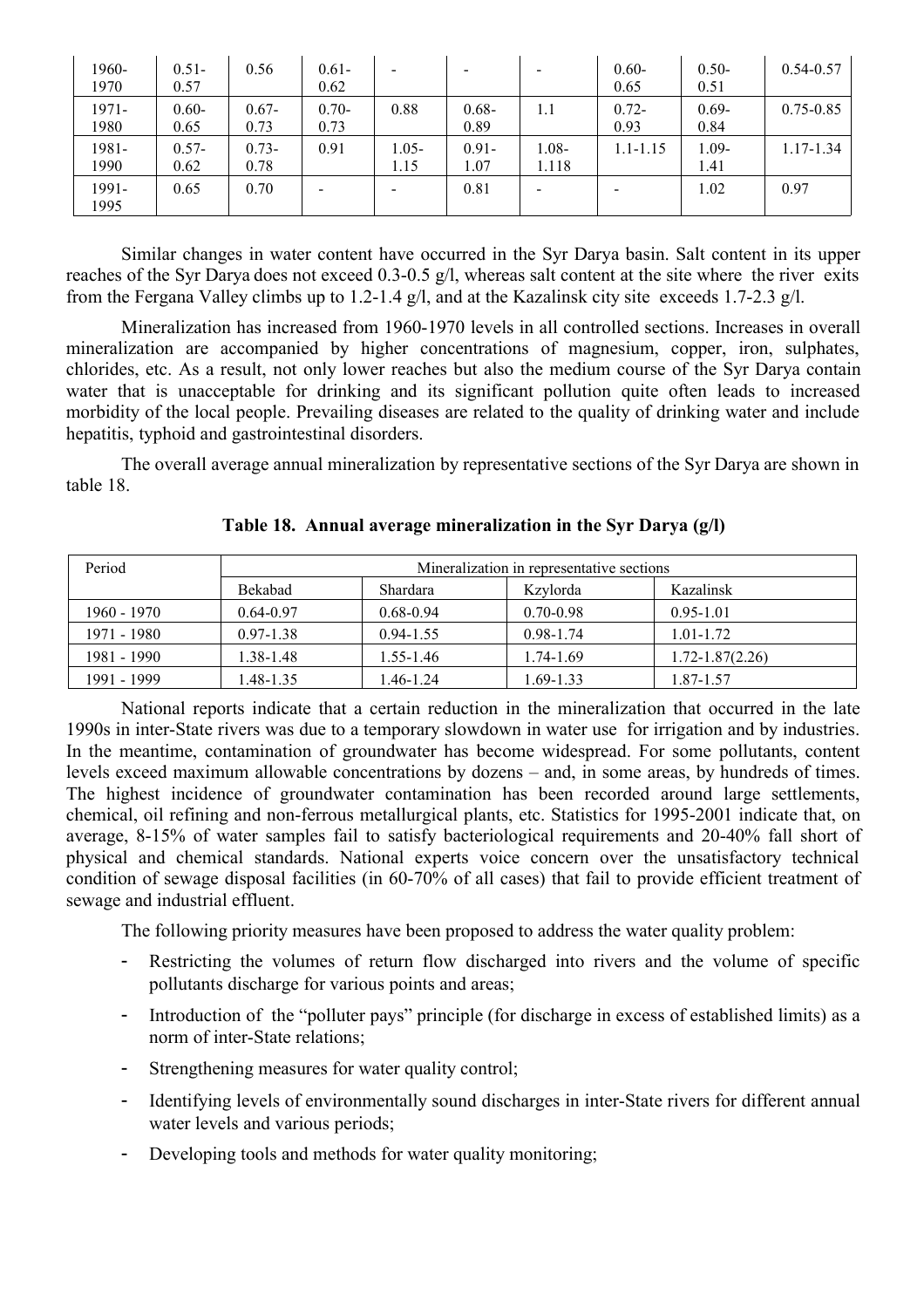Participation of the countries concerned in the funding and execution of programmes seeking to prevent, and eliminate the consequences of, the pollution of inter-State rivers.

# **7. Environmental problems related to water resources**

Large-scale development of irrigation and other types of use have changed regional hydrological cycles and led to serious environmental problems. The most dramatic result was the reduction of the Aral Sea and the destruction of its ecosystems, with consequences such as the loss of fish production in the Sea due to increased salinity and toxic pollution of the water; desertification of the estuaries and seabed; a negative impact of the diminished water quality, salt and dust transport on public health; local changes of the climate, etc. However, no less important and dangerous are some of the other consequences:

- Degradation of river and groundwater quality;
- Salinization and waterlogging;
- Desertification of irrigated lands and their periphery;
- Instability of water levels and salt content in water bodies, especially in those fed by return flow from irrigation;
- Decline of bioproductivity and biodiversity in landscapes and water bodies.

The most frequent environmental problems in areas generating run-off relate to the contamination of drinking water sources, land erosion, conservation of glaciers and mountain lakes, and increasing risks connected with industrial, mining and municipal waste storage.

# **7.1. The Aral Sea**

The intensive diversion of water from the Amu Darya and Syr Darya for irrigation over the past 40 years has lowered the sea level by 17-19 metres, and reduced its volume by 75%. In the same period, mineralization of the Sea increased around 6 times.

By the late 1980s, the Aral Sea split in two – the northern Small Sea in Kazakhstan, and the Big Sea with a deep western portion in Uzbekistan. Various schemes were proposed to stabilize the situation. One proposal was to stabilize the Small Sea level at 41-42.5 metres. Attempts to achieve this were made by setting up a temporary dam, but after a short period the dam burst, and water drained into the Big Sea. No similar measures have yet been taken to stabilize the level of the Big Sea. In the meantime, the Heads of State approved on 11 January 1994 "inter-State guidelines" that included both an assessment and a forecast of the situation in the Aral Sea proper and in the Aral region, with approaches that the countries believed were appropriate.

Firstly, it was recognized that the current conditions made it impossible to restore the Aral Sea as such, and the objective was to save not the Aral Sea but its adjoining areas. Part IV of the guidelines reads, in particular, «[I]t is planned to establish an actively managed ecosystem in different zones ensuring sustainable restoration of the impaired process of nature's development in the Aral Region». The establishment of artificial ecosystems in the estuaries and on the drained seabed is seen as a priority, and should include:

- The creation of a regulated system of water bodies on the dry bed of the Amu Darya channel and management of part of the Small Sea for the benefit of the Syr Darya;
- The creation of polder systems on the dry seabed;
- The implementation of phyto-reclamation work aimed at the immobilization of shifting sand;
- Discharges of drainage water to the sea area through the sand-swept areas.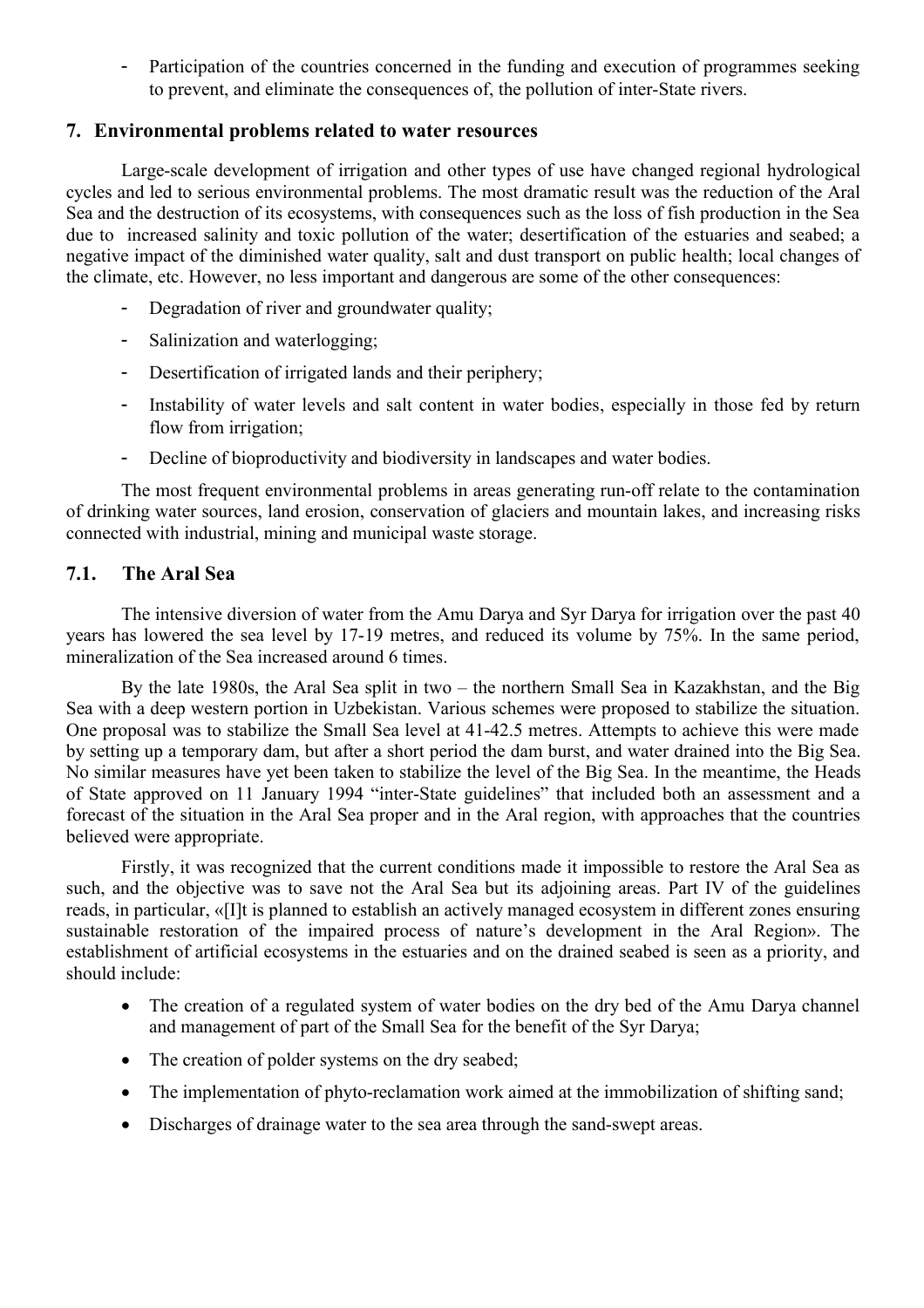Efforts should include identifying zones for the conservation of the remaining Aral Sea with a high salt content, and forecasting its salt and water balance, water levels, the condition of the surrounding region, with measures to prevent its contamination.

The efforts of IFAS and the Central Asian countries helped plan and achieve improvements with regard to the socio-economic situation of the coastal areas, in particular, to upgrading health services and drinking water supply in the vicinity of Muinak, Aralsk, etc. Part of this work was implemented with support from various donor organizations, especially the World Bank, but most of it was funded by the countries themselves. Over the past six years, the donors between them spent 6 million dollars on solving the Aral problem, with much of it covering administration costs and expenditures of the donors themselves. Allocations from IFAS, in 1999 alone, totalled 5.3 million dollars.

Undoubtedly, this amount is insignificant compared with the damage caused by the decrease of the sea level. Since it is impossible to restore the Sea and estuaries to their former state, the countries concerned are currently attempting to identify priorities and, to the extent possible, organize appropriate protective activities. This is why Kazakhstan has launched a North Sea project that would establish a water surface near the town of Aralsk and, to a certain extent, provide conditions for the restoration of the estuary over an area of nearly 1.5 million hectares. Uzbekistan, with funding from GEF, is working to restore the Sudochye Lake wetlands over an area of 40,000 hectares, and is using its own funds to identify priority steps in the building of facilities that would regulate water allocation in the Amu Darya estuary, and, with support from the German development agency (GTZ), to grow, on a pilot basis, protective forest belts on the dry seabed.

Further funding would be crucial in executing a number of fundamental decisions regarding:

- The development and implementation of integrated environmental measures to support and manage the lake and wetland system of the Syr Darya estuaries in conjunction with the North Sea project;
- The development of a project and its terms of reference for developing irrigation on more than 2 million hectares in the southern Aral region to restore the Amu Darya estuary and tugai forests and secure the environmental sustainability of this area;
- The carrying-out of a survey and making a decision on the future of the Aral Sea itself through a study of ways to preserve one of its parts (most probably, the western deep-water section) as a biologically active site, with a similar decision to be made on the future of the remaining part so as to prevent natural disasters of an even greater magnitude.

Certain prerequisites have emerged for addressing the above problems. In 1992-1999, thanks to a high water supply, the Aral Sea and adjoining areas received nearly 110 km<sup>3</sup> of water. All the countries of the region, albeit with certain reservations, are considering proposals on granting the Amu Darya and Syr Darya estuaries the status of an independent water user whose demand for water would be considered on an equal footing with that of any other country. The above water requirements should be based on an approved regional strategy, with due regard for the annual variability of the river flow. All countries have recognized the importance of coordinating their requirements regarding both water quality and maintenance of biodiversity and bioproductivity in the estuary.

For the near future, annual estuary requirements are estimated at  $8 \text{ km}^3$  and  $5 \text{ km}^3$  for the Amu Darya and Syr Darya basins, respectively. In a more distant future (by 2025), the inflow is supposed to reach a minimum of 11 km<sup>3</sup>/year and 8 km<sup>3</sup>/year, respectively. While the region has very limited reserves to accomplish this goal, countries have recognized the relevance of:

• Agreements on the use of the Amu Darya and Syr Darya should determine the minimum share of, and schedules for, releases to the estuaries for various levels of flows in different years, in order to ensure conditions guaranteeing the survival of fish and other species of aquatic flora and fauna in years of acute water shortage;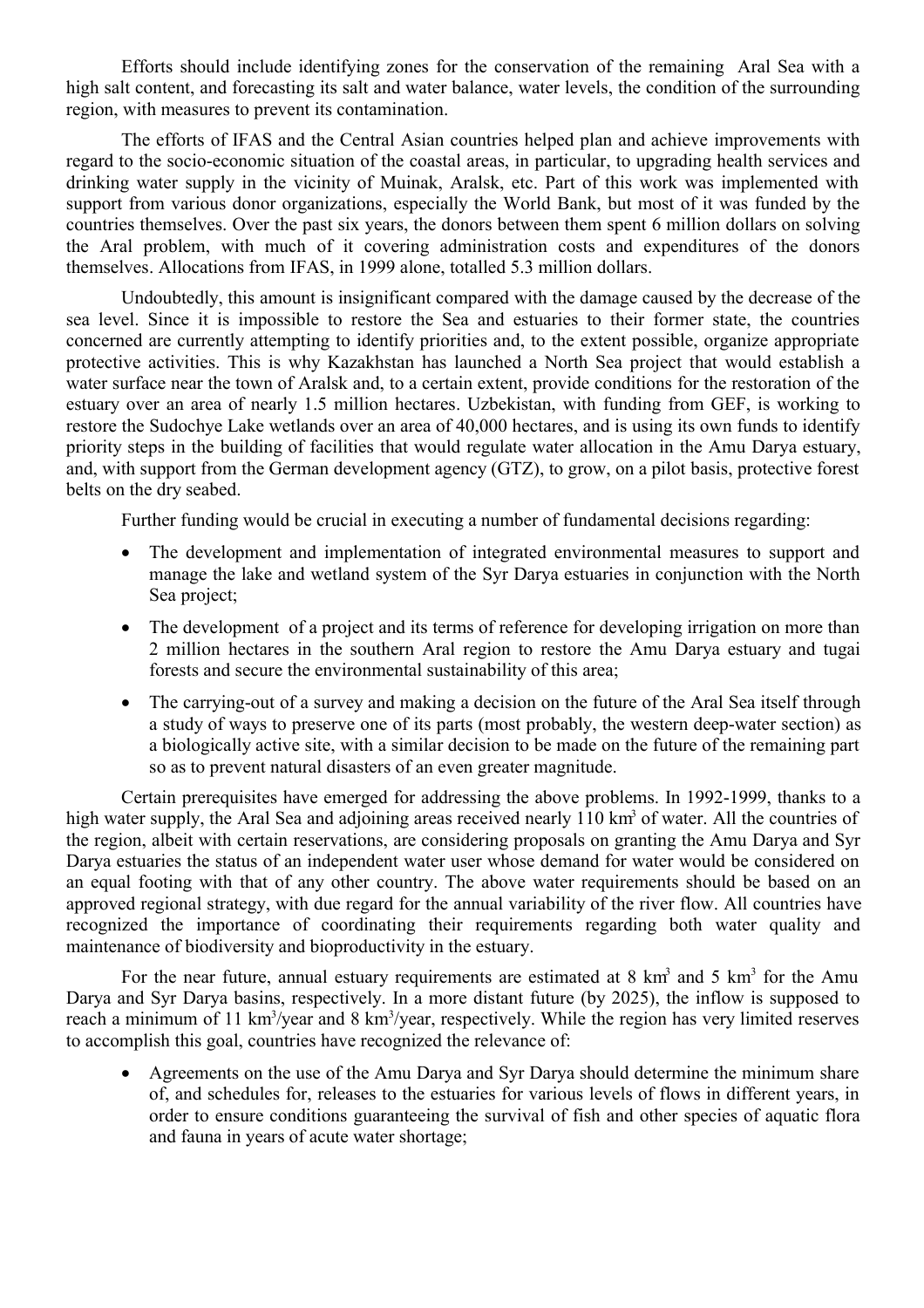Ensuring efficient management of economic and environmental activities in the Amu Darya and Syr Darya estuaries.

The countries of the region agreed on the need to establish a reliable economic base for joint execution of environmental measures. Their collaboration led to the establishment of IFAS. Differences persist, however, in national approaches as to what measures would help stabilize the environmental situation in the Aral Sea area. The issue should therefore be addressed together with the problem of joint elaboration of new principles and mechanisms for regional water allocation. For instance, the proposal to have countries pay to IFAS fines for exceeding national water allocation quotas can be implemented only after agreement has been reached on new quota levels and the principle of water charges in inter-State relations.

# **7.2. Improving irrigated land**

The specific impact of the arid climate and hydrological conditions of the region together with poor compliance with the land reclamation technologies lead to the degradation of irrigated land. Between 1990 and 2000, the share of land with high groundwater levels increased from 25% to 35%, with that of medium and highly salinized land (where crop yields are 20-50% lower) rising from 23.4% to 28.5% of the total irrigated area. As much as 60% of irrigated land has been classified as prone to salinization (the basic criterion being the overall content of toxic salts in soil). This may result in a future loss of land productivity due to intensified salinization.

It is, therefore, proposed to implement measures that have been sufficiently well proven all over the world, including:

- Maintenance, cleaning and repair of drainage networks, especially water mains and channels between farms as well as underground drainage;
- Rehabilitation of drainage wells (at present, only 30% of the wells are operational, and in some districts all are out of service);

A balanced management of abstraction and discharge schedules is crucial, and should build on the two main principles of environmental sustainability in watersheds:

- Salt accumulation on irrigated land from water discharges and drainage should be negative with regard to toxic salts, and favour the maintenance of useful salts (gypsum) in the soil layer;
- The concentration of toxic salts in the water of rivers should not exceed maximum allowable levels in any hydrographic section.

In order to apply these principles, joint efforts of Central Asian countries in putting together an organizational framework incorporating improved methods of calculation and modelling as well as information arrangements are needed.

### **7.3. Environmental problems in areas generating water run-off**

The national reports of Kyrgyzstan and Tajikistan stress that a balanced regional approach to solving common environmental problems implies increased attention to the environmental conditions in mountain areas, which generate run-off. The following issues have been recognized as crucial and requiring joint action:

- Conservation of glaciers and the feeding of rivers by glaciers;
- Support to the stability of mountain forests, restoration and expansion of natural forests which play a crucial role in river flow patterns;
- Erosion of mountain slopes, especially in connection with the development of irrigation in alpine valleys and upper valley terraces;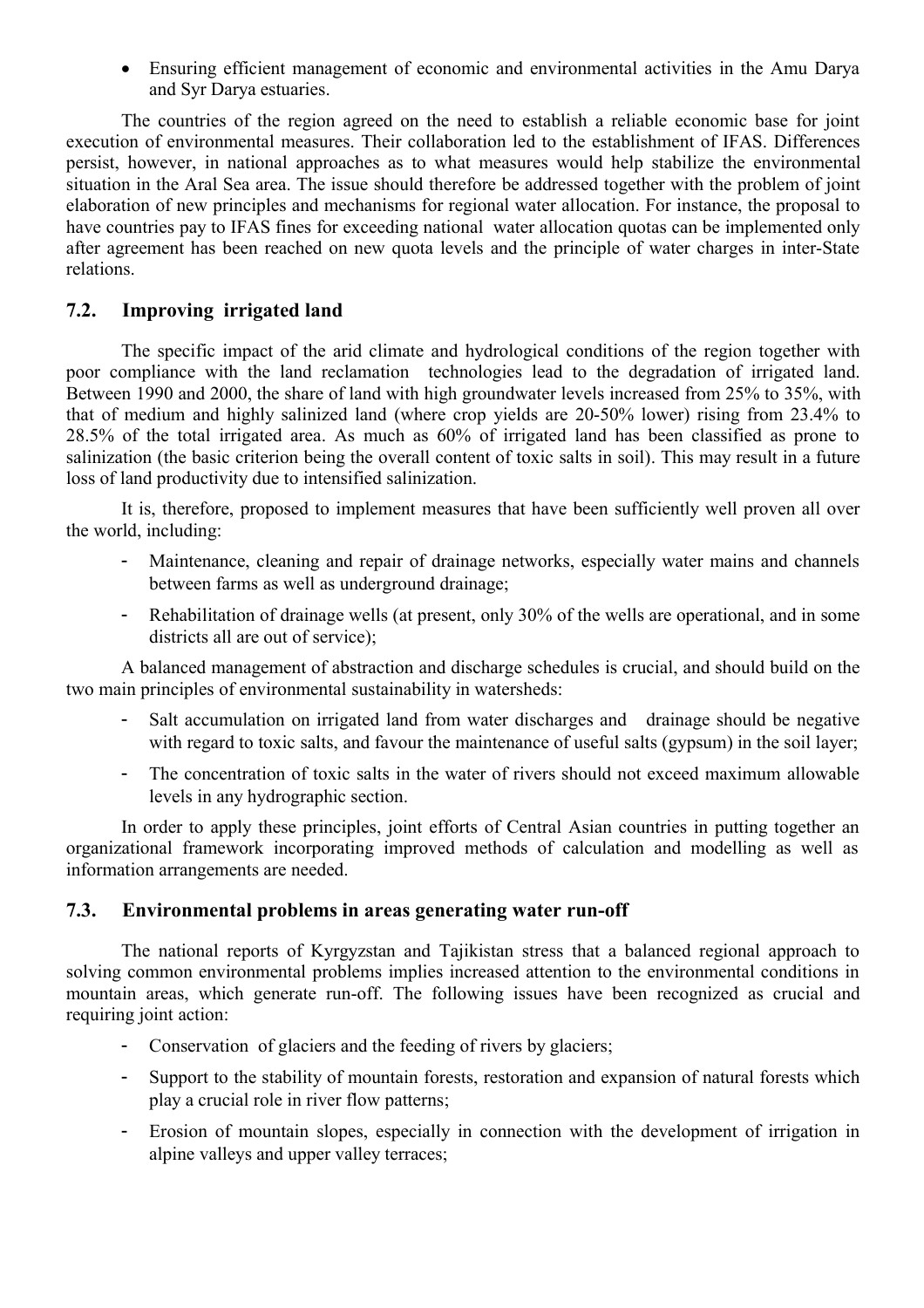- Waterlogging of land caused by reservoirs and irrigation in areas generating run-off, calling for improved drainage to prevent waterlogging and salinization;
- Land Subsidence in areas with loess soils and measures to prevent it;
- Safe operation conditions of industrial and municipal waste dumps, including prevention of leakage of radioactive, toxic and other harmful substances into surface water and groundwater;
- Prevention of mudflows and elimination of their consequences for the environment, industrial and public installations.

# **8. Organizational structure and legal framework for water management in Central Asia**

# **8.1. National management structure**

In the early 1990s, the former common water management system was scrapped, and various attempts were made to transform it, depending on the specifics of national economic development, preferred models of transition to a market economy, as well as the specific political and social processes in each Central Asian country.

In **Kazakhstan**, the transition from centralized planning to a market-based economy took a relatively short time. The reform led to the privatization of nearly all basic industries, the complete denationalization of agriculture and the reorganization of the State management system. Ministries and departments are focused on strategic and emerging issues, with economic functions moved to the level of economic entities.

Economic reform is a long-term undertaking and Kazakhstan is currently undergoing transition with the inevitable cutbacks in State funding for social and economic infrastructure that makes it insufficient for the new economic conditions. The same is true with respect to the water sector administered by the Committee for Water Resources of the Ministry of Natural Resources and Environmental Protection.

Water resource management is based on river basin as well as administrative-territorial principles. Under the Committee's auspices, there are eight basin directorates (BVU) corresponding to the number of main river basins. BVUs are government agencies and, as such, are funded by the State budget.

Maintenance and operation of water management facilities and installations are the responsibility of public water management enterprises (RGP) that operate in each region and are part of the abovementioned Committee. The economic activities of RGPs are funded by the water users. All water management systems and facilities under the RGP belong to the State. Maintenance and repair of facilities of inter-State and district significance is partly funded from the central budget through contracts commissioned by the State.

During the current transition period, the water sector finds itself in a difficult situation as users lack funds to pay for supply, while budget allocations are not enough to finance operation, repair and restoration. As a result, most facilities and engineering works continue deteriorating, and their operational reliability is decreasing.

Measures to break the deadlock should promote user involvement in maintaining the economic infrastructure. Organizationally, user associations would assume functions that used to belong to publicrun networks which, however, are no longer able to exercise them at the level of districts or large water management systems. While such associations are being set up all over Kazakhstan, many organizational issues remain unresolved due to an inadequate legal framework. There is also a need for effective public financial support of supply networks and large water management systems, as well as for domestic and external investment in upgrading and refitting the engineering works of the water management infrastructure.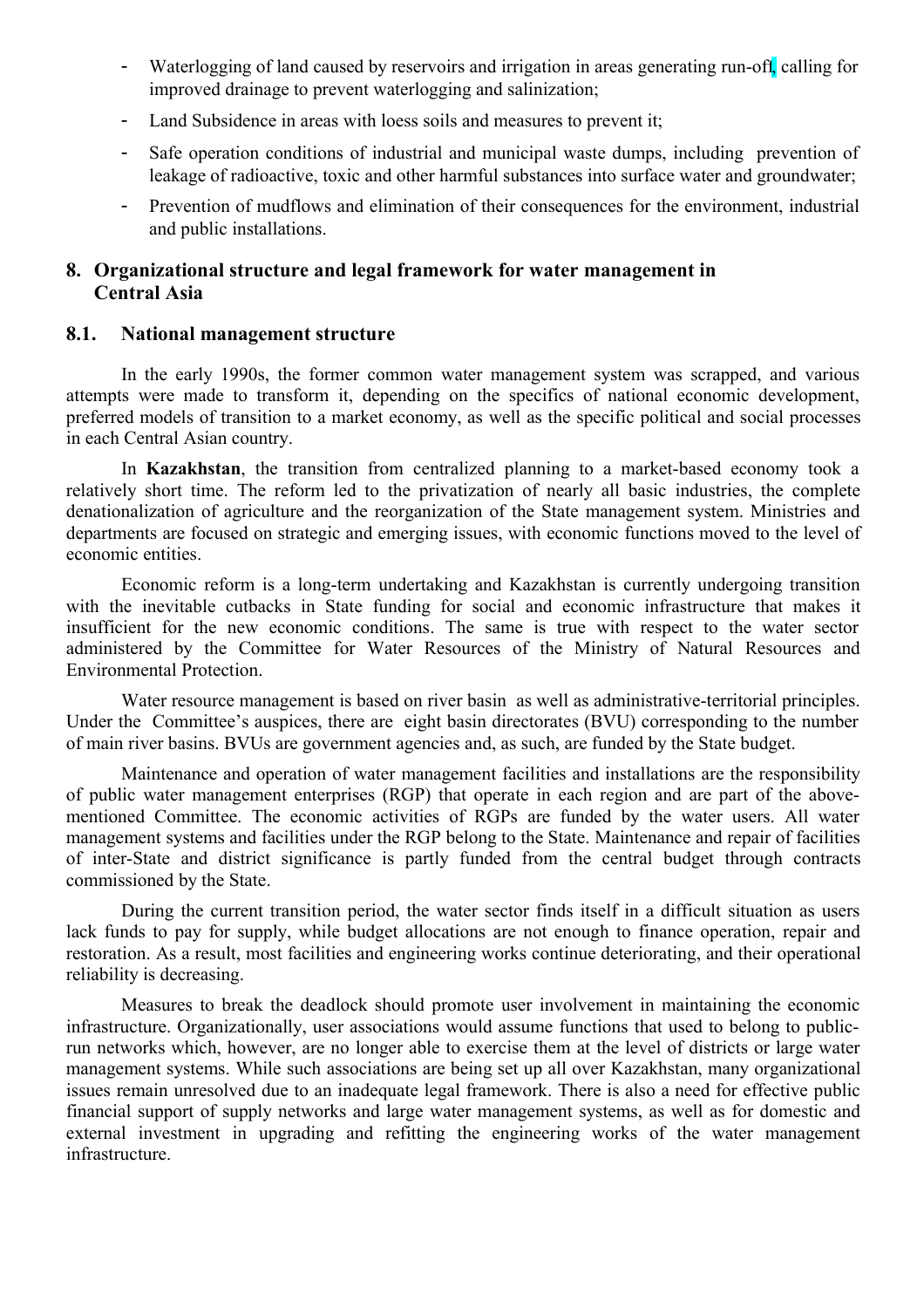**Kyrgyzstan** has been more cautious in its water management reform, with market transition accompanied by a measure of public support in the maintenance and rehabilitation of district and regional networks. The former Ministry of Water Management has been merged with the Ministry of Agriculture to form the Ministry of Agriculture, Water Management and Processing Industry, with most water management functions exercised by its Department of Water Management. It has also assumed direct control of irrigation farming, which has led to certain legal problems over water use. Some management functions have also gone to such public agencies as the Ministry of Ecology and Emergencies , national agencies for energy, geology and mineral resources, etc. Certain reforms have taken place at lower administrative levels, where the assets have been divided between the State and municipal authorities, and individual economic entities. Basin directorates have been set up but they exercise purely administrative control within their respectives regions. In the future, the State intends to retain its ownership and control over all strategic assets– dams, reservoirs, hydroelectric power stations, main canals, etc. At the same time, it plans to denationalize water management systems by setting up new corporations. Guidelines have been adopted for the privatization of both large and small hydroelectric power stations. Steps are taken to prepare municipal water supply and sewage treatment for privatization, with their operation, maintenance and support transferred to the private sector. While many issues relating to the legal status of water user associations have finally been resolved through domestic laws, their establishment has slowed down. The Kyrgyz report notes a number of administrative drawbacks, including poor coordination of cooperating water-consuming sectors and the lack of clarity in the separation of functions and powers between administrative agencies. Plans exist for a new water code, , which is supposed to settle the organizational and legal wrangles in the water management sector. The Government has the additional responsibility for carrying out the administrative reform that would have water management operators withdraw from the combined Ministry.

In **Tajikistan**, water resource control and management functions are divided between different agencies, with the Ministry of Water Management being the main agency. The country has chosen the path of gradual conversion of collective and State farms to private farms and other market-based structures. Tajikistan has abolished State orders in agriculture and other industries, eliminated price controls, and supports small- and medium-size businesses. Water user associations have emerged to assume control over the operation of intra-farm irrigation systems. The Water Code adopted in 2000 gives priority to economic mechanisms to regulate water use.

A national medium-term Programme that is supposed to lead agro-industry out of its crisis contains guidelines for its development until 2005, including measures to rehabilitate capital assets, restructure agriculture and ensure food security despite the current shortage of arable land (about 0.1 hectare per capita). In this context, all problems relating to agricultural reform are considered in conjunction with land and water management reform, with priority given to overcoming poverty, especially in rural areas. Water relations in the country are regulated by water use licences and charges for water supply. No legal framework is yet in place to settle water management rights, especially the rights of domestic and foreign legal persons to operate irrigation systems.

Tajikistan is considering the benefits of the hydrographic (basin) principle of management, with respect to inter-sectoral interests and the privatization of enterprises in various water-using sectors. Economic development programmes focus on expanding hydropower facilities, including the construction of the Rogun hydropower station on the Vakhsh and Dashtidzhum station on the Pyandj, whose water reservoirs would improve water use efficiency not only in the country itself but also across the region.

**Turkmenistan** has a unique approach to water as a public and social resource, with its water management structure dominated by a single administrative body - the Ministry for Water Management whose powers are similar to those in the USSR period. The State has retained control over centralized and municipal management of water resources in all economic sectors, including irrigation, water supply and hydropower generation. Water, electricity and gas supply are free, and so is irrigation. Consumers pay only for consumption in excess of quotas established by the State, as a penalty for the inefficient use of natural resources. In the irrigation farm sector there are possibilities for privatization through concessions, where users commit, for example, to fulfilling State-fixed production targets for certain crops, while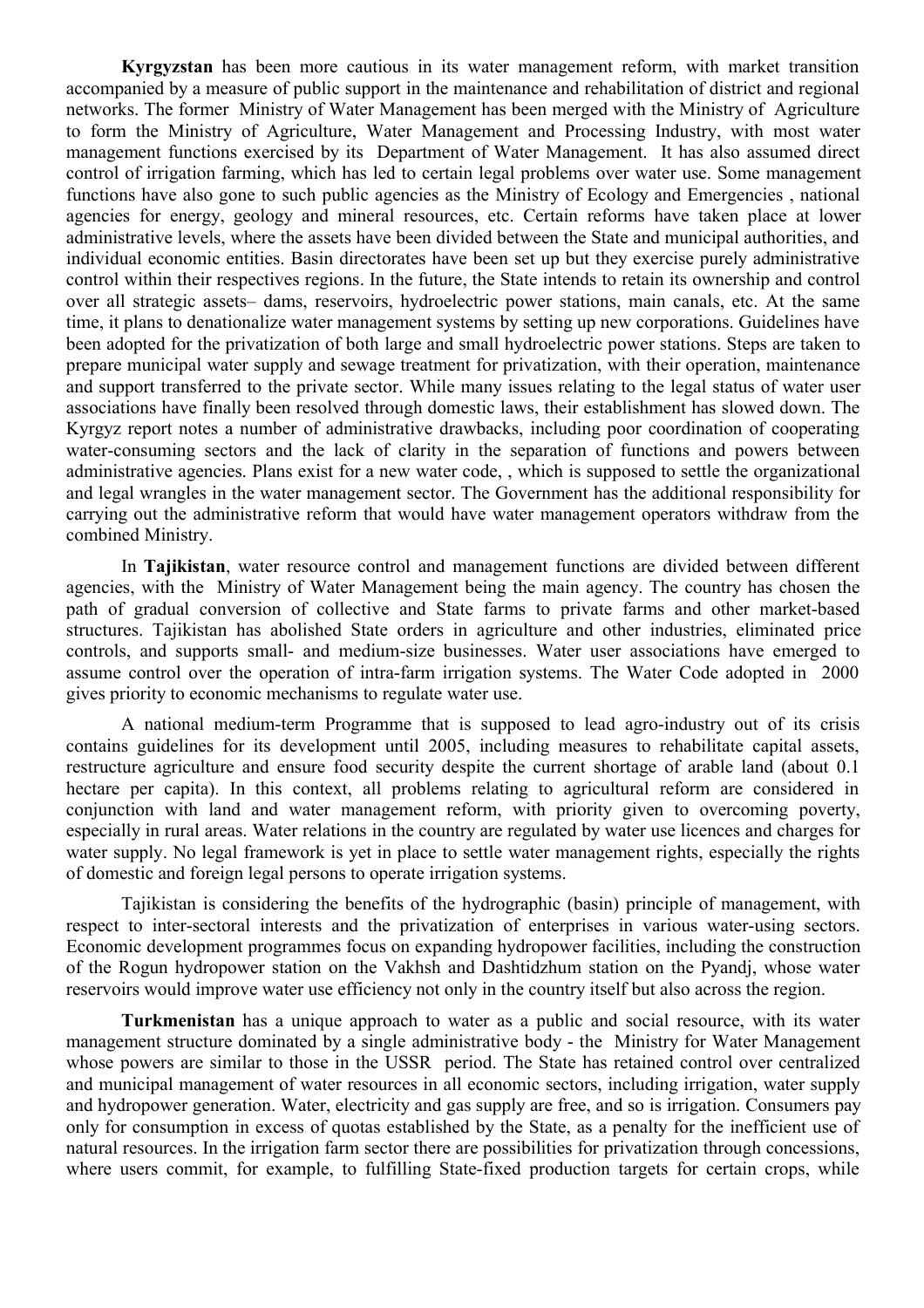having full discretion to sell their output produced over and above the target. In the water supply sector, opportunities exist for setting up private water supply and sewage treatment services. This is also a possibility in the energy sector.

Like in other economic sectors, **Uzbekistan** proceeds cautiously with its market reform of the water sector, and maintains the practice of quite extensive budget allocations, which however, are not enough to maintain the enormous inherited fixed capital capacity. However, the situation is different between water supply, irrigation and hydropower generation sectors. In water supply, the function of maintenance is generally delegated to cooperative entities and joint-stock companies. In hydropower generation, State control is as firm as ever, except for small hydropower stations, which the Government would like to privatize and develop through public investment. A decision has been taken to restructure the energy sector, dividing it into generation and transmission components. The most critical problems have emerged in irrigation farming. In addition to water user associations already set up at the lowest administrative level, plans exist to start establishing water user federations that will assume responsibility for water supply along with the operation and maintenance of networks at the level of former State and collective farms. In some cases, the functions of water user associations would merge with those of private district-level enterprises, or the associations themselves would outsource services on the basis of trustee contracts. As in Turkmenistan, concessions may be granted to private companies for the use of irrigated land.

Great attention is given to the future transition to the basin-based and system management of water resources (with direct subordination of relevant bodies to the national administration), water user involvement in these processes, and the introduction of integrated management principles that are in accordance with the French or Spanish models.

Although the national reports under the SPECA project present differing views of the existing situation and propose specific approaches to the organization of management, one should note several common drawbacks of the organizational structure in the water sector and irrigation farming:

- The water sector in its present form primarily represents the interests of agriculture rather than all economic sectors.
- The water management organization should be modernized in order to equally represent the interests of irrigation, hydropower generation and other sectors, observe the priority of drinking water supply, water conservation, etc., provide for equality of rights and responsibility for all water users.
- In all stages from the initiation of all water management projects to their implementation, decisions are taken only by State agencies without any involvement of water users. This often results in situations where the cost of maintenance of water management systems and facilities transferred to the control of water users cannot be covered by profits from their operation.
- The policy of transferring a maximum share of costs of the operation and maintenance of the irrigation network to water users without appropriate public support complicates the resolution of issues related to development, restoration and modernization of the irrigation systems. The standard depreciation period has expired for most systems, yet in current circumstances the problem of renovating them has to be addressed by the water users, who often do not feel responsible for this work, whereas State agencies avoid involvement in these problems, referring to restricted budget funds.
- Legislatively and financially, the matters of distribution of responsibility between the water users and the State budget remain unspecified in all the countries. The prevailing view is that the government should not assume the growing financial burden, yet this ignores the fact that reduced efficiency of irrigation and conservation of water may result in declining agricultural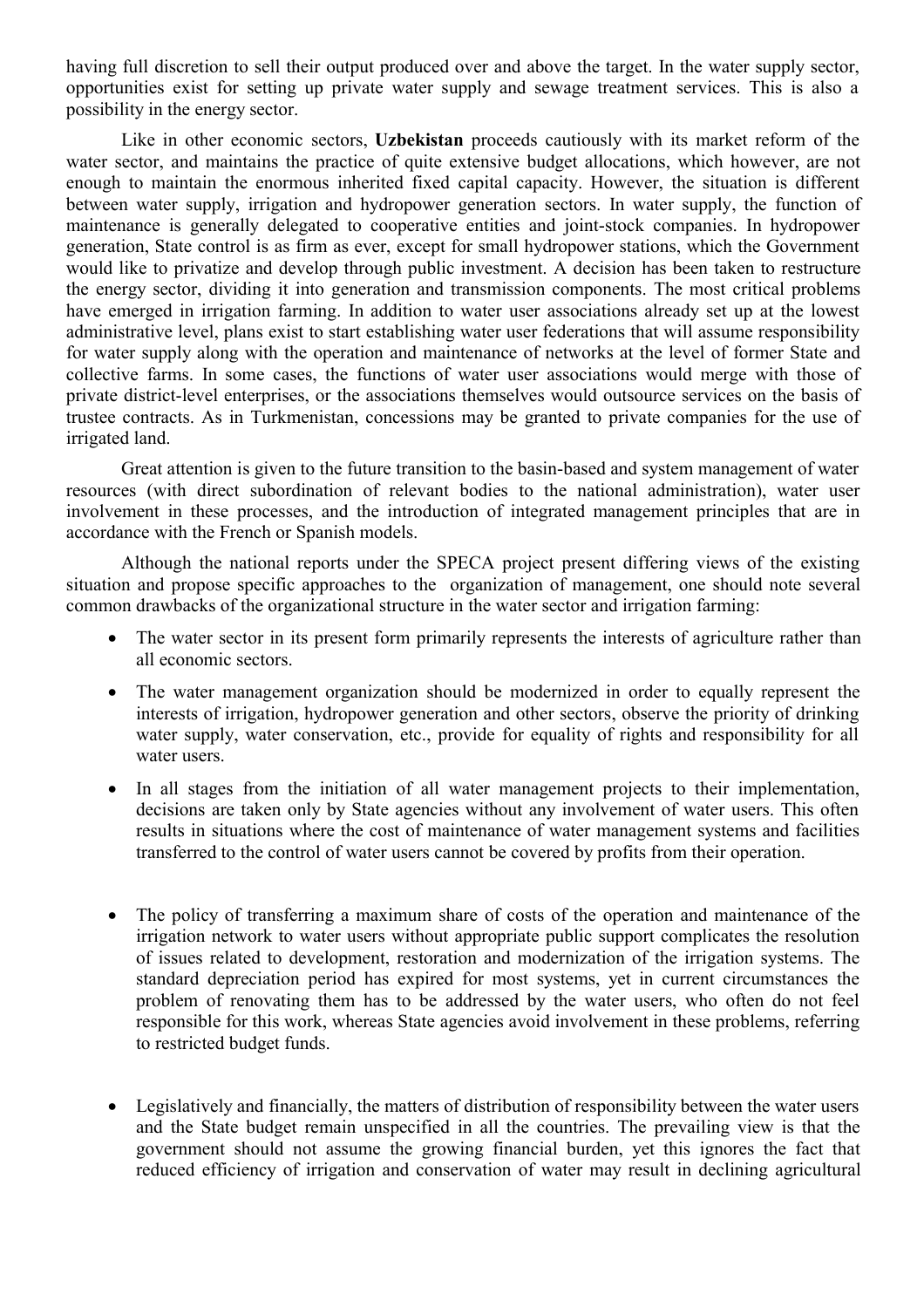productivity, as well as social losses. This represents serious risks in terms of reduced national income and tax payments, and even potentially increased social tensions.

• The establishment of associations of water users and the identification of optimal forms of their activities are two of the most essential measures for improving the efficiency of water use at the former intra-farm level.

### **8.2. Water management practices in the years preceding independence**

The need for integrated management and the protection of water resources at watershed level had been proven long before the countries of the region gained independence. Although the centralized water allocation system run by the former USSR Ministry of Land Reclamation and Water Management (USSR Minvodkhoz) was based on regular consultations with the five republics, the 1974-75 water crises, and especially the one in 1982, showed that environmentally feasible regulation of water supply could be achieved only through concerted action across the region. It was, therefore, suggested to set up basin organizations that would manage resources in accordance with regulations and schedules agreed by the republics and approved by the.USSR MInvodkhoz/ The structure of the basin water management organizations (BVO) was approved in 1986, resulting in the establishment of two such entities: Amu Darya BVO with headquarters in Urgench, and Syr Darya BVO in Tashkent. According to government decree No 1110, basin organizations were responsible for all canal intake facilities on rivers and main tributaries with an intake capacity of more than  $10 \text{ m}^3/\text{sec}$ , and

The BVOs received public financing through the USSR Minvodkhoz from the central budget. Twice a year, based on forecasts by the republics' hydrometeorological services, the Amu Darya and Syr Darya BVOs submitted to the USSR Minvodkhoz an annual plan approved in consultation with the republics, which included schedules of water release and supply from reservoirs within the respective basins. Each republic received its share of water in accordance with quotas approved by the USSR State Planning Committee. Annual plans essentially determined water reserves for the main long-period storage reservoirs (Toktogul, Andizhan, Charvak, Nurek) and were approved by the Deputy Minister of the USSR Minvodkhoz.

Allocation depended either on the area under irrigation or relevant demand calculated for each agricultural crop and district. Depending on hydrological forecasts, basin organizations could either reduce or increase quotas for each country by no more than 10%. They did not monitor water quality and were not responsible for water use in each country. The Aral Sea and Aral region basically received the water that what was left over.

### **8.3. Current status of the inter-State water relations**

When the countries in the region gained independence, it became necessary to set up a mechanism for regional cooperation in the organization of water resource management. Based on the principle of equal rights and responsibilities, a number of agreements were signed to regulate cooperation in the joint management, protection and use of water resources.

The first was the Agreement on Cooperation Regarding Joint Management of Water Resources in Inter-State Water Sources. It established the Inter-State Commission for Water Coordination (ICWC) representing the five Central Asian countries. It was signed in Almaty on 18 February 1992 and later endorsed by the Heads of State Decision of 23 March 1993. The operations of ICWC are regulated as follows:

> ICWC has five members appointed by the governments, who have equal rights and responsibilities with regard to joint consideration of national water supply issues, including environmental requirements. Decisions are by consensus.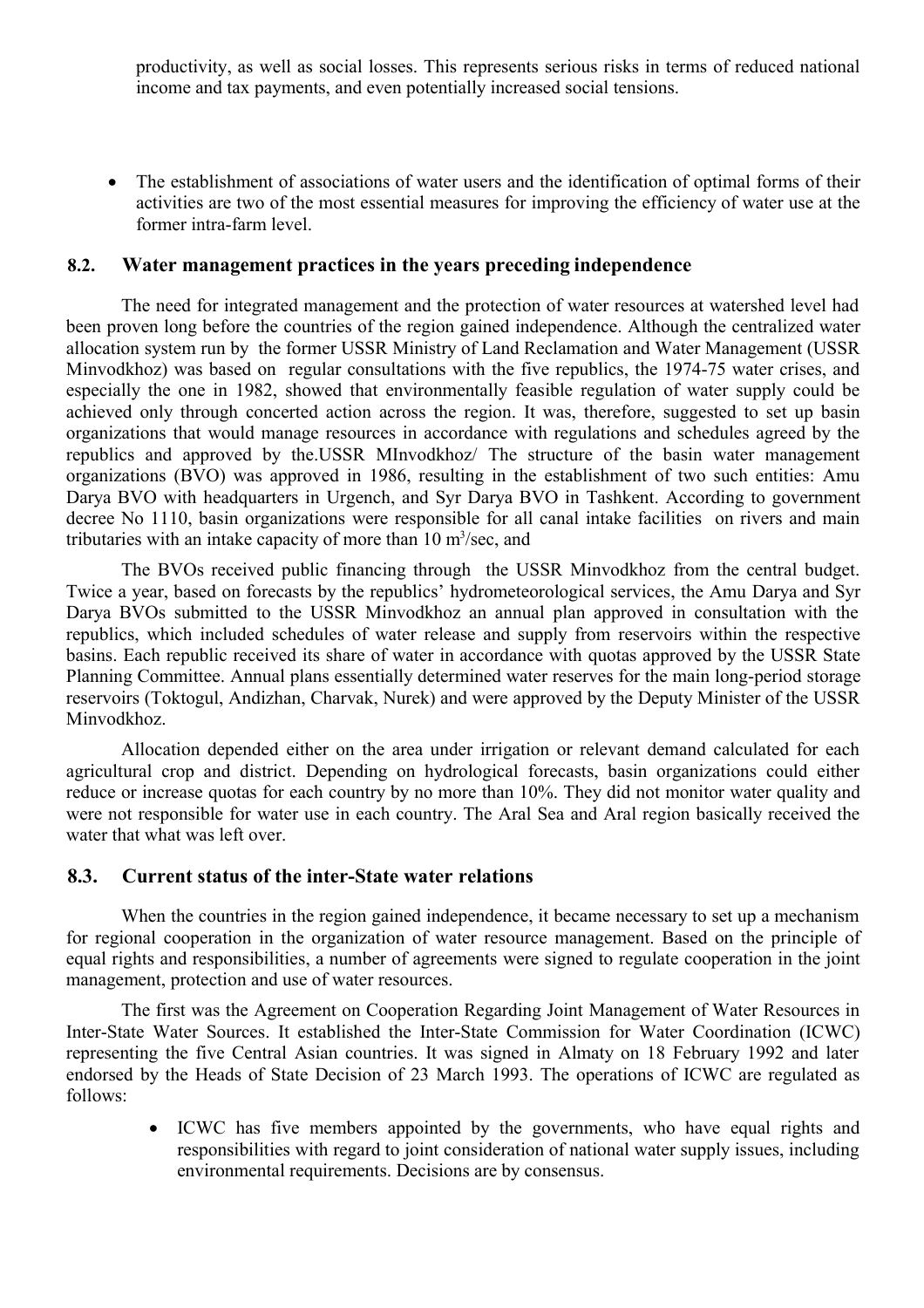- The two BVOs became executive bodies of ICWC, whereas part of the Central Asian Irrigation Institute (SANIIRI) was given the status of Scientific and Information Centre (SIC) under the ICWC auspices.
- ICWC members represent their countries' interests within the responsibilities and powers delegated by their government.
- The principles of allocation approved in the USSR period should be retained until new regional and national water management strategies are developed and approved.

ICWC has the following functions:

- Development and coordination of annual consumption quotas for each country and principal water source, and operating regimes for large reservoirs; management of allocation based on actual water availability; establishment of annual supply volumes for estuaries and the Aral Sea, and discharges in rivers and canals; operation and maintenance of water abstraction facilities controlled by the Amu Darya BVO and the Syr Darya BVO;
- Coordination of regional water management policy, development of its major aspects with due regard for public concerns and economic interests of the founding countries; securing sound use and protection of water resources; elaboration of programmes aimed at increasing water availability in the region;
- Provision of recommendations to governments regarding their common pricing policy and compensation for possible losses from the joint use of water, and regarding the development of a legal basis of water use;
- Coordination in implementing large projects for the joint use of the existing water resource capacity;
- Establishment of a common information base on the status and use of water resources, monitoring of irrigated land and overall environmental monitoring;
- Coordination of joint research in scientific and technological support for regional water management programmes;
- Coordination of the implementation of water conservation technologies, irrigation methods and procedures leading to improvements in irrigation systems and water use;
- Development of joint programmes to increase awareness and prevent emergencies and natural disasters.

Later, in 1993, linked to the expansion of the Aral Sea Basin Programme (ASBP), two new organizations were set up to coordinate it: the Intergovernmental Council for the Aral Sea (ICAS)), and IFAS to accumulate and manage Programme's funds. In 1997, these organizations underwent the following restructuring:

- ICAS and IFAS were merged into a new IFAS, with its chairmanship rotating biannually among the Presidents of the five countries;
- The IFAS Executive Committee (IFAS EC) was set up to provide the general management of. ASBP.

The major tasks of the IFAS E C are:

- Implementation of decisions of Heads of State relating to the Aral Sea;
- Implementation of relevant projects and programmes in the Aral Sea basin;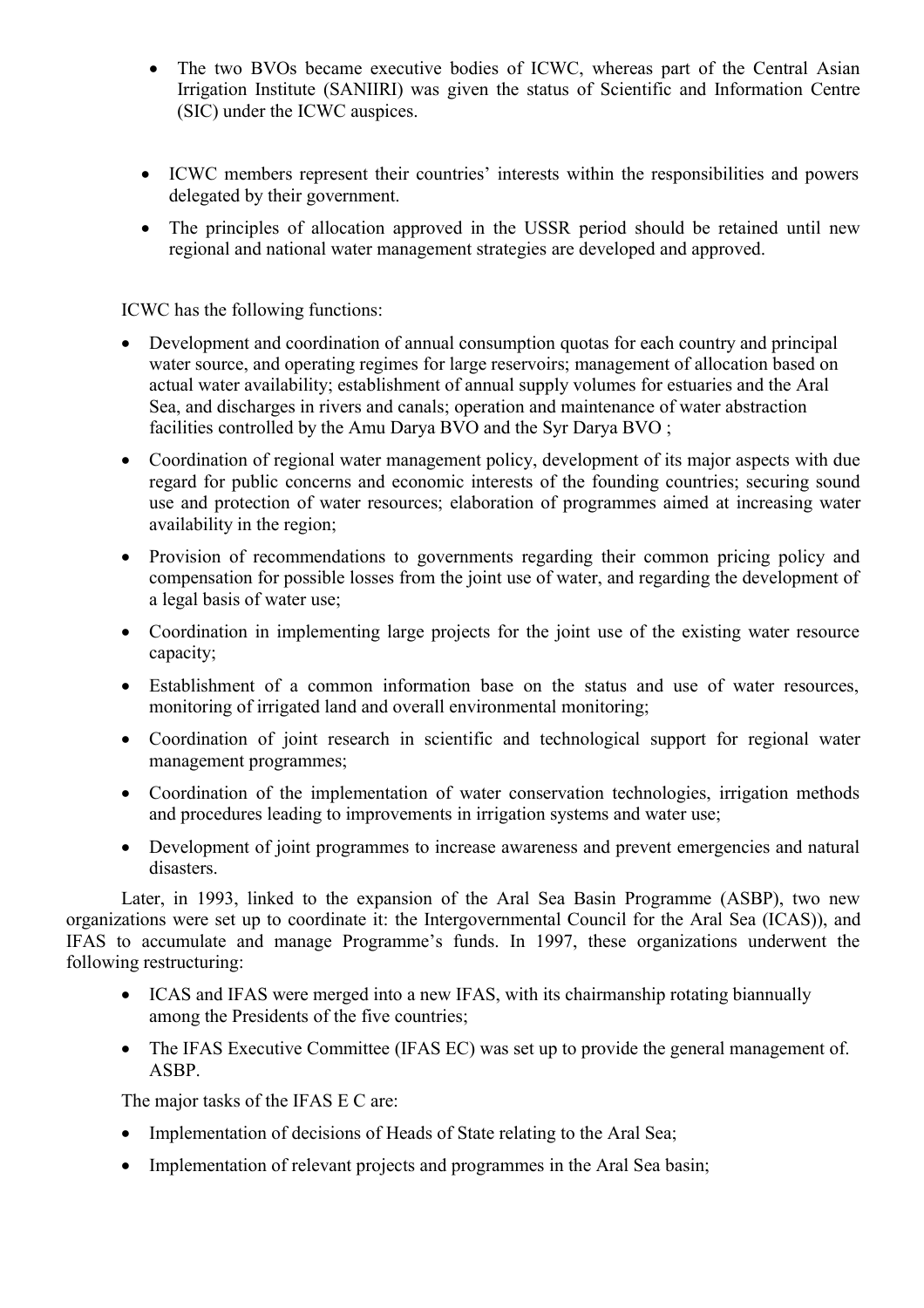- Coordination of its branches in the founding countries;
- Support for ICWC activities;
- Expansion of cooperation with international organizations, donor countries, environmental and other funds to address environmental problems;
- Accumulation of funds and their allocation for various activities;
- Preparation of documents and meetings of the IFAS Board, as well as conferences and meetings of the Heads of State on Aral Sea issues.

The IFAS Board is responsible for preparing drafts of political decisions. The documents of the Board on the most important issues, following their consideration by the Heads of State, are distributed for implementation.

The 1999 agreement between the Heads of State established the following distribution of responsibilities among regional organizations:

- The IFAS Board comprises the Deputy Prime Ministers of the five countries and is the highest political body responsible for making decisions or, if necessary, preparing decisions for approval by the Heads of State;
- The IFAS E C is a permanent body that includes two representatives of each country and executes all the work required for implementation of decisions adopted by the IFAS Board through the national IFAS branches; the IFAS EC can, on behalf of the Board, set up agencies to execute international or donor-funded projects;
- ICWC is a joint body that coordinates the management of transboundary water resources, allocation, monitoring, preliminary assessment of proposals to improve organizational, technical, financial, environmental approaches and decisions relating to water resources at the inter-State level, based on coordinated decisions of all parties. The BVOs, SIC ICWC and the Secretariat all serve as ICWC executive bodies.

The Amu Darya BVO and the Syr Darya BVO have the mandate to:

- Ensure the timely and reliable supply to all users based on agreed quotas for water abstraction from transboundary sources; control discharges to the estuaries and the Aral Sea in accordance with discharge limits; provide operational control over the discharges and refill of inter-State reservoirs, as well as their water quality;
- Develop plans of abstraction through head gates; facilitate agreements on water quotas for all water users in the Syr Darya and Amu Darya basins;
- Establish automatic water management control systems in the Amu Darya and Syr Darya river basins; measure water levels at head gates and equip them as required;
- Carry out, together with national hydrometeorological services, measurements at control sites for precise river flow assessment at the country's borders;
- Carry out integrated reconstruction and technical operation of head gates, canals, automatic control systems at inter-State facilities;
- Carry out research and provide engineering design for new water management facilities, and rebuild facilities placed under the control of theBVOs.

In addition to existing intergovernmental agreements on water relations and the implementation of ASBP, the regional legal framework also includes other intergovernmental agreements, for instance: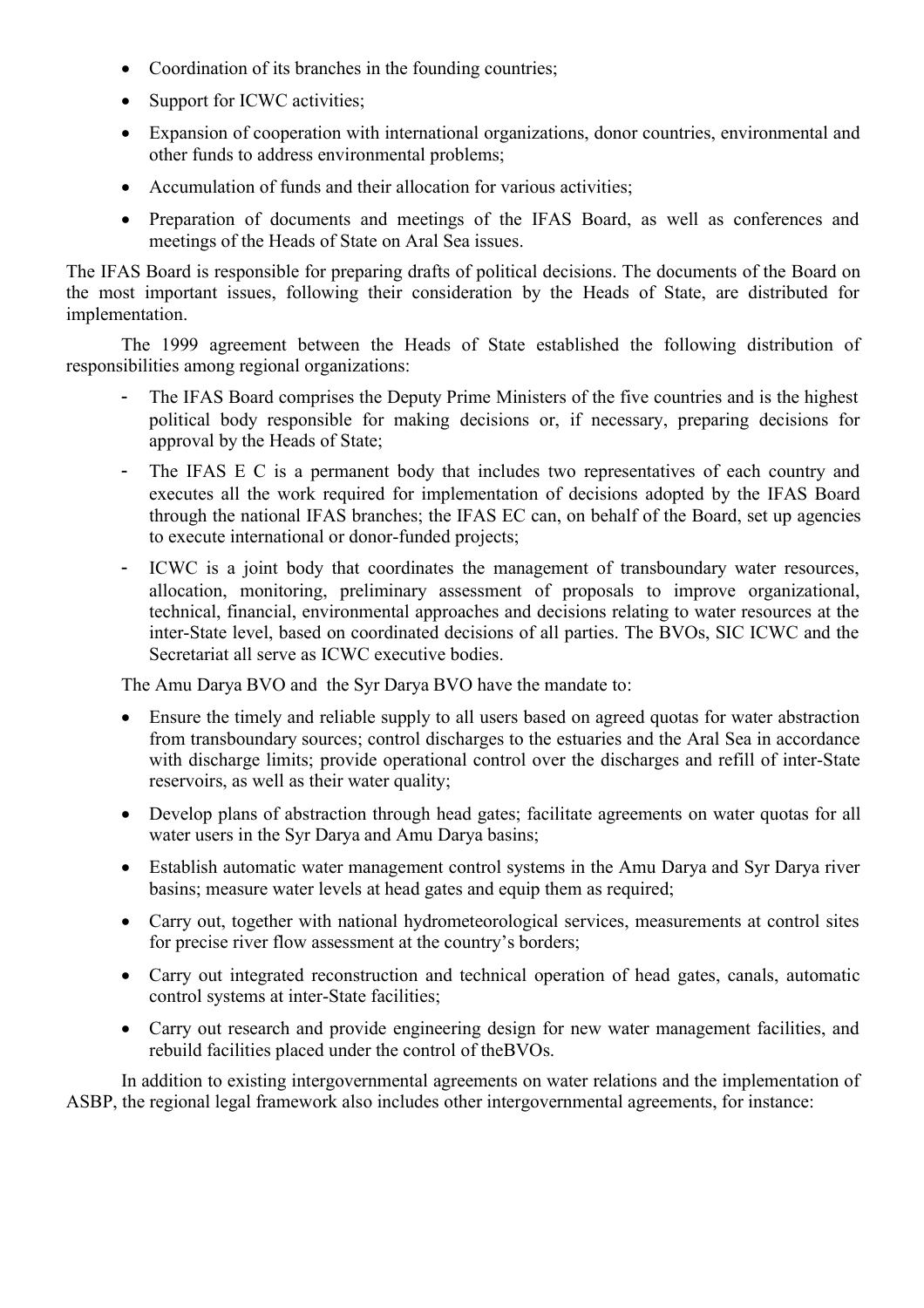- The 1996 Agreement between the Governments of Kazakhstan, Kyrgyzstan and Uzbekistan on the use of fuel, energy and water resources and the construction and operation of gas pipelines in the Central Asian region;
- The 1998 Agreement between the Governments of Kazakhstan, Kyrgyzstan and Uzbekistan (and later also Tajikistan) on the use of water and energy resources in the Syr Darya basin, environmental protection and the rational use of natural resources;
- Annual agreements between the Governments of Kazakhstan and Kyrgyzstan on the use of inter-State water management facilities on the Chu and Talas rivers; between the Governments of Tajikistan and Uzbekistan, relating to the Syr Darya, etc.

It should be noted that most existing agreements provide just a general approache to solving current water problems, without detailed procedures for their implementation.

Several other draft inter-State agreements are currently being designed or going through their approval stage, relating, in particular, to:

- Strengthening the ICWC organizational structure;
- Developing regional, national and watershed information systems and information exchange;
- Using waters from transboundary sources;
- Planning joint actions on transboundary rivers;
- Water quality for the environmental sustainability of rivers;
- Principles of cost-sharing with regard to the operation and maintenance of water management facilities, joint inter-State use, etc.

Most national and intergovernmental experts concur that agreements on specific issues could be facilitated through the adoption by the Central Asian States of a regional water strategy that would provide a common perspective on allocation and the rational use and conservation of water resources.

# **8.4. Approaches toward improving water cooperation**

Repeated declarations by Heads of Central Asian States and Governments of their intention to develop mutually advantageous cooperation in the use and protection of water have not yet become a reality for a number of reasons, including:

- Temporary economic difficulties encountered by all five countries in their transition to a market economy;
- A substantial restriction of financial and other measures of public support for the maintenance and development of the water management infrastructure, and the resulting degradation of its technical status;
- An unbalanced development of economic sectors resulting from the dismantling of the production cooperation structure that existed in the USSR;
- The patterns and quotas of inter-State water allocation inherited from the USSR period that fail to account for the priorities of socio-economic development and future water requirements in each country;
- A lack of coordinated economic mechanisms for the rational use of water;
- A legal basis for cooperation that primarily consists of framework agreements which do not cover the entire range of relevant issues and fail to define detailed procedures for the preparation and adoption of decisions, and joint follow-up on commitments assumed by countries.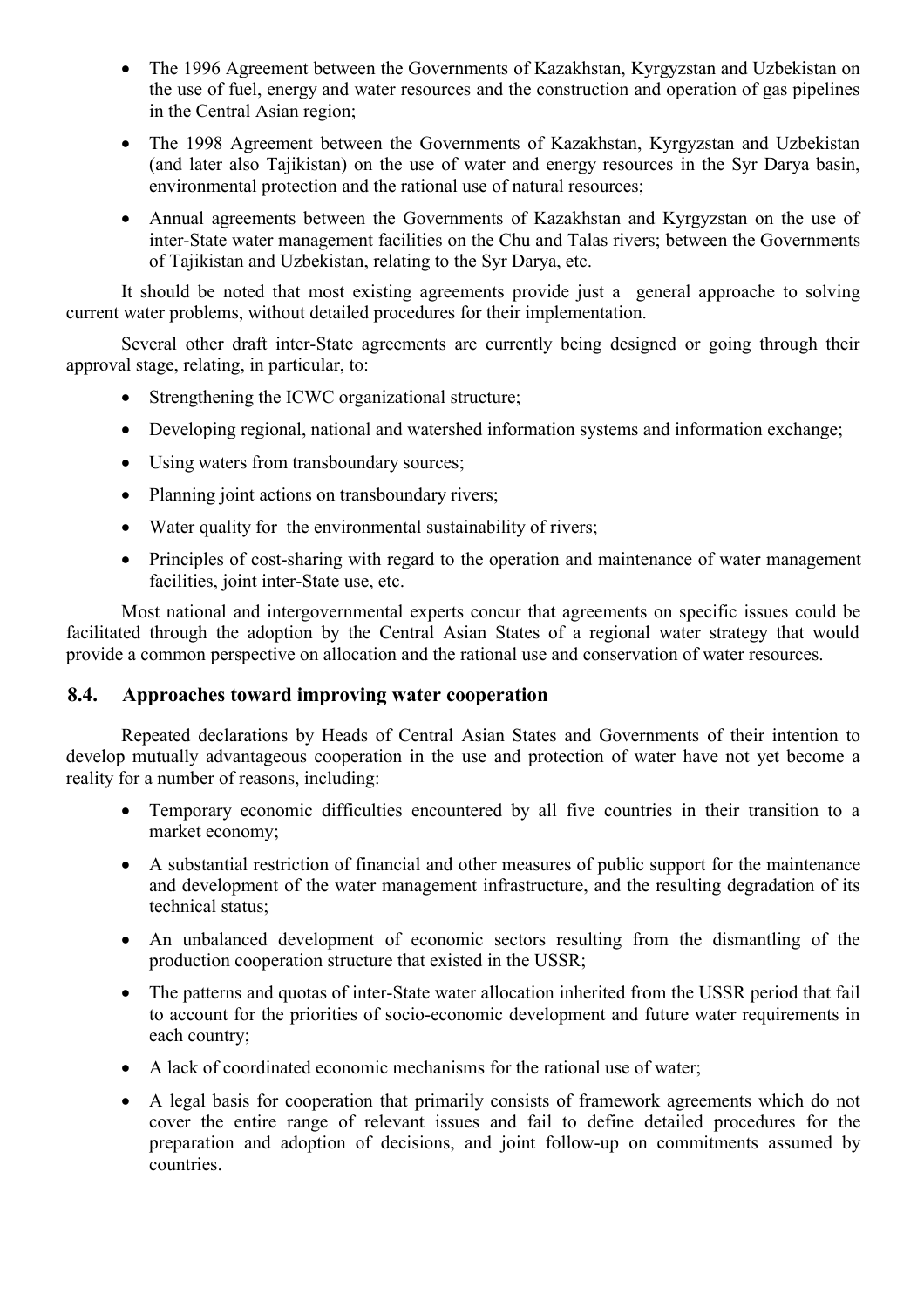The national diagnostic reports and various expert assessments include references to the following fundamental contradictions that hamper development of regional collaboration on water-related issues:

- Kyrgyzstan and Tajikistan believe that the development of their irrigation farming was restricted in the past. Consequently, they intend to insist on higher quotas (abstraction limits) for internal water use. The other countries in the region are interested in preserving the status quo in water resource distribution. Achieving consensus on this issue may be complicated if the stabilization of the political situation in Afghanistan results in an increased demand for water in this country.
- The countries situated in the water flow formation zone, especially Kyrgyzstan, are interested in increasing the generation of electricity and therefore seek to establish a regime for water releases from their reservoirs that would be optimal in terms of hydropower generation development. Kazakhstan and Uzbekistan, for obvious reasons, are interested in an operational regime for reservoirs that would primarily meet the needs of irrigation.
- Although the countries in the region recognize the norms of international law known as the precautionary and the polluter pays principles, they demonstrate different approaches to their practical application. The downstream countries on inter-State rivers, being potentially aggrieved parties, insist on the unconditional observance of these norms. Upstream countries believe, however, that they run an excessive risk of causing inadvertent damage to their neighbours and are therefore forced to incur disproportionate expenses to prevent possible damage. In this connection, it is proposed not to use the principle of obligatory compensation for damage caused by water pollution unless all the countries concerned agree to cost-sharing in relevant preventive measures.
- Though official representatives of most countries in the region agree with the need for equitable recoupment of costs for inter-State water management measures, there is no complete list of such measures. Neither is there a regulatory and organizational framework for the operational settlement of unresolved issues, which leads to a certain tension in relations.
- National legislation in all countries in the region recognize their sovereign rights to the water sources within their territorial boundaries and the water resources contained therein. These provisions conflict to some extent with the norms of international conventions establishing a special status for water resources classified as transboundary rivers or international watercourses . This contradiction may be eliminated only if a special clarifying provision is is formulated and incorporated either in the regional water strategy or in a relevant agreement, because not all the countries intend to accede, for instance, to the Helsinki Convention on the Protection and Use of Transboundary Watercourses and International Lakes of 1992.
- None of the countries in the region gives sufficient attention to environmental issues, including the conservation of rivers and lakes as natural water bodies. Moreover, there is a discrepancy between the priorities of environmental protection activities. For instance, Kazakhstan and Uzbekistan are more concerned about the situation in the Aral Sea region, whereas Tajikistan and Kyrgyzstan seek to attract attention to the problems of glacier conservation and security of rock-dammed mountain lakes, and the environmental sustainability of the water flow formation zone. This substantiates the need for balanced regional cooperation in environmental protection.

As regards the practical activities of such inter-State structures as IFAS, ICWC and BVOs, their capacities are by far not fully used. In particular, ICWC recommendations regarding agreed-upon conditions of water allocation and water releases to the Aral Sea are not always complied with. The potential of the two BVOs as executive inter-State water allocation bodies is restricted because:

• Part of the inter-State water abstraction facilities, as well as the major hydropower facilities and reservoirs are controlled by national bodies rather than watershed organizations;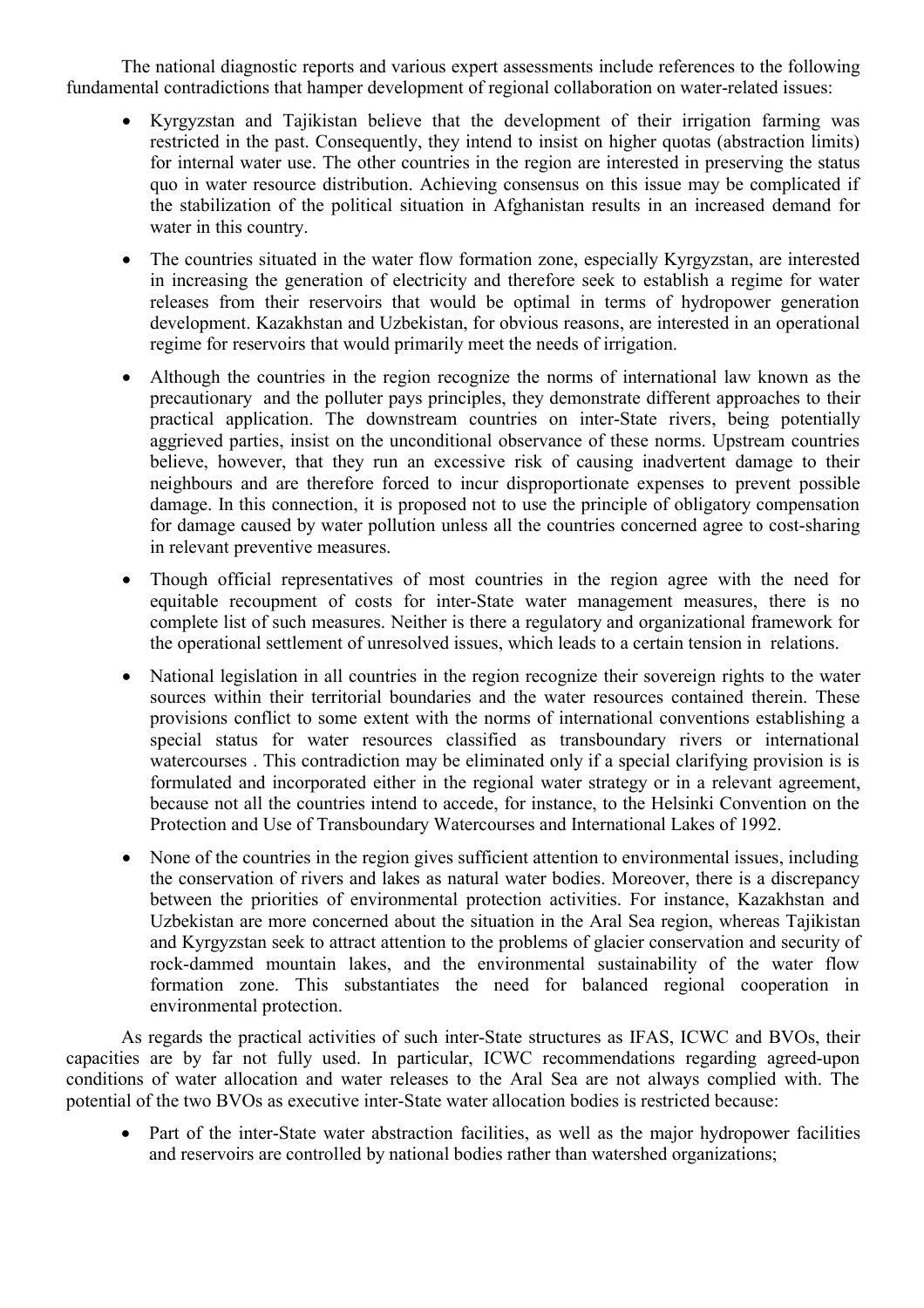- The watershed organizations do not monitor the amounts and schedules of groundwater abstraction and return flow discharge, or the quality of water resources;
- Protection zones have not yet been established for inter-State rivers;
- The sections of the Syr Darya and the Amu Darya witin each country's national borders are under the jurisdiction of respective national bodies, and the mandate of the BVOs to control the situation along these river stretches s is practically not fulfilled;
- There is no collaboration between the BVOs and the national hydrometeorological services, which adversely affects the precision of water reserve estimates and forecasts;
- The BVOs and their subsidiary bodies do not have a sufficient technical base for obtaining, processing and transmitting information.

It is currently agreed, at least by Kazakhstan, Kyrgyzstan, Tajikistan and Uzbekistan, that there is a need to preserve the existing inter-State structures that coordinate cooperation on water-related issues, and strengthen their financial, legal and organizational capacities. At the same time, there are different views regarding the development of the organizational forms of long-term cooperation. The following proposals, in particular, should be mentioned:

- Improvement of national water legislation taking into account norms of international law;
- Clarification of the legal status of inter-State bodies, specification of their functions and mandates;
- A step-by-step involvement / of water users associations, as they are being formed, in drawing up decisions on inter-State water-related issues;
- The establishment of a water and energy consortium as a financial mechanism for strengthening interaction among water-using economic sectors of the countries concerned;
- The liberalization of national border crossing, customs and other regulations in relation to officials of the above regional bodies;
- The need to develop information support for the public in the countries of the region on important issues of environment, water conservation, payment for the use of water, emergencies relating to water use, etc.

These proposals are analysed in more detail below.

### **SECTION B. REVIEW OF ISSUES REQUIRING HARMONIZATION OR COORDINATION BY COUNTRIES OR ECONOMIC SECTORS**

### **1. Inter-State water allocation issues**

The prospects of social and economic development of all the Central Asian countries are largely dependent on the availability of water resources. The main sources of water in the region are the Amu Darya and Syr Darya with their tributaries, which flow through the territory of several countries and are therefore of interstate significance..

In recent years, there has been growing concern in the region about being able to meet long-term water requirements. Though the statistics of the past decade indicate a temporary reduction in annual water consumption and a relative improvement of water quality, these trends are of a short-term nature. At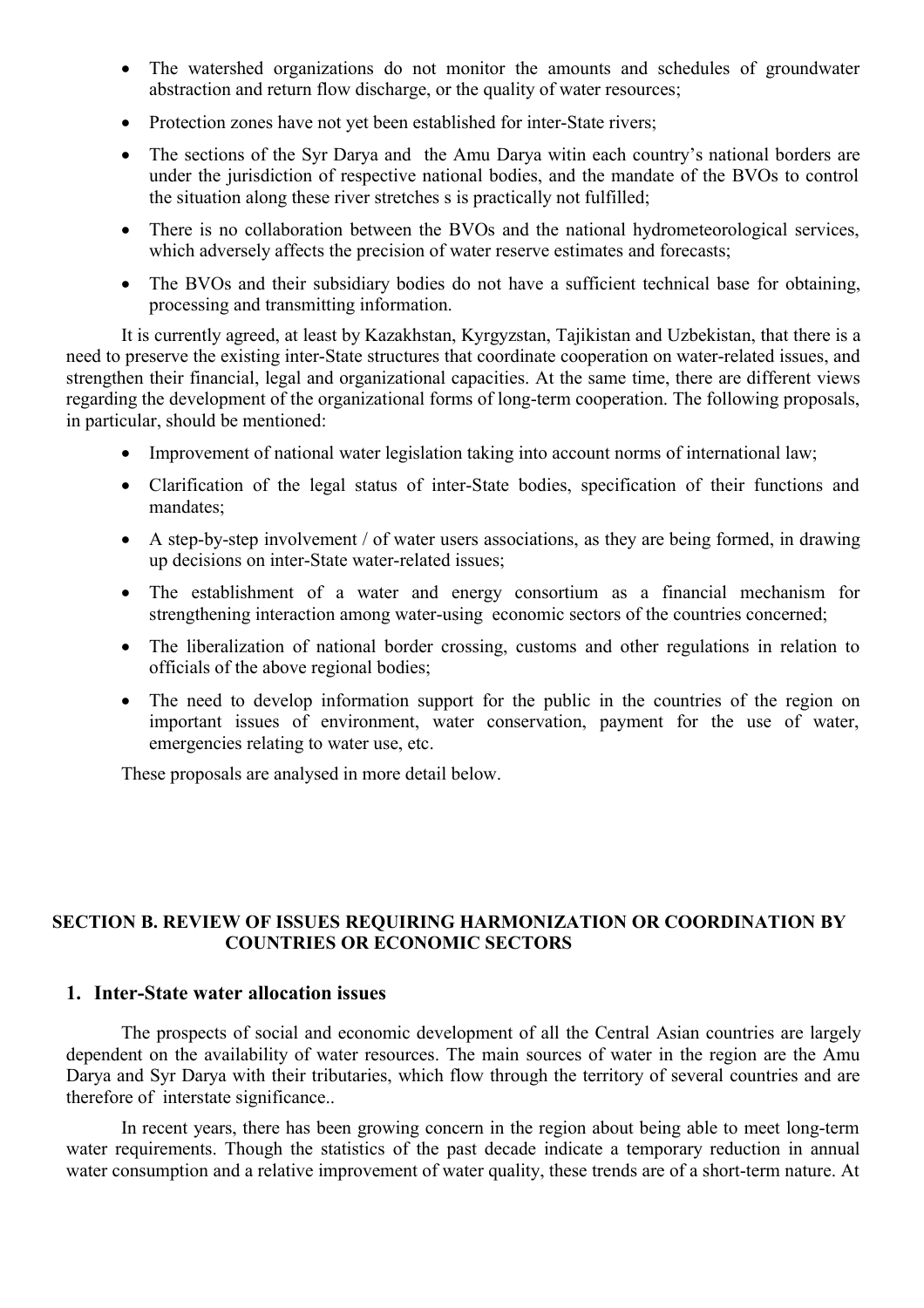the same time, such factors as the growth of population, the continuing degradation of the water management infrastructure, the inadequate measures of State supervision over water management and environmental protection, as well as disregard for water-saving requirements, should inevitably result in a growing shortage of water resources.

The changed political, social and economic conditions coupled with unfavourable forecasts of long-term water supply have made it necessary for the Central Asian countries to enhance efforts to achieve an efficient, environmentally safe water use based on new, mutually agreed principles, procedures and terms of water distribution.

The Central Asian countries declared their commitment to the goal of developing inter-State cooperation on water issues at the international conference in Nukus on 20 September 1995. The Heads of the five Central Asian States confirmed in the Nukus Declaration their «commitments to full cooperation at the regional level based on mutual respect, good-neighbourly relations and determination» for the sake of overcoming the consequences of the environmental crisis in the Aral Sea basin and its impact on nature and people. The Bishkek Declaration by the Heads of the Central Asian countries of 6 May 1996 recognized that it was necessary to accelerate the development of a new water allocation strategy and economic methods of management in water and energy resource use.

Reaching agreement about the principles and procedures of water distribution, and measures to optimize the regimes in the use of inter-State water bodies to satisfy the requirements of all sectors with due regard for environmental interests is thus regarded today as the most essential task.

The arrangement for operation and interaction of the fuel and energy and water management infrastructure of all the Central Asian countries that remained in effect until recently requires fundamental amendments to adapt it to the current circumstances. The plan for diversion to the region of part of the Siberian river flow that was developed back in the 1980s and was supposed to solve the problem of the growing water shortage has not been implemented. The strained inter-State relations and complicated joint settlements, the introduction of national currencies, the growing costs of fuel and energy resources shifted the emphasis of the operational regime of the reservoirs in the upper reaches of the Syr Darya and Amu Darya from irrigation to energy generation. This, in turn, led to serious complications in the lower reaches both in winter and in summer.

Despite the declared need to reach agreement on water allocation, the positions of countries quite often remain unchanged. While the countries situated in the river flow formation zone insist on revising the abstraction limits (quotas) for water use previously established by the USSR Government, the downstream countries try to preserve the status quo and prevent the redistribution of water resources that has actually already taken place. Being interested in increasing water use for hydropower generation, the upstream countries, especially Kyrgyzstan, insist on their right to arrange the water release regime accordingly and demand compensation from the downstream countries for the water resources provided for irrigation.

The current model of using the water and energy resources in the Syr Darya basin based on the 1998 agreement has serious drawbacks (the lack of mechanisms for enforcing unconditional implementation of commitments, complicated joint settlements, etc.) and offers no guarantees of longterm water supply. The cooperation on water and energy use in the Syr Darya basin is based on short-term agreements that primarily take into account the interests of energy resource exchange and do not address the transition to a balanced long-term use of water resources based on the ecosystem approach.

In these conditions, the implementation of commitments assumed by the parties to intergovernmental agreements and the transition to a sustainable long-term legislative regulation of the use of water resources, in particular, the Naryn reservoir cascade, take on special significance.

The following measures are proposed to optimize the water allocation mechanism in the current inter-State relations: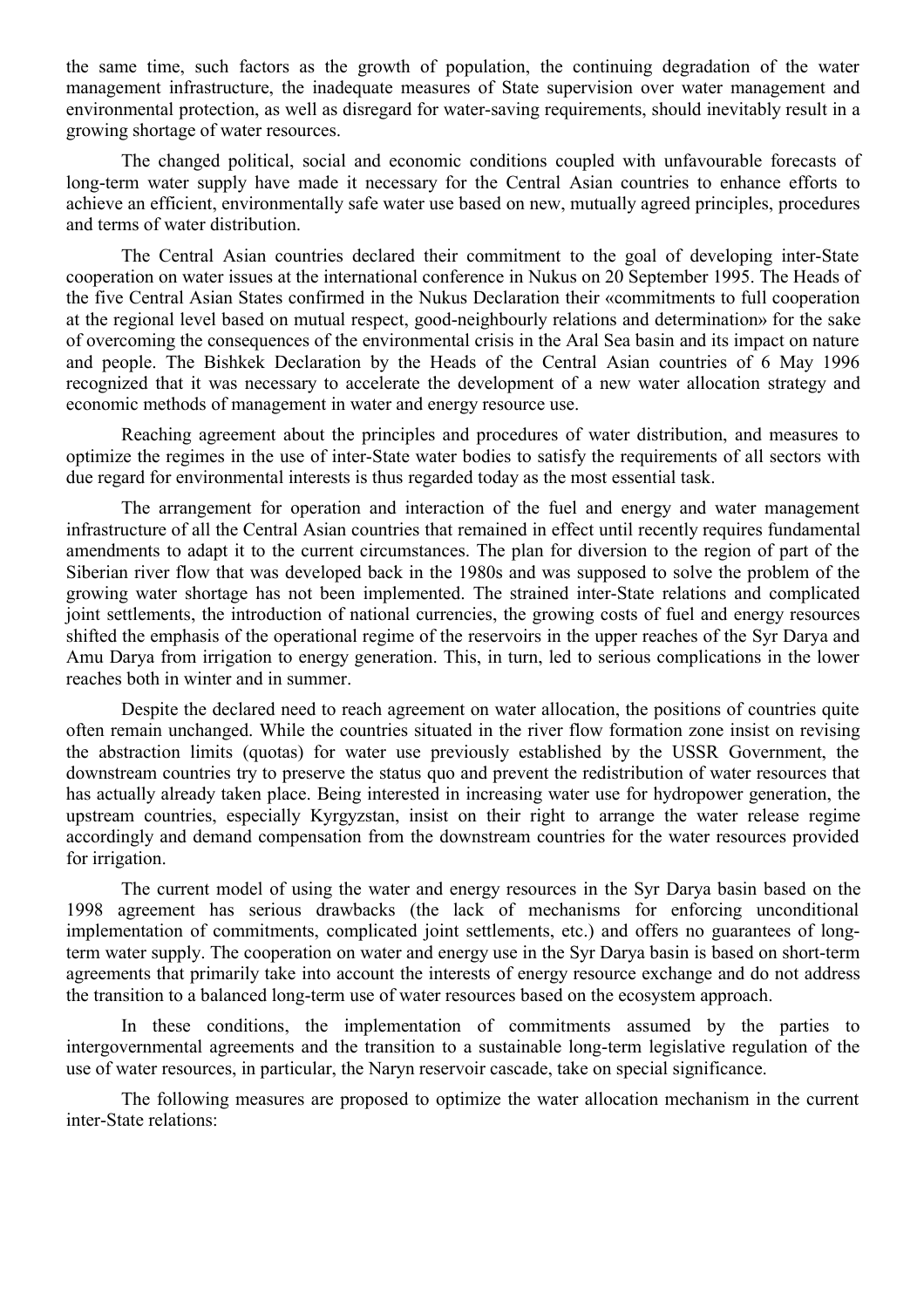- The signing of an agreement by all the countries on the integrated use of river water resources and the adoption of relevant regulations on water allocation and operational management of water use;
- The gradual transition at the watershed and subregional levels within each country to an integrated (complex) method of water use management focused on equal rights of participation for all sectors, local bodies and representatives of water users in this management;
- The establishment of a water and energy consortium as a financial mechanism regulating the use of the available fuel, electricity and water resources in closest approximation to a schedule of water use agreed upon by the countries. This will be possible if the countries determine precisely who will represent their interests in the consortium and draw up coordinated rules for setting price and for sharing expenditures and profits that would be equally beneficial for all the participants in the consortium;
- The orientation of all the countries on measures for water conservation corresponding to modern technically and economically achievable levels of water use;
- The promotion of public awareness and public involvement in support of measures that concern the interests of the entire population of the region.

The following plan is proposed for activities in water distribution:

- The definition of a common basis for calculating water resources subjected to quotas and water demand over a reasonably long period;
- The development of principles and criteria for inter-State water allocation;
- The allocation of water quotas (abstraction limits) to each country;
- The establishment of abstraction and water supply schedules;
- The establishment of a follow-up mechanism to control compliance with the water supply schedules;
- The regulation of the legal, organizational and economic procedures for inter-State water distribution.

Reaching a water allocation agreement is an objective that calls for gradual integrated decisions taking into account not only environmental and socio-economic changes taking place in the countries, but also the need to establish unified standards for water use and water conservation for each country, including water-saving requirements.

The main measures for water conservation in the region specified in the guidelines for all the national water strategies developed in 1995-96 (see «Guidelines for the Strategy for water resource management in the Aral Sea basin» by IFAS and World Bank, 1997) are as follows:

- Introduction of water charges in irrigation farming and other economic sectors through the establishment of differentiated tariffs, as well as penalties for water consumed in excess of the established norms;
- Elaboration of common technical approaches to stringent regulation of water consumption based on specified norms;
- Establishment of a system of pilot water-saving projects as primary demonstration sites of water use;
- Introduction of irrigation rotation and other organizational measures aimed at the prevention of water losses in the field and non-productive water use;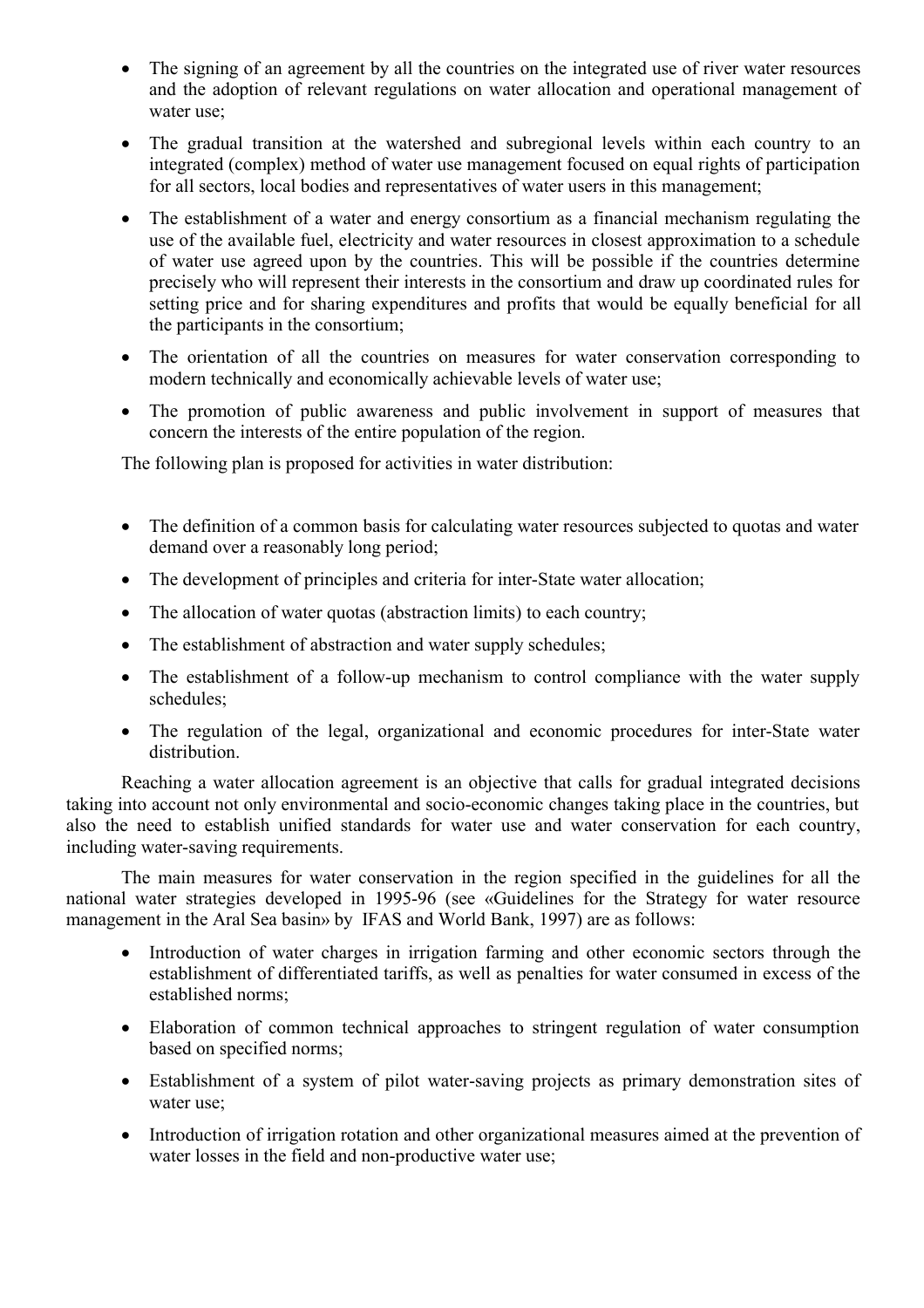- Introduction of efficient irrigation techniques and technologies;
- Establishment of waterproof lining in canals;
- Complex reconstruction and modernization of water management systems.

All countries basically support the implementation of water-saving measures in the region based on cooperation and concerted actions. In this connection, in particular, it is proposed to set up watershed committees with the authority to regulate water use and water conservation, primarily in agriculture.

Simultaneously, complaints are made by all sides about the inefficient water use by the other countries, which hampers agreement on inter-State water distribution.

In these circumstances it is clear that the issue of water allocation cannot be addressed without each country assuming responsibility for an efficient water use by the economic sectors in its territory through the introduction of water-saving technologies.

### **9. The current legal framework**

The complex of legal issues that need to be addressed is related in the first place to the improvement of the treaty (international legal) framework for inter-State cooperation, and the harmonization of the legal framework of all the countries in the region to achieve the best and most efficient enforcement of inter-State agreements.

### **2.1. Legal aspects of inter-State cooperation in allocation and management of water use**

Improving the efficiency of international legal regulation of water relations among the Central Asian countries is at present a key issue. It requires new approaches to inter-State negotiations on water use. Multilateral and bilateral agreements taking into account norms of international water law and specific inter-State relations in the region, national standards of law, requirements and interests of countries should serve as the legal framework for regional water relations.

Several regional agreements listed in section A of this report, dealing with issues of water use and water allocation and related organizational issues, are currently in force.

Despite the conclusion of regional and bilateral inter-State agreements, it is in this field that there remain the most acute contradictions calling for special attention. They reflect the drawbacks of the existing international legal framework and substantial differences in the priorities of the Central Asian countries, and in their approaches to the legal regime of transboundary water bodies in the region.

There is a view, voiced in particular by Kyrgyzstan and Tajikistan, that at present, in the context of regional cooperation, the problems of saving the Aral Sea quite often prevail over the economic interests of individual countries of the region. There are also differences of opinion regarding the long-term projections of water use - it is argued that they do not adequately take into account the dynamics of population growth and the resulting necessity to increase water use in order to meet drinking water, agricultural, industrial and other needs.

The current water allocation system was established under the USSR within the unified framework of economic relations when the water resources were allocated asymmetrically to favour the development of irrigation farming in downstream countries. Water regulating facilities were constructed on the territories of the upstream countries to supply water to the lower reaches. Development of irrigation farming in the upstream countries was reduced to a minimum  $-$  in compensation, they got energy resources, agricultural and industrial products. After the emergence of sovereign countries in Central Asia, the former principles of water allocation stayed in force yet the upstream countries were deprived of the previous compensation.

Kyrgyzstan and Tajikistan believe that the water allocation system in the region is inequitable and causes them serious harm as it does not make it possible for them to, firstly, develop irrigation farming to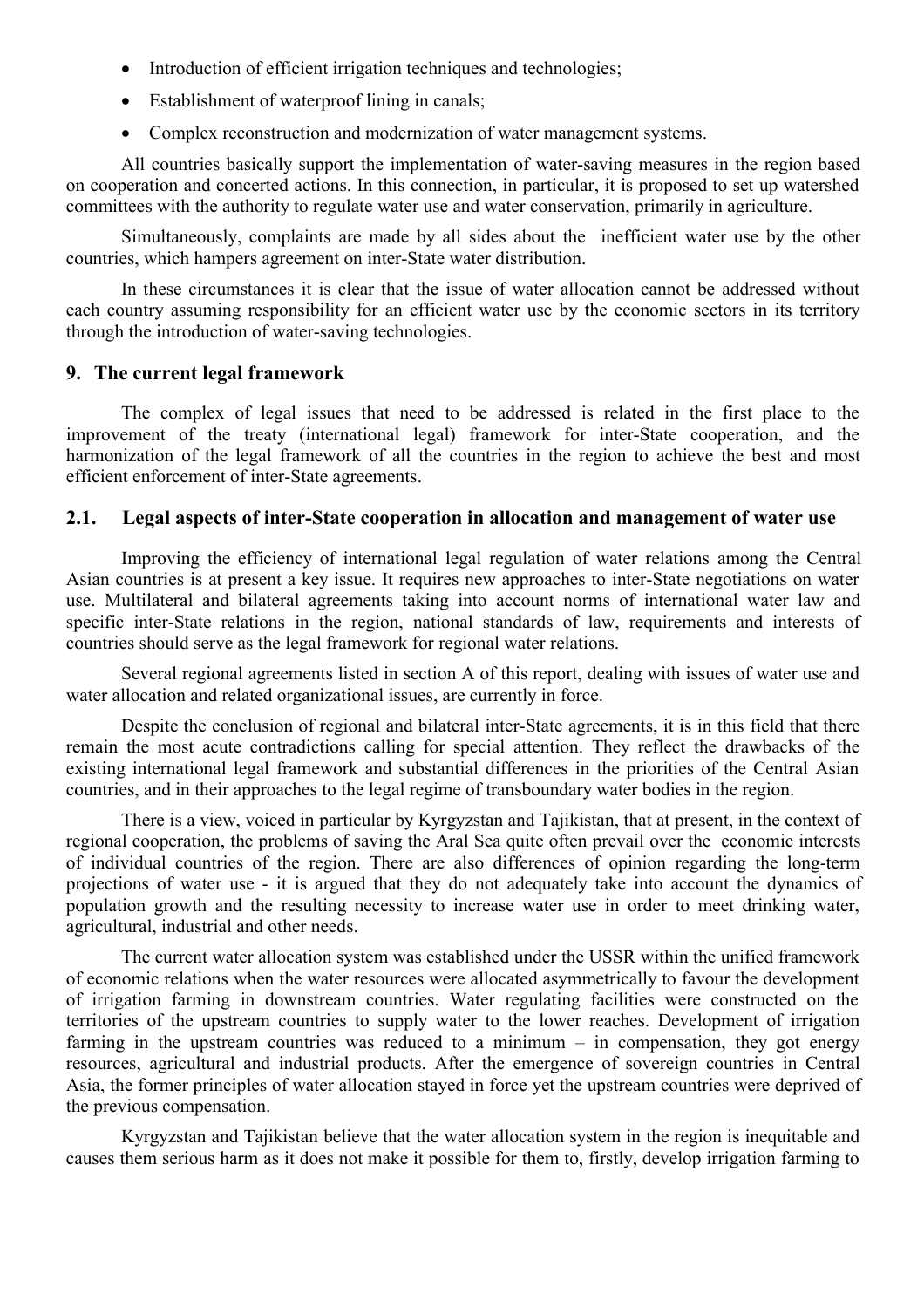satisfy their food requirements and, secondly, use the system of hydropower stations in an optimal mode to cover winter requirements for electricity.

In this connection, there are proposals with regard to the need for concluding new long-term inter-State agreements based on new principles and mechanisms of water allocation among the Central Asian countries taking into account their interests.

Among the most hottest issues is the problem of recognizing the proprietary right of each country to the water bodies on its territory and the water resources contained therein.

These disagreements became most conspicuous with the adoption of the Law on the inter-State use of water bodies, water resources and water management facilities in Kyrgyzstan in June 2001, which evoked an ambivalent response in the other countries of the region. This Law proclaimed a foreign policy of Kyrgyzstan based on the principle of paid water use in water relations with other countries.

The existence of historical conflicts over water-related issues among the countries in the region is the reality one should bear in mind in the identification of compromise solutions that would take into account the interests of all the Central Asian countries. Settlement of issues where the views are conflicting through negotiations aimed at reaching mutually advantageous agreements is the only possible approach. Overall, there is general consent about the need to analyse the new situation and draw up new principles of water resource management. Among the international legal measures proposed for adoption by the countries, the following may be emphasized:

- Harmonization of regional and national legal norms;
- Development of standards and procedures for the use and protection of inter-State water resources, water bodies and water management facilities, including a more precise assessment of the water volumes that can be withdrawn from water sources without causing harm to nature;
- Development of procedures for the settlement of water disputes, including arbitration;
- Joint control of the implementation of commitments assumed by each country;
- Development of unified approaches to liability for damage and to assessment of the cost of damage caused by water management activities, and procedures for the reparation of damage;
- Development of procedures for the implementation of joint water management projects;
- Development of procedures and conditions for the exchange of information and operational mutual notification of accidents, floods, other technological and natural disasters in water bodies and water management systems;
- Development of a legal mechanism for the implementation of the polluter pays principle, in combination with the establishment of a procedure for cost-sharing for water conservation measures among the countries concerned;
- Development of legal, economic and organizational mechanisms for the execution of work and services in water flow regulation, flood control, shore protection, water supply by individual countries for the benefit of other countries in the region;
- More precise definitions of functions and authorities of national and regional bodies;
- Clarification of the status of the personnel of regional bodies.

Separately, the following regional and subregional agreements, many of them in different drafting stages, would require finalization and possible adoption, including agreements on:

 The strengthening of the organizational structure of management, protection and development of transboundary water resources in the Aral Sea basin;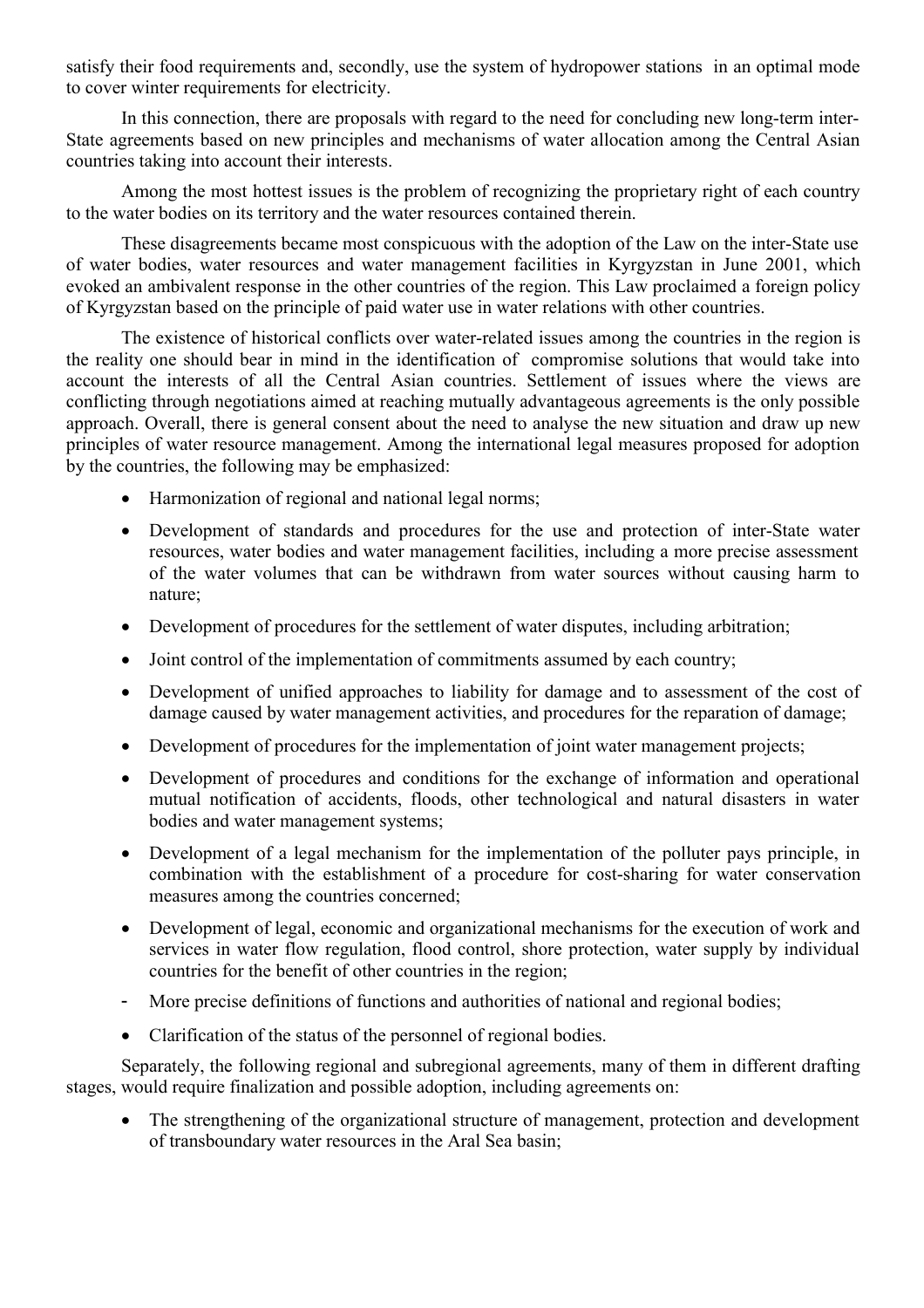- The establishment and functioning of national, watershed and regional databases on the integrated use and protection of water resources in the Aral Sea basin;
- Environmental approaches to water resource management;
- The main principles of joint use of transboundary waters in the Syr Darya basin;
- The establishment of a water and energy consortium;
- Regulations on the funding of the ICWC executive bodies, and others.

The views of potential parties to these agreements differ both on the many fundamental issues relating to the subject matter and on the feasibility of certain agreements. This is because not only do their national interests differ, but the draft agreements proposed by the different parties are of a framework character and do not address some vital aspects of inter-State cooperation.

# **2.2. Improvement of the legal framework at the national level**

The specifics of national legislation may be characterized by the example of three countries, Kazakhstan, Kyrgyzstan and Tajikistan, which have somewhat different approaches to the formulation of domestic and external water policies.

In **Kazakhstan**, the legal framework for water management policy is found in the Water Code adopted in 1993 and government regulations on water sector development and the management of water use and protection. Under Kazakhstan's Water Code:

- All the waters in its territory constitute a unified reserve of water resources that is owned by the State;
- Water resource management is based on a combination of watershed and administrativeterritorial principles ensuring the protection and sustainability of the water resources, optimal conditions of water use, preservation of environmental sustainability;
- The distribution of water resources within basins of rivers, lakes and other water bodies among administrative-territorial units is based on the watershed principle.

The principal objective at the national level is to implement a scientific, technological and investment policy ensuring a rational use of water resources, conservation of the reserve of water resources, fulfilment of water requirements for the national economy and the population, protection of water bodies and small rivers, efficient attainment of inter-State, inter-sectoral and interregional objectives relating to the use and protection of water.

At the watershed and interregional level, watershed directorates have been established, with their main objectives being the regulation of water relations within each basin, distribution of the water resources among water users, interregional water allocation within the basin, issue of permits for special water use, establishment of water use limits and operational regimes for reservoirs, operational control of their observance, elaboration of operational water management plans for the basin, record keeping of State water use, control of technical safety of water management facilities.

The primary level in the water management system is the territorial water management enterprises. It is at this level that territorial problems relating to water supply for the public and the economic sectors, maintenance and operation of water management facilities are addressed. The main task at present is to transfer the water management facilities of district and inter-district significance and their servicing enterprises to municipal ownership controlled by local executive authorities.

In **Kyrgyzstan**, under the current water legislation, the water resources of natural water bodies are owned by the State, while water resources withdrawn from water bodies may be owned by legal and physical persons. Water consumption from natural water bodies and waste discharge to water bodies were formerly based on licensing. This arrangement basically corresponded to world practices.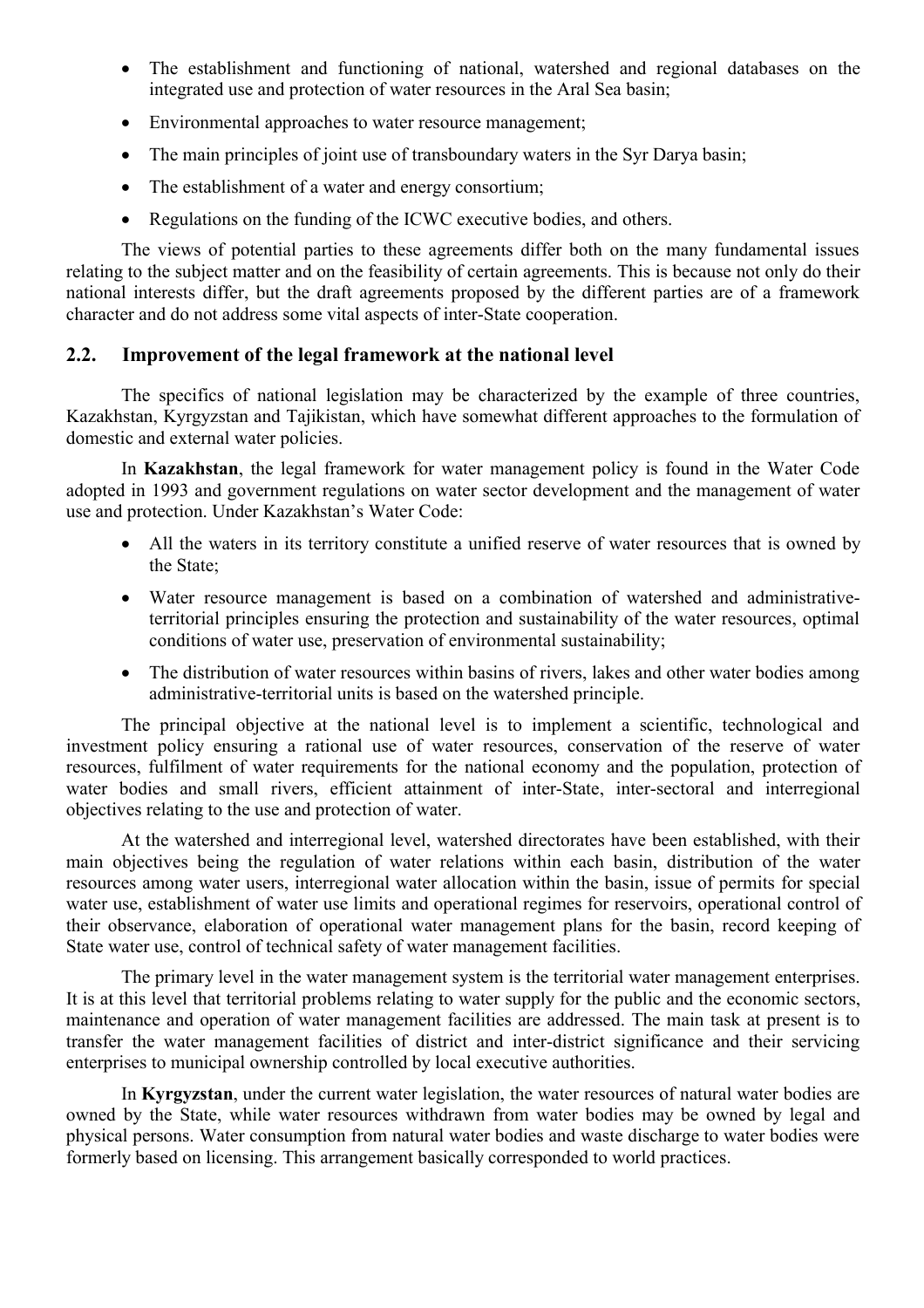In January 2001, the Law on licensing was amended to cancel the water use licensing arrangement. This resulted in a legal vacuum regarding the procedures for using State property, which could have negative legal and factual consequences. In 2001, it was decided to develop a new water code. The preparatory work and consultations conducted to date revealed the following basic approaches to the improvement of water legislation:

- The need to reflect a balanced long-term State water policy adequate to the existing socioeconomic situation in the country and formulated in the framework of a national water strategy;
- Elimination of contradictions in existing legal acts and regulations;
- Elimination of parallel legislative norms;
- Development of a law as a direct-action legal normative act decreasing the need for supplementary regulations;
- Adaptation of water relations to market-economy conditions;
- Specification of procedures related to inter-State water relations taking into account provisions of the concluded treaties and international water law;
- Reflection of new principles of management of water use and water management facilities;
- A legal basis for the development of water user associations and denationalization of water management capital assets;
- Development of mechanisms for enforcing the legislation;
- Broadening of the legal regulation of economic activities of water users.

The first version of the new water code was prepared in late 2001.

**Tajikistan** adopted its new Water Code in November 2000. It strengthened the economic mechanism of water use, defined the organizational system for the regulation of water use and protection, and defined the procedures for the establishment and activities of water users associations. It also tackled the issues of technical improvement of land-reclamation systems, expanded the rights and responsibilities of water users, established legal liability for water-related offences. At present, the legislation is being adjusted to the Water Code. Until completion of this work, the general principle is that the former legislation shall remain in effect as long as it does not contradict the newly adopted Water Code.

In 2001, the national Concept of sound use and protection of water resources was adopted in Tajikistan. It will definitely have a major impact on the development of water and environmental protection legislation, and on the long-term international cooperation of Tajikistan with the other Central Asian countries on water use and protection.

According to the Constitution of Tajikistan, water is the exclusive property of the State, and the State guarantees efficient use and protection of waters for the public benefit. Tajikistan's legislation does not define transboundary water resources though it uses the term "transboundary water bodies". They are defined as water bodies whose waters are used in accordance with international treaties.

A review of national legislation indicates that it needs modernizing with due regard for democratization and market-based relations, guaranteed equal rights of all consumers to water, participation of water users in water resource management, development of organizational forms of water management and water protection.

### **10.Institutional issues**

### **3.1. Institutional aspects of inter-State cooperation**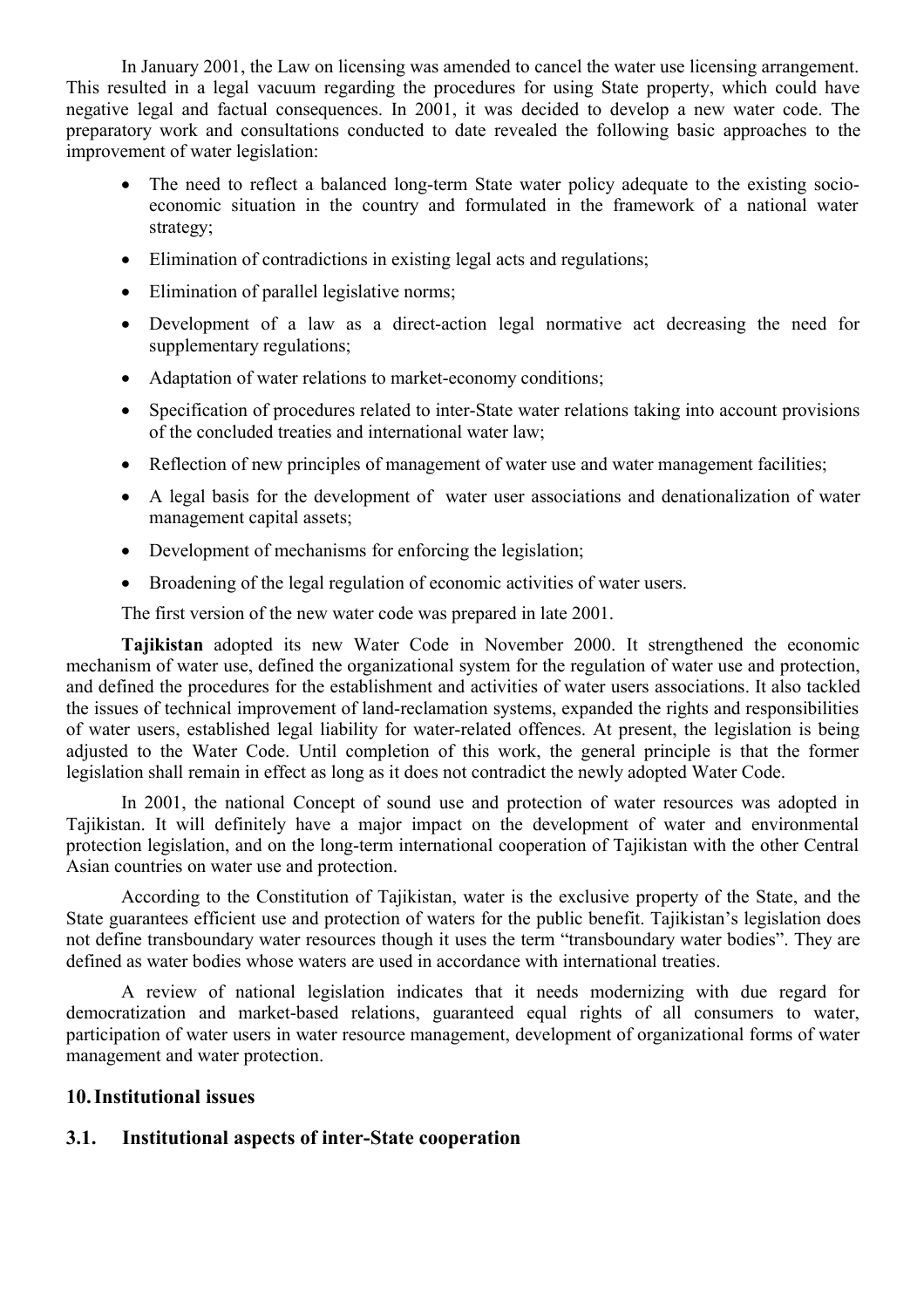After gaining independence, the Central Asian countries needed to set up an organizational mechanism for regional cooperation to implement inter-State agreements and arrangements. The new economic and political conditions of recent years require a reassessment of the situation, and the prevailing opinion is that there is a need to draw up institutional principles for the management of inter-State water relations.

Among the issues relating to the development of the organizational structure for regional cooperation, differences arise regarding methods of implementing the principle of watershed management. Though everyone basically supports the principle itself as a basis for the regulation of nature resource use within the river basins, there is difference of opinion regarding its territorial implementation.

On the one hand, some countries propose to apply this principle solely at the national level without extending it over the entire region, at least for a certain time. The argument in favour is the lack of preparedness of the countries to transfer part of their regulatory authority to inter-State structures because they still have unresolved differences with regard to water allocation, and are voicing complaints about the others´ inequitable water use, failure to comply with agreements, and violation of commitments. This result in tendencies to strengthen the sovereignty of countries, which also complicates the reaching of an agreement on watershed cooperation on a regional scale and makes them focus on the organization of watershed management within national boundaries instead.

There is a different approach that presupposes support for the regional integrated management, a broader mandate for the existing regional structures and their improvement on the basis of positive foreign experience. In particular, the following combination of measures is proposed:

- Strengthening of the organizational structures of ICWC, regular rotation of its management;
- Establishment of a basin committee affiliated with ICWC and BVOs as a public organization representing the interests of water users, the local population, social groups, with advisory powers in the initial stage and regulatory powers in the next stage;
- Giving officials of regional bodies diplomatic status, thus applying principles of extraterritoriality and independence from pressure of local executive bodies;
- Establishment of a committee of water reservoir directors;
- Successive expansion of the system for the exchange of and open access to information that would enable this to become a major element of not only openness and equal rights of all ICWC members, but also for improvement of the entire management process;
- Involvement in ICWC activities of bodies of the Ministries of Foreign Affairs , especially to resolve issues of visa issuance and customs control.

At the same time, there are views that radical structural reforms in the institutional sphere should be postponed until the basic principles of regional water relations have been agreed on. It is also pointed out that the establishment of new structures will require additional maintenance expenditures, whereas the already existing structures and international programmes are not fully funded by the participating countries.

### **3.2. Institutional issues at the national level**

In **Kazakhstan**, water management and water use have until recently been determined primarily by economic interests, without taking into account the social and environmental impact of extensive water use. The existing organizational structure of water management failed to address the problems of water conservation, which resulted in its intensified depletion and aggravation of the environmental situation. Budgetary funding of water management facilities maintenance and centralized allocation of capital investment in the development of the water sector gave rise to the perception that water resources are free of charge, and distorted their economic significance.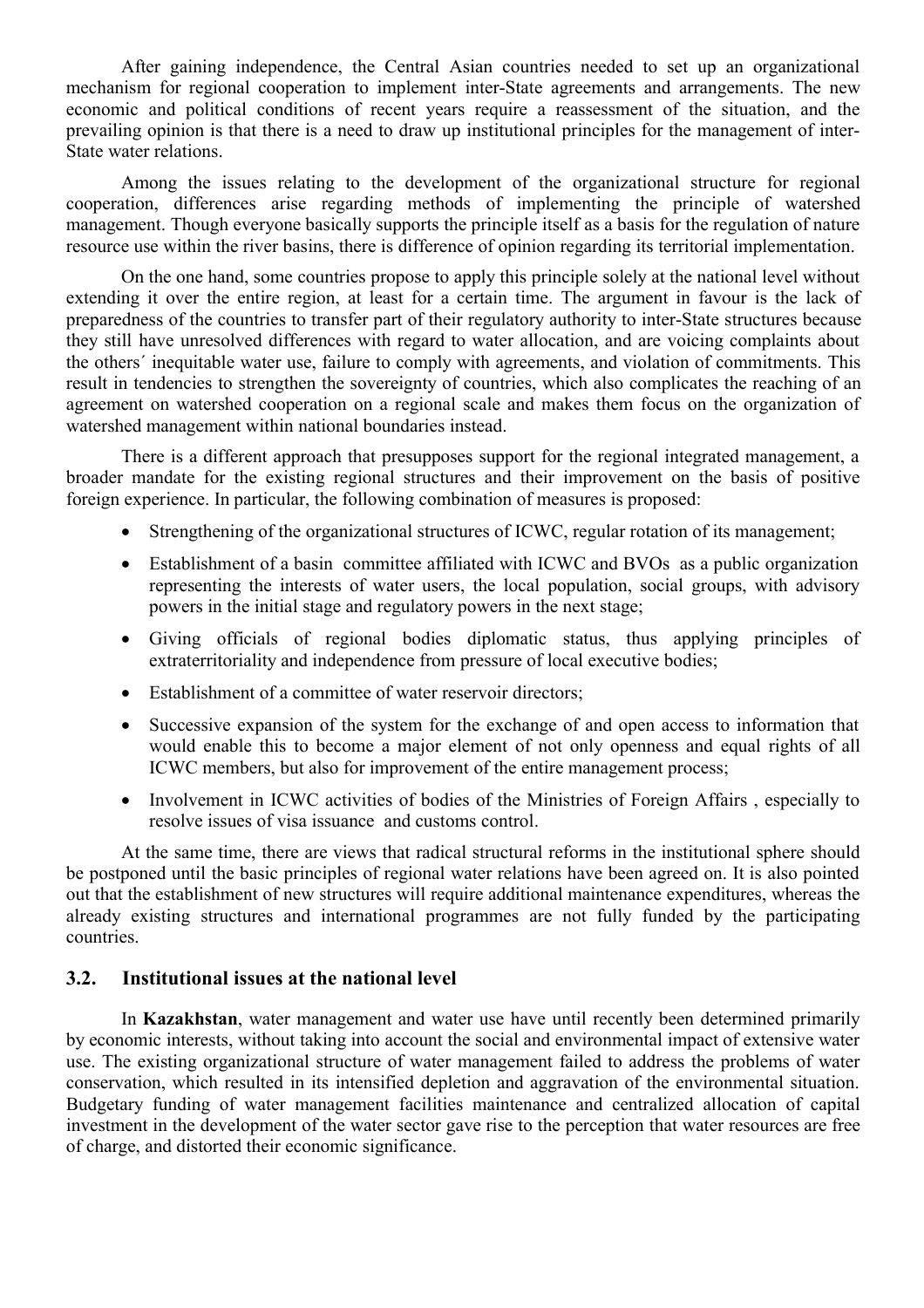The strategic objective of national water policy would, therefore, consist in implementing integrated long-term measures to overcome the adverse impact of the limited resource base and establish conditions for economic growth, and social and environmental improvements.

The main principles of the water policy include the basin approach to the management of water use, reduced abstraction of freshwater and pollutant discharges to natural water sources as well as economic regulation of water use based on a balanced tariff system.

The multi-purpose nature of water use coupled with its shortage makes it necessary to establish priorities. Priority should be given to satisfying the demand of the population for drinking water, reserving groundwater for this purpose. An adequate structure of the water sector corresponding to each management level is needed to address these problems.

The river basins are regarded as the structural basis for the State water resource management bodies. This principle is based on the integral nature of these resources and multiplicity of their use.

The separation of the functions for water resource management and the mechanism for their regulation and integrated use makes it possible to take into consideration the interests of water users both within the entire watershed and in a specific area, and to take efficient measures to protect the watershed waters from depletion. The basin principle is implemented through the basin-territorial structure of the water management bodies.

In **Kyrgyzstan**, the reform of the water management bodies is at present a pressing problem.The objectives of the reform are to:

- Reduce the administrative staff and the share of budget funding allocated for its maintenance;
- Improving the coordination among State administration bodies by eliminating parallel functions, separating their rights and responsibilities and improving the execution of their control and administrative functions;
- Transfer part of the administrative functions to water users associations, especially in the sectors of irrigation farming and rural water supply.

It is considered feasible to separate the functions of control and administration between the two basic administrative bodies – of water management and environmental protection – by legislatively regulating the separation of functions and authority among them. Participation of other ministries and departments in the management of the water resources should be restricted to performing specific functions.

By 2010, the functions of operation and technical maintenance of the privatized water management systems should be transferred to economic entities, water user associations and municipal bodies. At the same time, the State bodies should retain control of strategically important water management facilities also in the longer term.

To ensure equal rights of the population and water users in all economic sectors, it is proposed to separate the water management bodies from the Ministry of Agriculture, Water and Processing Industry and establish a specialized department in the structure of the executive authorities. In doing this, it is necessary to separate the functions of administration and control within this department, detaching them from economic activities. It would also be feasible to entrust this department with managing the Stateowned shares in the privatized irrigation systems.

The water management hierarchy should envisage the preservation of the national and watershed administration levels in the future. In the long term, the district level of administration in the irrigation sector may be abolished due to the transfer of operation and technical maintenance functions to water user associations or independent (privatized) water management enterprises, and control and administrative functions to water inspections and watershed directorates, respectively. Economic entities should be ensured the right to independently establish the administration structure of the water management systems belonging to them.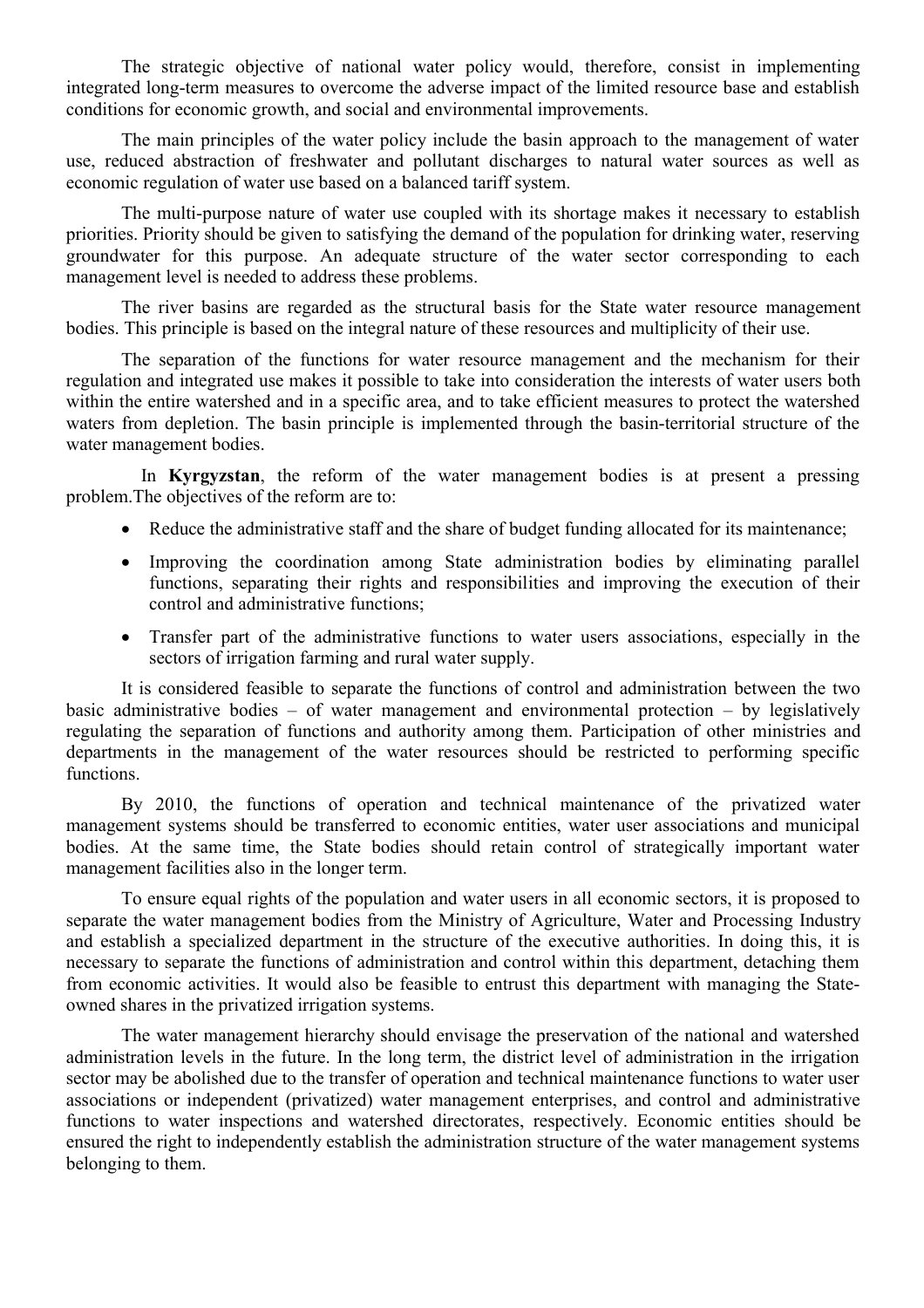In **Tajikistan**, the core of the organizational structure of the water sector is the operational hierarchy, from the Ministry of Water Management through regional bodies down to district directorates and end-users – the collective and State farms that have been mostly preserved and that have individual farms being set up on part of their land.

One of the major organizational problems is the need to resume the development of arrangements for the integrated use and protection of water resources. This work has been stopped for over a decade, whereas the former arrangements have lost their relevance due to the changed political and economic conditions.

The establishment of a modern information system is an important organizational link in the system of implementing a common State policy in water use. At present, Tajikistan is still lacking funds for this, and everything is based on extremely obsolete technologies and inadequate techniques. In addition to training specialists at higher educational institutions, it will be necessary to set up a network of training and demonstration centres in all climatic zones of the country. The fundamental issue is to train the teaching staff at higher and secondary educational institutions that would be capable of training market-oriented specialists.

Organizing water use and operation at the intra-farm level is a matter of special concern. The current transformation of collective and State farms and other State agricultural enterprises into individual farms results in the entire intra-farm irrigation system being practically abandoned and deprived of financial support. This is why Tajikistan focuses on the establishment of water user associations that would collectively engage in the operation of intra-farm systems and organize water use management on a semi-autonomous, decentralized basis.

Thus, the national legislation in all Central Asian countries envisages the restructuring of water management. The corresponding institutional reforms are gradually taking place, even though their pace may be different. To date, however, no harmonious collaboration of ministries, departments and municipal bodies regulating various aspects of water relations has been achieved. Water user association that are not yet strong enough organizationally and economically are not able to be actively involved in water resource management. All these factors hamper the application of the principle of integrated water resource management supported by legislation and organizational structures.

#### **11.Technical and operational issues**

The complex of technical and operational issues that should be addressed at the national and regional levels is primarily related to the need to support and improve the status of water management and energy generation facilities and related infrastructure, rehabilitation and improvement of the technical systems for water monitoring. Resolving these issues is also related to reaching agreement among countries on the procedures for the operation of water management facilities of inter-State and national importance, water monitoring stations, laboratories and observation sites, and procedures for the exchange of monitoring information among countries.

### **4.1. Rehabilitation and further development of water management systems**

There is broad agreement about the technological condition of water management installations of national and inter-State significance in that their rehabilitation, modernization and development are vital for ensuring sustainable water use in the region.

All five countries agree that investment in the renovation and modernization of such installations is necessary if a powerful water management complex is to be maintained.

Installations that are in bad repair may hinder compliance with governmental agreements on inter-State water use which may be reached.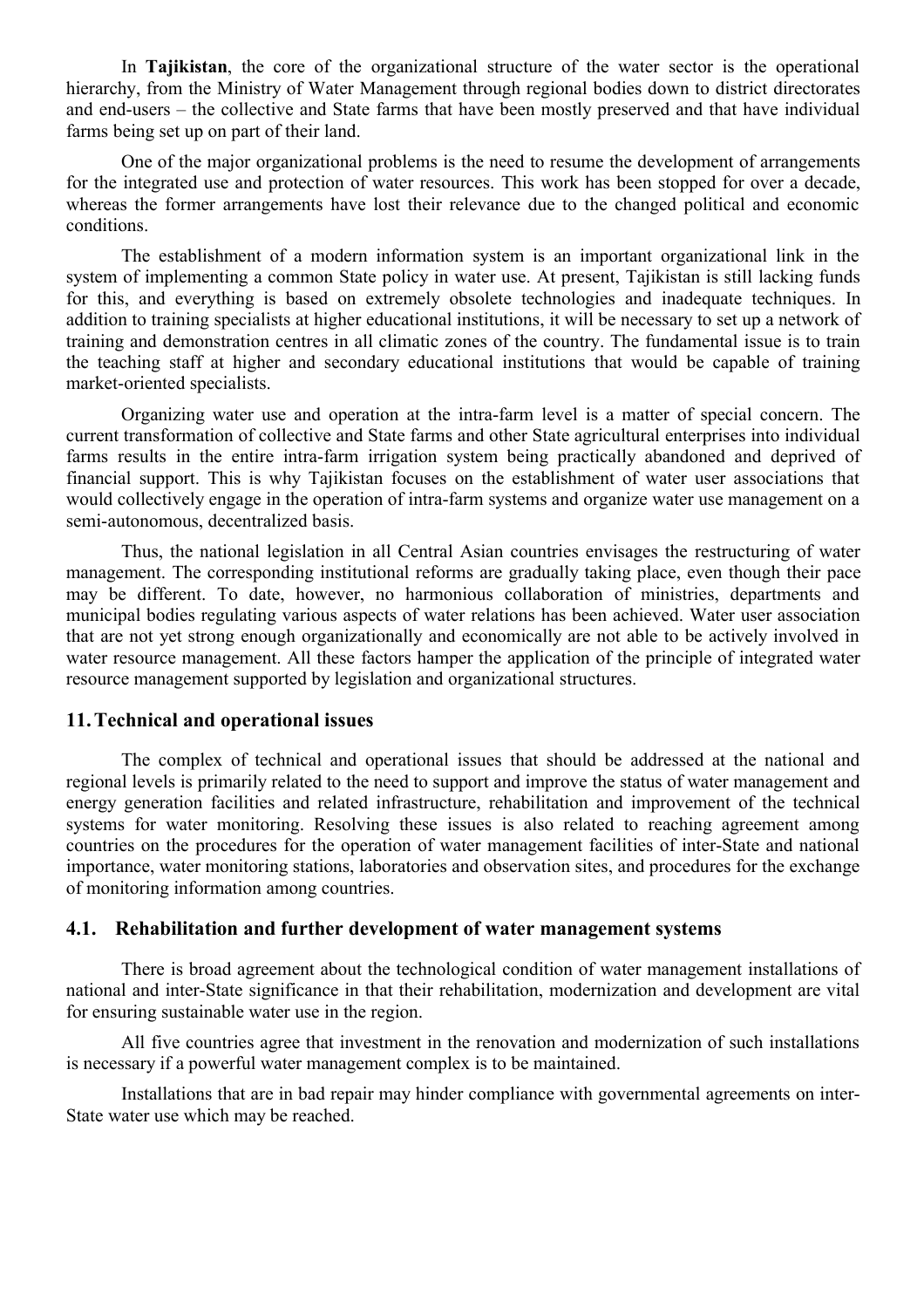The lack of repair and modernization of installations operated by watershed authorities and national water management authorities has made it difficult to secure a precise supply for each country and each irrigation system.

To be able to regulate the flow and control the use of the water resources in the Amu Darya and the Syr Darya as well as other inter-State rivers, the installations of water management complex on these rivers should be equipped with modern means of control, management and communications, and repair work should also carried out regularly.

There is a discrepancy in the views taken by individual countries on the share of technical participation in the rehabilitation of the water management systems each country should have, how expenses should be shared, maintenance priorities set, and what rights and obligations each country should have to ensure safe operation of the installations.

More specifically, the following issues should be agreed upon:

- Methods of determining each country's share of participation in the rehabilitation and operation measures;
- Definition of inter-State water management installations that would require such joint participation, as well as definition of national installationswhose upkeep should be the responsibility of the country concerned;
- Definition of maintenance priorities at inter-State installations;
- Definition of the legal status of inter-State installations and corresponding authority for their maintenance and operation staff;
- Definition of operation procedures for inter-State installations based on agreed and balanced volumes of water use by all economic sectors of each country;
- Definition of priorities for water use, including ensuring the population's drinking water and municipal needs; industrial and power industry needs; guaranteed water supply to all sectors of the economy; safety of the infrastructure; prevention of harmful effects on the environment and dealing with such effects; reduction of adverse human impact on the environment.

The main task that needs special attention and cooperation at the regional level is the development of a technological basis for the management of the river basins' water resources that would ensure an acceptable quality of water supply for all water users in the region.

# **4.2. Technical and operational issues at the national level**

Maintenance and operation issues which are given priority in **Kazakhstan** include technological means to be used by industries, as well as by municipal services and agriculture to ensure water conservation; repair and modernization of irrigation systems; reconstruction and repair of water management facilities, equipment of the water management system with water-measuring instruments; construction of new pipeline networks, and modernization and reconstruction of water supply systems

The main problem in **Kyrgyzstan** is the lack of finance. This applies both to the State budget and the economic entities. At the same time other countries that have been recipients of Kyrgyzstan's services in the area of water resources have been lukewarm about joint participation in the financing of water management and water conservation.

In development programmes for the whole sector and individual industries, little attention has been given, because of financial constraints, to the long-term introduction of water conservation and environmentally friendly technologies. Therefore, it would be hard to expect major results in terms of a more efficient use of water resources and improvement in the condition of surface water and groundwater sources in Kyrgyzstan.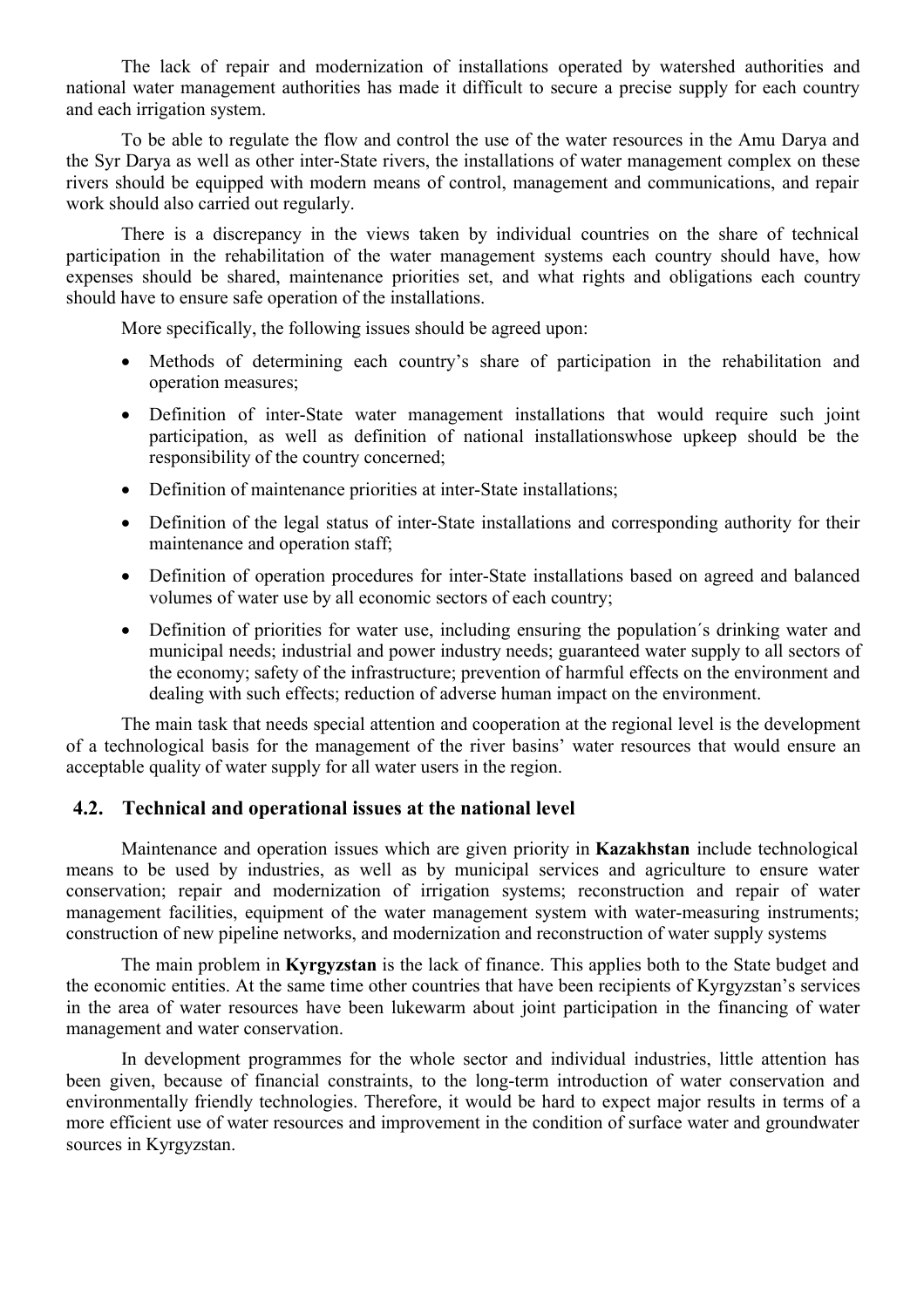In **Tajikistan** about 20% of all irrigated land is suffering from a shortage of water because of the failure to regulate the flow patterns from the relevant sources. This calls for measures to address their water supply. At the same time there has been more than 50% deterioration of the fixed assets of drainage systems, especially machine-operated ones, vertical drainage wells and accompanying power installations, salinization of soils and transformation of irrigated land into marshland as a result of the deteriorated drainage systems.

Tajikistan's irrigation systems should be rehabilitated and upgraded. The reliability of water resource management and control facilities should be technologically improved. Modern computer hardware and software, microprocessing technologies, water measurement should be introduced.Besides, training programmes should be used to train skilled labour and subsequently upgrade their skills.

The main problem in the improvement of water use and increased water supply to the fields is that irrigation methods need to be improved and new water-saving technologies introduced.

### **12.Current status of water resources monitoring**

Available data indicate a sharp deterioration of flow registration and forecast in the region. There are no data agreed on by national hydrometeorological services of the countries and measurements in transboundary rivers are not checked. This has led to a lack of coherence in water management balances for the basins and increased losses along the Syr Darya and Amu Darya channels . The absence of a joint monitoring system and information on surface and groundwater supply is one of the reasons why the existing agreements on water allocation have not been fully complied with and why complaints regarding actual water allocation have been made.

The lack of finance and cooperation between the State authorities concerned has led to a deterioration of the water condition in nearly all countries of the region, as well as a deterioration of the technological basis for monitoring. This problem can be solved only in conjunction with a reform of water use management and water conservation, upgrading of the economic mechanism for the use of natural resources by introducing an additional payment for the use of water bodies and water resources, as suggested by some countries.

All five countries recognize the importance of agreed monitoring activities in order to:

- Establish the volumes of water supplies in the water bodies of the basin;
- Carry out constant surveillance of water quality;
- Control water allocation and use by each country;
- Restore and develop a long-term forecasting system of water conditions and their harmful effects.

Monitoring, as recognized by all countries, should be carried out under the conditions of an unrestricted data exchange among the countries, provision of information to the population about emergencies and natural disasters, as well as use of unified data collection and processing methods.

Within the framework of the cooperation on joint monitoring, the following priority measures are proposed:

- Registration and inventory by the State of the technological condition of abstraction, purification, anti-flooding, river-bank protection installations and observation networks;
- An increase in the number of sites in the observation network on the surface water and groundwater deposits up to at least a basic level;
- Rehabilitation and modernization of the instrumentation used by the observation network;
- Ensuring the functioning of chemical and biological laboratories at least in every district and all major cities of the region;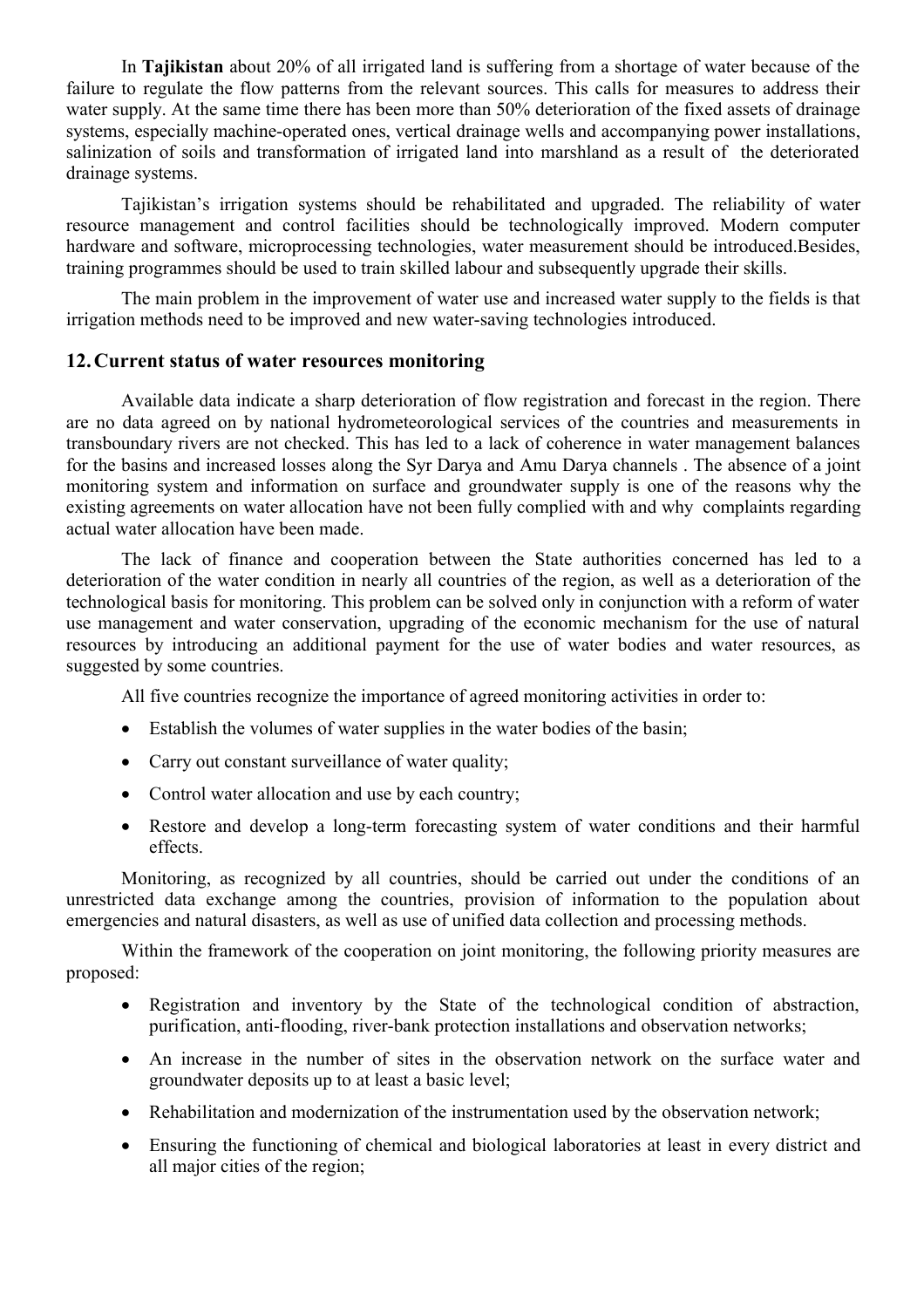- Introduction of water registration equipment at water abstraction and at waste-water discharge sites:
- Construction and modernization of water measurement installations at the control sites for inter-State water distribution;
- Development and implementation of State programmes for determining usable groundwater reserves;
- Complex studies of the impact of waste and return flow on the water management balances in the basins.

Even though there is principal agreement on these issues, their implementation may well cause difficulties, primarily of an administrative nature. Difficulties may well arise in gathering and distributing data and payments for services, or in defining what would be freely available information or classified information, the technological basis for informing the population, choice of locations for inter-State observation sites and their status. These possible contradictions should be eliminated already at the very start, and work in this direction has begun. The text of an agreement on the creation of a database has been drafted. This draft was agreed on by ICWC members in 2001 and sent to IFAS for consideration.

### **13.Economic and financial issues**

#### **6.1. Economic and financial issues at the regional level**

At present the region is still in a transition and its economy is in decline. This significantly undermines the possibilities for water authorities to maintain systems and facilities.

This is why the State has taken on itself the regulatory function of the transition process in Central Asian countries. To this end, water management, energy industry, agricultural and other installations have been privatized to a varying degree in the different countries. The reform has already had some positive results by stimulating entrepreneurial initiative. On the other hand, destructive processes have intensified, especially in agriculture. Without support from the State, independent agricultural companies are not in a position to cover the considerable cost of maintaining irrigation and drainage systems. Disorderly water use in agriculture has led to the waste of water. The need to develop new agricultural areas, especially in Tajikistan and Kyrgyzstan, involving the construction of new water supply systems, requires finance, which is scarce.

As a result of the disintegration of the unified economic system, there have been structural changes in the region, which sometimes result in unfounded ambitions on the part of some countries to develop inefficient and unprofitable ways of production, primarily in agriculture. The lack of a regional division of labour and economic cooperation, which indirectly leads to an increase in water use at the national level, gives rise to complaints and accusations that some countries' demand for water is artificially high. The present practice of fuel and energy exchange has also come in for criticism.

Without additional external subsidies to their budgets, the countries of the region simply have to follow this destructive path. This applies both to the upstream countries, which are trying to add to their budget by intensifying the development of the hydropower production industries, and to the downstream countries, which encourage the development of agriculture and agricultural water use. All countries try to save money by restricting capital investment in repair, maintenance and purification of canals, irrigation systems of national importance, river bank and water protection.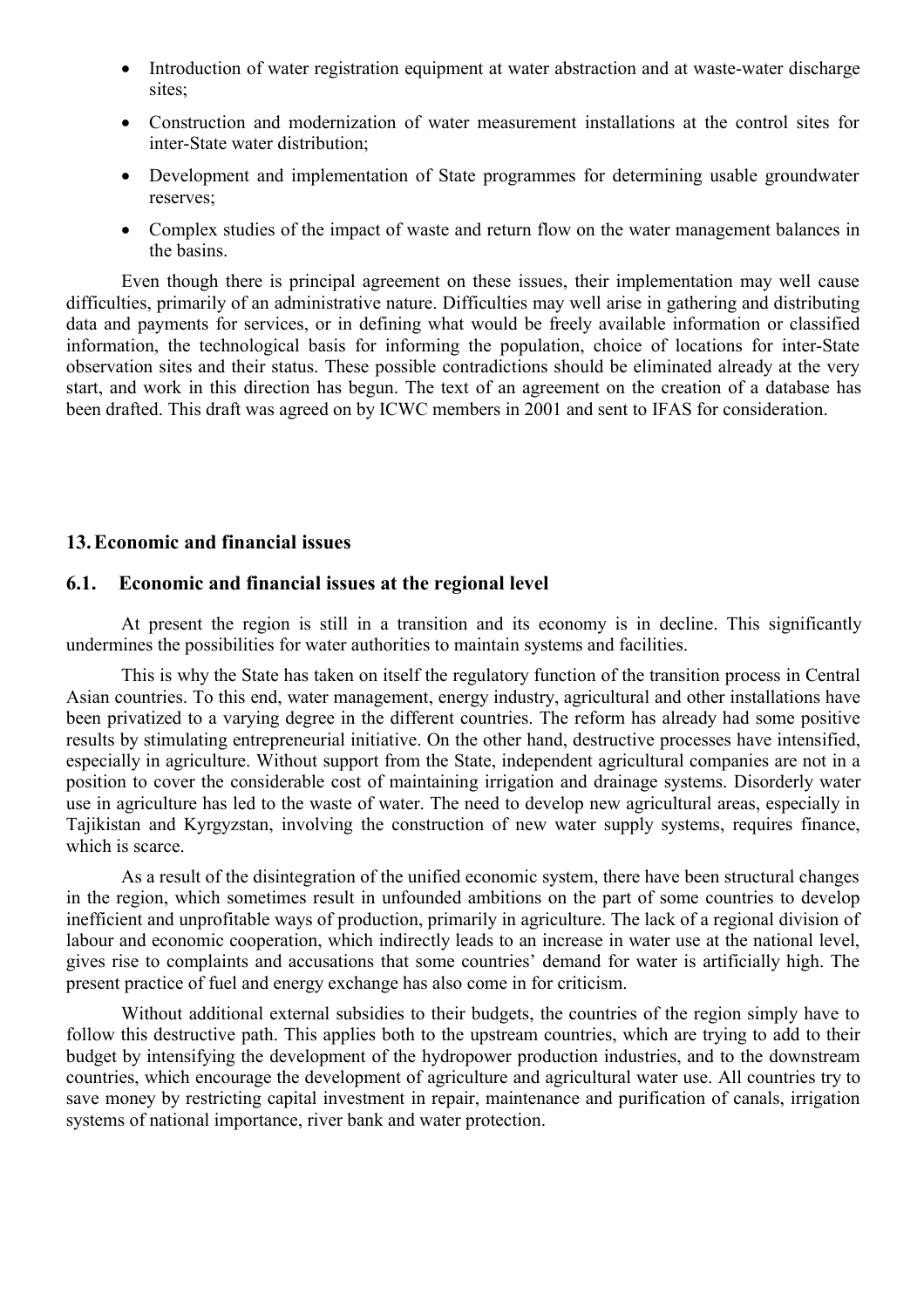Each State, depending on its national interests in the development of water-using economic sectors, formulates its own position with regard to cost distribution for water management facilities and water bodies. To legitimize these decisions, a legal basis for the country's policies is created. In all countries water bodies have been declared State property. In Kyrgyzstan State ownership also includes water resources in the same way as State ownership covers mineral resources, e.g. fuel, in other countries. On this basis a concept of water sales has been developed for water formed on the territory of Kyrgyzstan to be sold to other countries as a commodity. This concept, which is reflected in the Law on the inter-State use of water bodies, water resources and water management facilities in Kyrgyzstan of 2001, has been negatively received by the downstream countries. These argue that in the broad practice of international cooperation water in a transboundary body of water is regarded as joint property of all countries of the watershed and therefore cannot be sold.

Notwithstanding all conflicting opinions, there is a common understanding that the solution to each country's financial problems lies in inter-State cooperation, particularly on matters of joint financing of the upkeep of water management facilities, monitoring systems, etc. No principal objections have been recorded in the following areas:

- Definition of methods and procedures of cost reimbursement for the maintenance of water management facilities according to the required technological standards;
- Joint development of reimbursement mechanisms for the joint use of inter-State abstraction facilities and reservoirs;
- Evaluation of the countries' expenditure and incomes with regard to water use for agricultural purposes, energy and other industries in order to define each country's share in the activities aiming to maintain inter-State water management facilities and water bodies;
- Development of a harmonized evaluation method for damage resulting from water use and compensation procedures, including damage resulting from the violation of water allocation regimes, flooding of low-lying land and insufficient energy supply;
- Definition of rights and responsibilities in the prevention of water pollution and other forms of water degradation and their harmful effects;
- Establishment of agreements on the division of labour and a balanced development of economic sectors for the entire region based on the needs of each individual country;
- Introduction, where possible, of economic mechanisms of water use at national levels, which would reduce State funding for water management activities by attracting funds from water users;
- Development of protection mechanisms for the countries if agreements are breached, including a legal protection mechanism.

It is against this background that discussions are continuing about disputed initiatives by some of the countries applying market conditions to inter-State water relations. In the first place this applies to the main premise, i.e. recognition of water as a commodity. However, there are other disputed issues, such as:

- Introduction of penalties for exceeding agreed quotas of national water consumption;
- Application of what would be a precedent in international relations that one country could sell its own water consumption quota to another;
- Introduction of payments for water as a natural resource belonging to a country;
- Introduction of payments for seasonal or long-term flow regulation in favour of other countries.

It goes without saying that these proposals should be further discussed by the countries concerned. Payment for water use is each country's own business. However, it should be noted that without a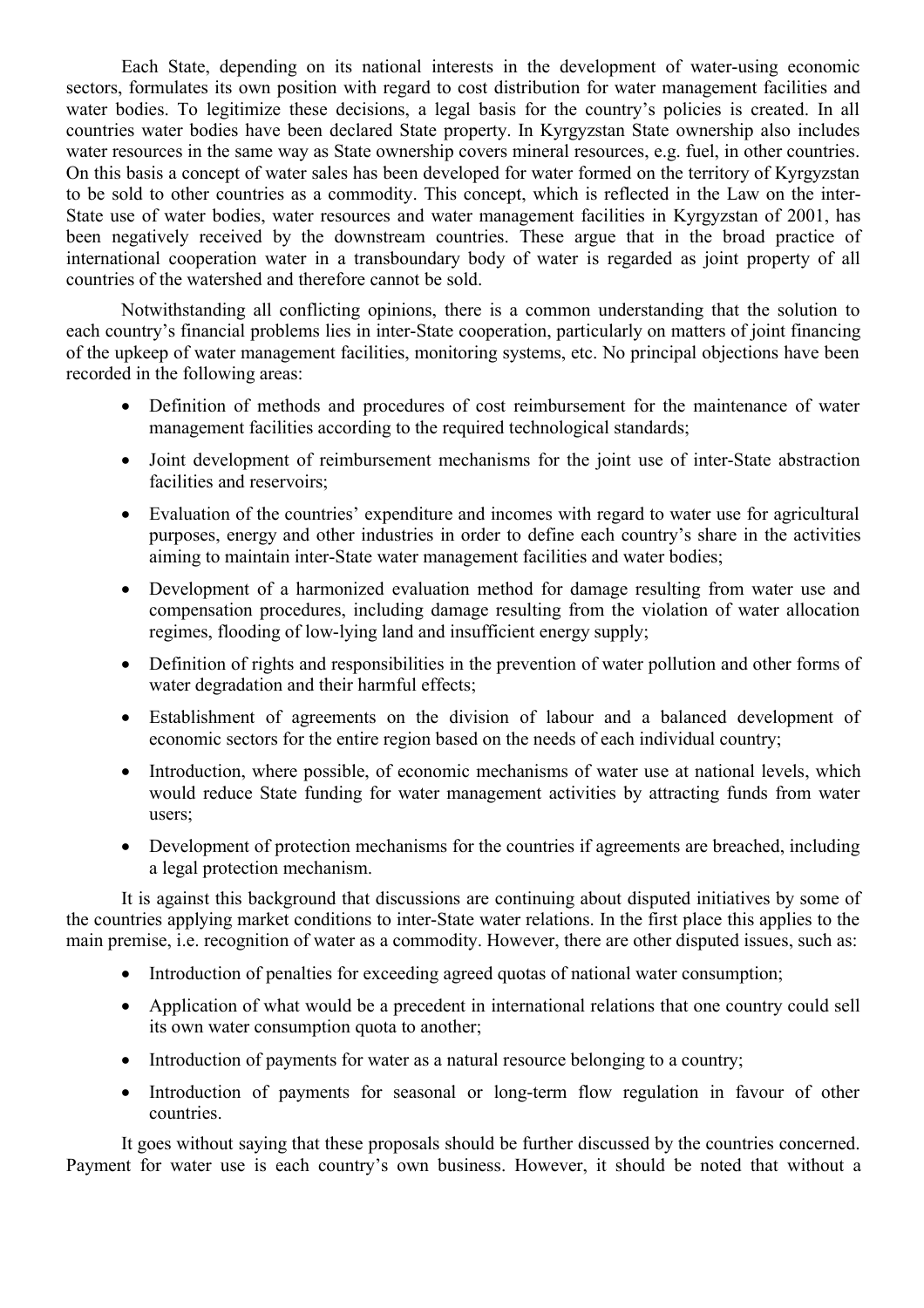sensible and fair economic mechanism the countries would find it difficult to stimulate water conservation and, particularly, to introduce state-of-the-art technologies.

### **6.2. Economic and financial issues at the national level**

In **Kazakhstan**, with new market relations emerging, it has become necessary to further develop the State system of control and distribution of irrigation water and to set up additional structures. In the course of the privatization of the agricultural sector and the splitting of former collective and State-owned farms into smaller private farms, the status of canals and other installations has been transformed from onfarm to between-farm installations. These facilities cannot be divided and are used collectively. However, in some places they do not appear to have been assigned to anybody.

Protection of private property rights with regard to water use and the operation of jointly used irrigation and drainage systems were ensured when water user associations were set up. The main problems of these associations are their economic weakness, numerous legal and registration fees, compulsory payments and an undeveloped legal framework.

In the area of internal water policies, **Kyrgyzstan** favours the principles of a market economy providing for a payment-for-use in the implementation of water relations. This ideology manifests itself also in its relations with the other countries of the region.

The development strategy for water management resources foresees a gradual easing of the State budget burden with regard to the fixed assets in water management by optimizing tariff and tax policies and taking into account the real purchasing power of the polluting and water-consuming economic entities. In this regard the policy of targeted support by the State budget of development programmes for prioritized water-using economic sectors and water protection should be maintained.

It has been suggested that tariff policies with regard to water relations should be based on a costrecovery principle and a gradually raising of tariffs to the level ensuring the profitability of both Stateowned and independent water companies. Privatization projects in State-owned water management systems planned for the near future provide for the introduction of legalized tariff differentiation principles for water supply services, whereby different rates will apply depending on the specifics of the individual water system.

Payment for the use of water resources and water bodies has also been proposed. This would partly make up for the State's expenditure on the protection and improvement of water resources, the upkeep of strategically important infrastructure, water resource monitoring, inspections and other activities, which are the monopoly of the State.

Tariff regulation of the use of water and water bodies, the imposition of tariffs for excessive use, as well as penalties for violations of water legislation should in the long run remain in the competence of the highest institutions of State authority. The power to establish differentiated tariffs for water supply services should be handed over to special authorities, selected in the course of the reform of the water management system.

On the other hand, the transformation of the water management sector into a fully self-sufficient sector is considered to be unrealistic. Considering the extremely poor technological condition of the fixed assets in this area, current prices of equipment, material and resources used, as well as the actual purchasing power of the water users, the discontinuation of State support may well result in an irreversible degradation of the sector.

In the short term, attention should be given to tariff policy regulation with regard to such factors as depreciation of fixed assets, shortage of water in low-water years, and tariff differentiation by water-use category for the introduction of water conservation technologies. Tariffs and tax breaks provided for in the legislation but until now not implemented should be further specified.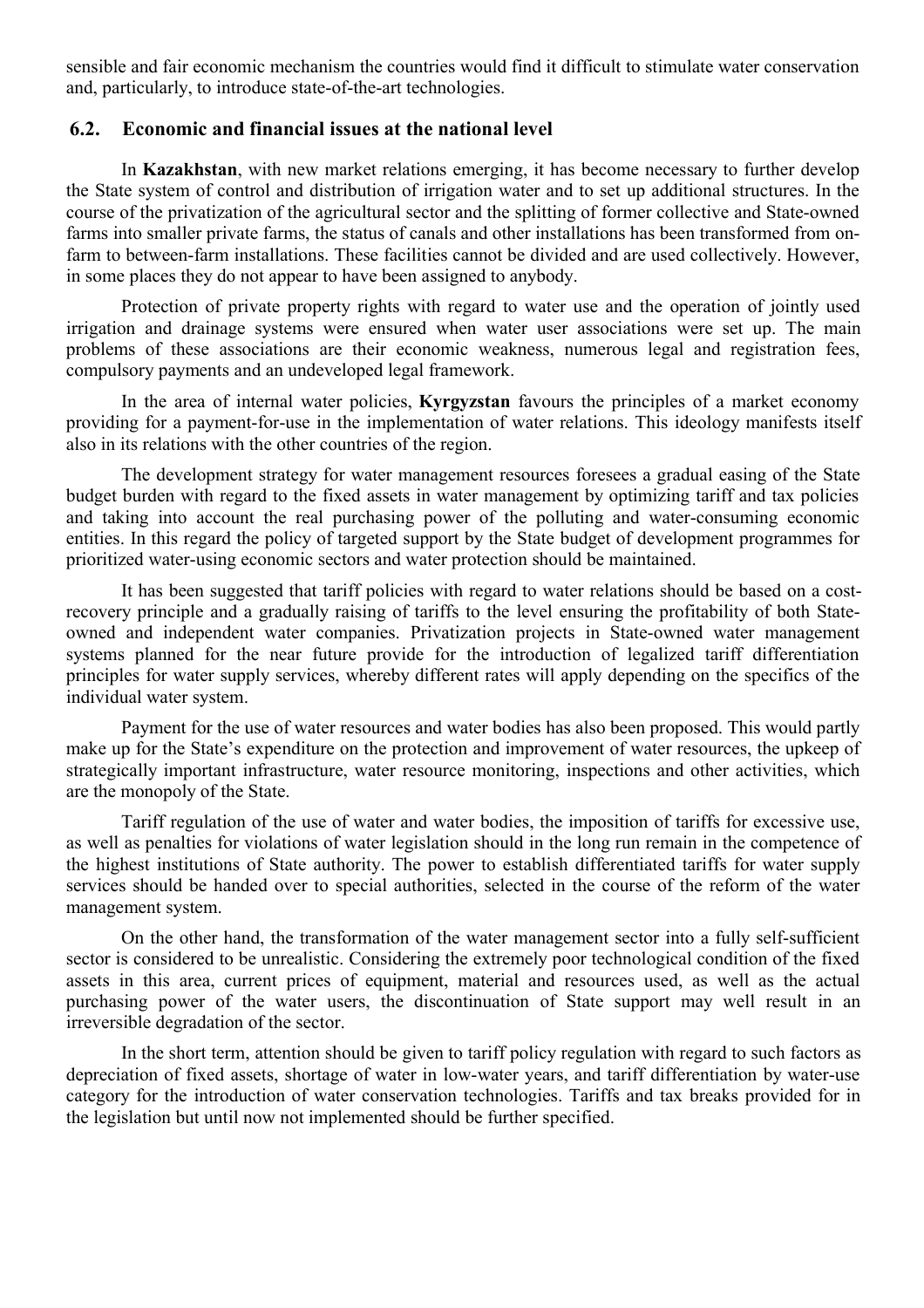The basis of **Tajikistan's** agriculture is irrigated farming, accounting for 90% of total production. Its development is defined and at the same time restricted by a shortage of available land and water resources, which are costly to deliver to the fields.

Because of the shortage of land, the country has had to develop land that would be considered wasteland in other countries. Such wasteland requires high inputs of energy and resources in the development period as well as for production. In the 1980s Tajikistan had the highest yield from irrigated land in Central Asia.

The reform in the water management sector in Tajikistan was initiated by presidential decree N 40 on the Introduction of Paid-for Services to Supply Water from State-owned Irrigation Systems to Users of 8 April 1996. This was just the first step in the direction of market relations in the water management sector, since the payment rate set by the State does not cover all water supply costs, to say nothing of the cost of water as a natural resource and compensation for violations of water legislation and environmental damage. Because of the difficult economic conditions, only 15-17% of the projected payments were actually collected in 1996-99, while in 2000 they reached 40%, part of which was covered by agricultural produce.

It is necessary to introduce differentiated tariffs on water in Tajikistan depending on the climatic zones, type of water supply (natural or pumped flow), profitability of the water sector, etc. The absence of a clear payment mechanism between the supplier and the consumer because of the seasonal nature of agriculture, as well as between different parts of the irrigation chain, poses a serious problem. So far the maintenance of irrigation systems has been partly financed by the State and local budgets, as well as insignificant allocations from the land tax. The combined financing from these sources amounted to 50% of the required funds, i.e. 13.5 times lower than in 1990.

The organization of the water market and the market for services should facilitate privatization of fixed assets in the water management sector. So far the management of the water system, despite the introduction of market elements, is primarily based on principles inherited from the former commandand-control system. The surviving central budget funding and State ownership of water and irrigation systems of both on-farm and between-farm nature serve as a basis for this system.

It has become clear that the development of regional cooperation in the interest of mutually advantageous solutions to common financial problems calls for efforts to be made at the national levels. The following measures could guarantee a certain degree of financial stability in the region:

- Increasing the administrative and legal responsibility of water users for an inefficient use of water for irrigated farming, hydropower industry and other economic sectors;
- Defining the share of the State budget that could be allocated to cover internal maintenance costs for water management installations and monitoring systems;
- Making water users responsible for the upkeep of water management installations and water bodies of national importance;
- Development of the economic structure, elimination of unprofitable production and stimulation of economically viable industries;
- Economic stimulation of water conservation;
- Promoting the idea of socio-economic values of water.

### **14.Conservation of aquatic ecosystems**

# **7.1. Environmental problems at the regional level**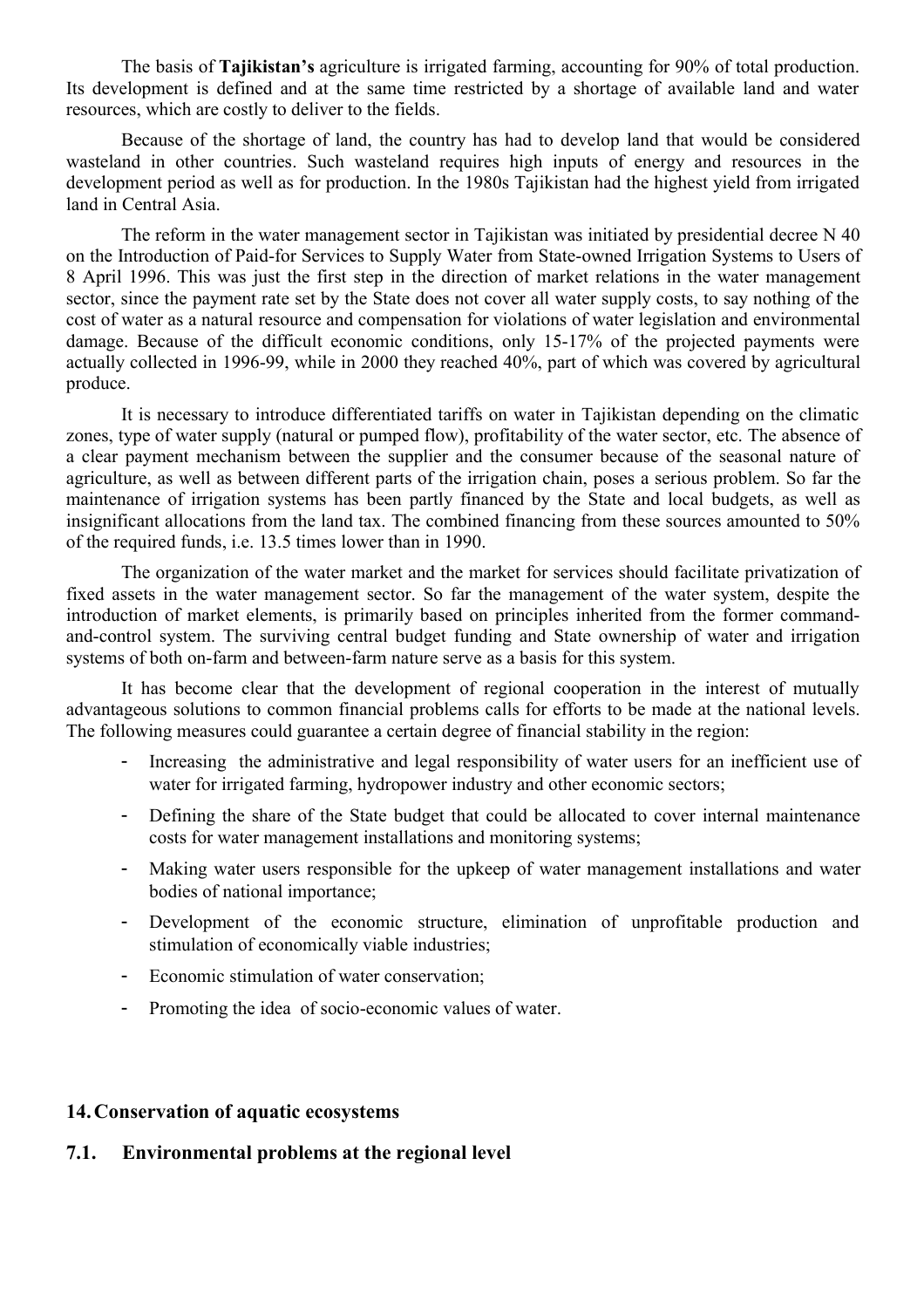An environmentally destructive water use pattern inherited from the USSR period, a decline in the effectiveness of water use in recent years, deterioration of the technological basis of water management activities, less regulation and control on the part of the State to ensure compliance with relevant laws – all these factors have brought about a significant deterioration of the environmental situation throughout the whole of Central Asia.

The most catastrophic consequence has been the decline of the level of the Aral Sea, destruction of its ecosystems and drying-up of lakes in estuary areas, as well as secondary socio-economic and environmental consequences of these processes. Loss of fish production in the sea, mineralization and pollution of soils, estuary transformation to deserts and climate changes are only some of the environmental problems. As a result, the health of the population has been deteriorating, biological diversity has been disrupted and natural water supply to the population has been reduced.

All countries recognize that they are faced with environmental problems. The necessity to solve them is also recognized, as well as the need to take into account environmental interests in regulating water use in the river basins both at the national and regional levels. Thus a principal agreement has been reached on the need for sanitary and environmental discharges in inter-State rivers. However, there are strong disagreements on each country's priorities and financial contributions for its implementation.

There is also some disagreement between Kyrgyzstan and the downstream countries about each country's contribution to the conservation of ecosystems in the estuaries and parts of the Aral Sea. This disagreement is due to different interpretations of the reasons, and consequently, the responsibility for the Aral Sea crisis. Accordingly, each country's contribution, including by liberating a part of their water quota is disputed. On the other hand, Kyrgyzstan and Tajikistan are trying to draw the other countries´ attention to their internal environmental problems, which they have so far had to solve on their own.

The downstream countries are advocating a joint solution. They argue that the real reasons for the Aral crisis lie in the ecologically unsound economic development of the region, which prevailed under the conditions of a unified State, the former USSR. Hence the problem should be solved jointly. Besides, the intended transfer of the Siberian rivers into the region was never fully implemented. Finally, the conservation of water ecosystems should be in line with the environmental and economic interests of all countries. Ignoring this problem is bound to lead to further intensification of the environmental crisis and may result in even graver ecological, economic and social consequences.

There has been a growing disagreement about the countries' responsibilities to ensure water quality. Each individual country should carry the main burden of controlling sources of pollution. However, there have already been allegations that some countries are polluting inter-State water bodies. In this regard a complex legal and technical work should be performed to establish joint criteria for evaluating water quality, methods of damage evaluation and procedures for damage compensation and the settlement of inter-State disputes.

Regional solutions are also required for the problem of return flow leading to secondary soil salinization and other types of soil and water degradation. This has been recognized to be each country's internal responsibility. Yet, non-compliance or only partial compliance in this regard may have a crossborder environmental impact. To solve this problem coordinated efforts are required for a joint collection and treatment of the return flow, as well as the introduction of legal responsibility for non-compliance.

The protection of Tajikistan's mountain lakes is often perceived by the other countries as an exclusively national issue of Tajikistan. However, flooding caused by bursts in the natural dams poses a threat to all countries and should be addressed collectively.

### **7.2. Environmental problems at the national level**

In **Kazakhstan** the main environmental problem is an increase in water mineralization and salinization, water pollution caused by pesticide and municipal waste-water discharges, as well as almost full exhaustion of surface water resources. The main reason for this is an increase in areas under irrigation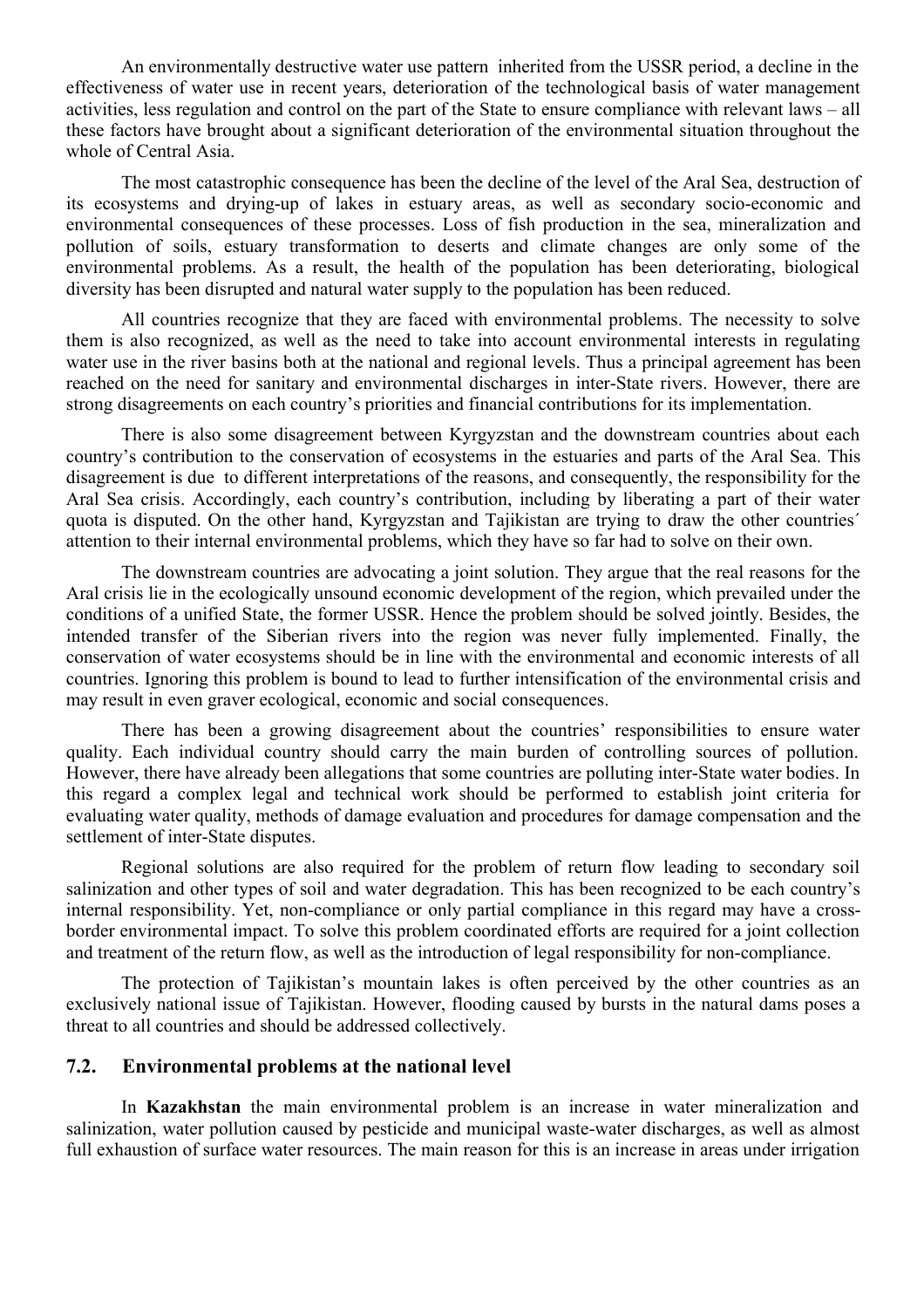and in discharge of drainage water, as well as the use of chemical fertilizers and pesticides at cotton and rice plantations.

Increased water mineralization has badly affected the rate of salinization of irrigated land causing a decline in crop yield. Surface water downstream as well as upstream cannot be used for drinking. The same applies to the groundwater, which is hydraulically connected with the surface water. An increase in the pollution of the Syr Darya river, which has traditionally served as a source of drinking water, has led to higher incidence of disease among the local population.

The condition of water resources in **Kyrgyzstan** has deteriorated. This has been caused by degradation of the technological aspect of water management, water abstraction, riverbank protection, water treatment and anti-flooding facilities. Deterioration of municipal water supply and waste-water management, as well as lax State control of water users' compliance with environmental standards are also to blame for this. There is a special point of view in the country about how the Aral problem should be solved. Responsibility for the crisis should be taken by those countries whose economic activities led to the disaster in the first place, and which should now be responsible for overcoming its consequences.

In **Tajikistan**, in contrast, there has been a decrease in the pollution of water bodies as a result of a decline in industrial production and a general economic recession. A reduced use of pesticides and chemicals has had a beneficial effect on the quality of waste water, as well as drainage water.

However, there is concern in the country about the environmental situation. An anticipated economic growth will cause an increase in water use. With new water management facilities being commissioned and industrial production being stepped up, measures should be taken to protect the water bodies and prevent damage to the environment.

Development of the hydropower industry has already had a negative impact, such as soil erosion, flooding, deterioration of the condition of water bodies, changes in their hydrochemical and temperature regimes.

An inadequate development of drainage systems has resulted in lands transforming into marshlands, as well as an increased mineralization of groundwater. Waste and drainage water discharges have led to a considerable increase in mineralization of surface water. The majority of the centralized sewerage systems have effectively ceased to exist. Most water treatment facilities in Tajikistan are characterized by worn-out equipment. Discharged waste water does not meet sanitary standards. Soil erosion and deforestation have been spreading as a result of excessive cattle grazing. Migration to the cities has resulted in problems with drinking water supply and land pollution by solid waste. Natural disasters, the probability of which has risen, pose a great threat for the condition of the water bodies as Tajikistan is situated in a seismic zone. Besides, there is a high occurrence of torrential rains causing avalanches and mud slides.

Another major problem, which has not yet fully manifested itself, is the melting of glaciers. This process is capable of disrupting the hydrological regime and causing unpredictable environmental disasters. Another specific problem of Tajikistan, which, however, is relevant for the whole region, is protection of the mountain lakes. These are not only valuable natural assets but also potential sources of risk in case of disruptions of the hydrological regime or natural disasters in the mountains.

#### **CONCLUSION**

Over the past decade the condition of water resources in Central Asia has become critical. Their quantity and their quality have been declining. This has resulted in disagreements between the region's countries about the sharing of resources in inter-State water bodies, imbalances in the long-standing relations between the countries and a change in orientation towards addressing national, predominantly economic requirements, and away from regional environmental requirements. It appears that these disagreements have been caused by the economic difficulties experienced by every country to a varying degree.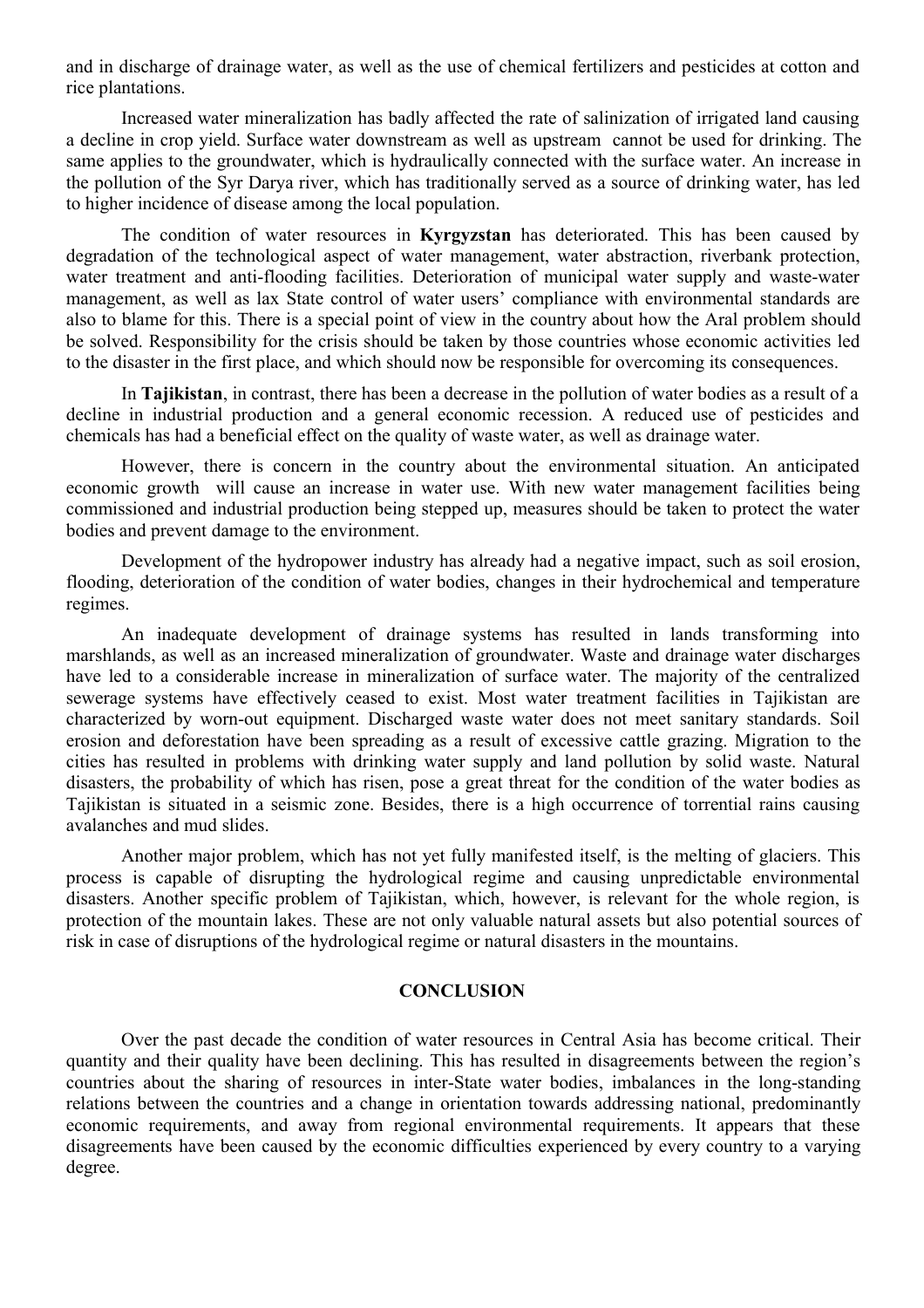The situation might not have worsened so much if the countries had developed economies producing competitive products and allowing them to allocate sufficient funds for the upkeep of water bodies and water installations on their territories.This is why the task of reconciling their positions in the area of water resource use cannot be solved separately from the development of an effective economic model for every country. In practice this amounts to ensuring the sustainable development of the whole region, of which water policies are a major part.

The problem of ensuring sufficient water resources for the needs of every country cannot be solved without regional cooperation. Only by constantly looking for compromises and by making joint decisions on water use issues can the potential of the inter-State rivers be used to everybody´s advantage.

The necessity to maintain and further develop regional cooperation between the countries is recognized in the region despite the fact that there are still some radical selfish views. Representatives of all the countries have put forward substantiated arguments in favour of coordinated actions and collective settlements of the remaining disagreements.

It should be noted that issues requiring joint decisions by countries are of an inter-sectoral nature and, therefore, call for complex solutions. For example, technological issues are often related to financial, economic and management issues. Issues regarding the setting-up of optimal legal structures require legal solutions.

The disputed issues requiring joint solutions by the countries of Central Asia can be summed up as follows:

1. Issues regarding the establishment of long-term water allocation procedures to accommodate the water requirements of different sectors, the water requirements of upstream and downstream countries, as well as economic and environmental interests:

- Property rights for water resources;
- Principles and criteria for water allocation and the practice of exchanging water for energy;
- Lack of procedures and mechanisms for long-term inter-State cooperation and the problems linked with violations in agreeing and distributing water use quotas.
- 2. Issues pertaining to the inter-State management of water use:
- The mandate of relevant authorities and institutions, e.g. ICWC, watershed authorities, IFAS;
- Lack of cooperation among such authorities and institutions;
- The inadequacy of the legal framework for inter-State decision-making;
- Disagreements on the further development institutions for inter-State cooperation;
- The lack of agreed procedures for the effective functioning of inter-State institutions;
- Disagreement on whether water resources can be regarded as a commodity and the introduction of payment for water use into the practice of inter-State water allocation.

3. Issues regarding the inter-State legal framework for cooperation on water use, including water sharing and protection:

- The absence of an agreed list of issues requiring legal regulation at the inter-State level;
- The inadequate implementation of agreements;
- Inadequate negotiation procedures for the development of obligatory inter-State agreements;

4. Issues regarding maintenance and upgrading of water management and energy industry facilities and ensuring their safe operation: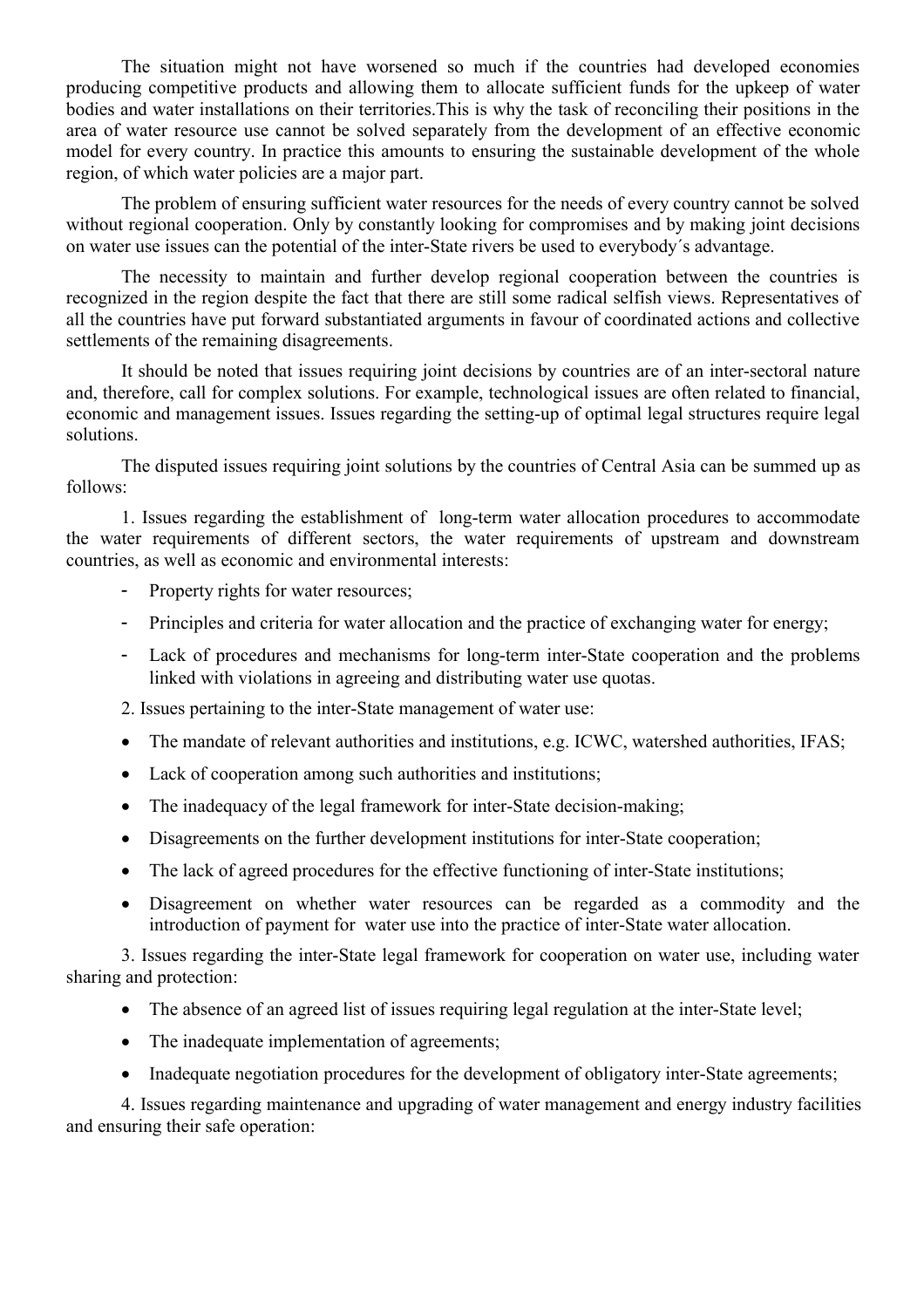- Disagreement on how the financial burden of the upkeep of inter-State water management facilities should be shared.
- 5. Issues regarding the monitoring of water resources:
- Disagreement on cost sharing for the technical maintenance of the technical side of the monitoring systems;
- A lack of agreement on terms and procedures for monitoring data exchange.
- 6. Issues regarding the protection of water resources:
- Disagreement on joint participation in the protection of the Aral Sea estuary and its ecosystems;
- A lack of agreement on solving water pollution problem, including the problem of return flow water;
- Disagreement with regard to the implementation of the polluter pays principle;
- Different understanding of the importance of individual environmental problems and priorities;
- Inadequate attention to the protection of valuable ecosystems such as mountain lakes.

# **SECTION C. RECOMMENDED APPROACHES TOWARDS FINDING AGREED SOLUTIONS**

To eliminate differences over water use management and create a long-term basis for balanced water use and sustainable socio-economic development, a number of interconnected measures are recommended. While developing a strategy for the sound use of water resources, together with its associated action plans, the measures can be further developed into specific tasks where implementation dates can be set and responsibilities determined.

The recommendations with regard to the solution of regional and national problems of water use and protection can be summed up as follows:

# **1. Development of water allocation principles, including economic instruments**

Countries have agreed on the need for urgent action in this area and proposed to:

- Develop a mutual understanding based on compromise solutions for the most disputed issues, i.e. ownership of water resources, valuation of water as resourse having a monetary value, and payment for water use in inter-State relations;
- Specify quantities of potential reserves of water resources in the region;
- Provide long-term estimates of the water requirements of individual countries;
- Agree on quotas for water use in each country taking into consideration the projected development of water-using sectors and household needs, and also the implementation of water conservation measures;
- Agree on schedules for internal water use from inter-State water sources that will provide for a complex use of water resources and observance of environmental norms;
- Agree on quality standards for water resources to be applied by inter-State water bodies;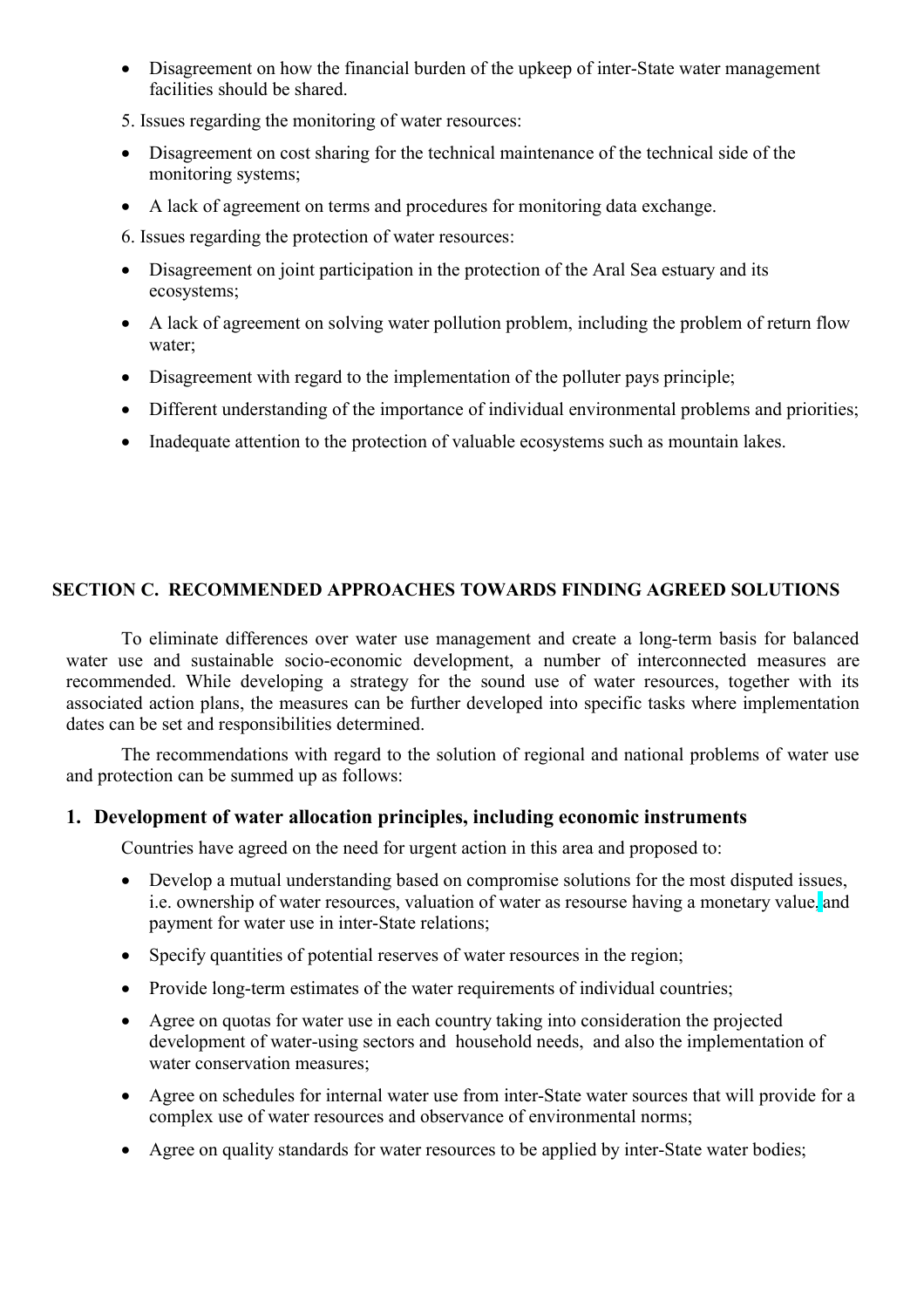Agree on inter-State water allocation procedures and a mechanism for its joint control with the application of integrated management of water resources.

The following principles for water allocation have been recommended:

- Establishment of a water use quota for each country;
- Division of water resources into quotas:
- Establishment of schedules for water supply to each country;
- Establishment of water quality criteria;
- Establishment of procedures for agreeing on decisions on water allocation and control measures;
- Development of economic mechanisms for the countries' waters;
- Development of procedures for joint participation of countries in mutually advantageous water management;

Considering that the issue of water allocation is difficult to solve, Central Asian countries would benefit from studying the international and foreign experience of sharing the natural flow of transboundary rivers, as well as groundwater and return flow water.

# **2. Development of national water use policies taking into account agreed national and regional interests**

Considering that the region shares the hydrological and water management systems, the countries should strive to use water as has been agreed. Otherwise, they will always experience difficulties with water supply.

To this end, each country should define and evaluate its economic priorities and water requirements of the economy and the social infrastructure, engage in inter-State negotiations in order to eliminate mutually exclusive and non-viable requirements, develop and constantly upgrade the national schemes of water use in different sectors, and, if necessary, develop a document defining their national policies of water use and protection.

Targets set for water resource management need to be legally secured. Such legislation would legitimize implemented and planned actions. Legislation can also speed up, or on the contrary slow down the achievement of set targets. All Central Asian countries have already upgraded their water legislation to a varying degree. However, it should be noted that this has so far failed to play any significant part in improving the condition of water resources.

Given the intentions and the necessity to reform the water use relations at both the national and inter-State levels, it is necessary that each country's legislation should be changed accordingly. Among other things, the watershed principle of management, equal rights for water users, procedures for access to monitoring data, economic instruments, the direction of management structure reform, inter-State cooperation should all be included in the legislation.

Considering the need to develop inter-State cooperation, the countries should harmonize their national water legislation to ensure compliance with international agreements.

### **3. Improvement of inter-State cooperation on integrated water resources management**

Even though there are conflicting opinions about the forms and methods of cooperation, the necessity to maintain and broaden cooperation is not questioned. The general sentiment is that the introduction of new cooperation patterns requires thorough work in terms of developing legal, administrative and financial mechanisms.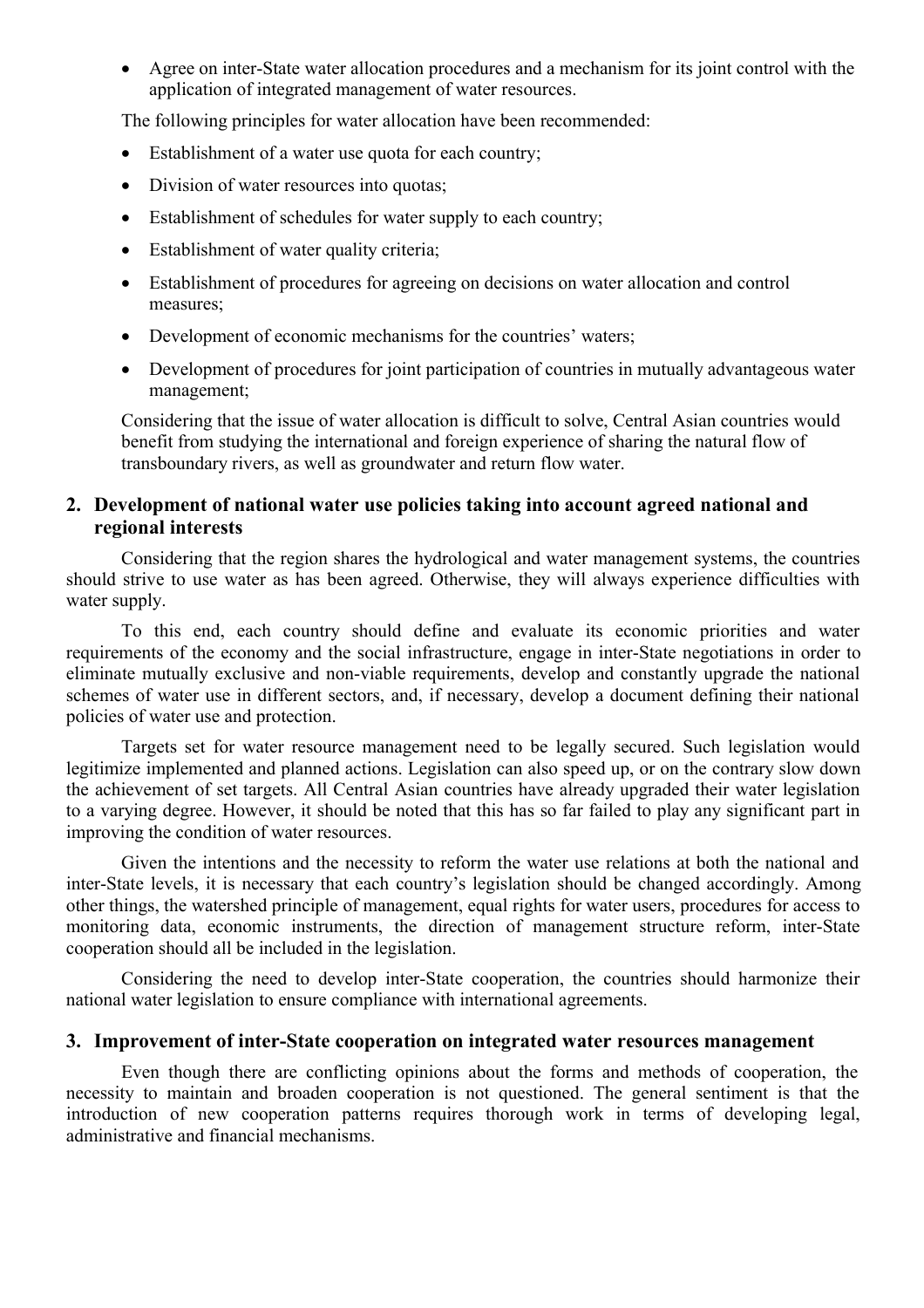Under these conditions, while not yet taking decisions on far-reaching reforms of the existing system, it would make sense to start coordinating activities of all relevant institutions and improving their functioning, as well as to start gradually developing an inter-State cooperation system in the area of management of water resources. In this regard, effective coordination of SPECA, IFAS and other projects should be pursued and all countries of the region should be engaged in active cooperation.

The necessity to develop an inter-State legal basis, as a foundation for regional cooperation is not in question. However, there is disagreement as to what the content of future agreements should be and what legal power they will have. It appears that most disagreement, especially those of economic nature, can be settled while setting dates and establishing procedures for the implementation of specific disputed proposals.

In this regard, the parties could start with defining an agreed list of issues requiring settlement at the inter-State level on the basis of the inventory of existing agreements. This could be a single complex agreement on the legal regime of water agreements or several linked agreements on specific issues, e.g. water allocation, maintenance of water management facilities, monitoring system management, gathering and exchange of data, organization of inter-State cooperation, regional and basin-wide water use management, mutual notification of emergencies, etc. General approaches to the content and structure of such agreements should also be defined. They may either thoroughly regulate inter-State relations or be of a framework character requiring additional protocols, action plans, etc.

To ensure a high degree of their implementation, the agreements should not include declarative elements. While developing the agreements the parties would do well to set clear targets, define implementation procedures and to make provisions for dispute settling mechanisms and responsibility.

### **4. Introduction of the river basin principle for water resources management**

This principle has proved to be effective and is maintained all over the world. It is based on the premise that water ecosystems are united and that their elements interact. It is common knowledge that the condition of rivers and other water resources does not only depend on water use but also, to a large extent, on economic activity on the adjacent land. Therefore, such activities should be regulated so as to take into account their impact on bodies of water. This can be achieved most effectively within the framework of integrated watershed management.

It is recommended that the countries should, where necessary, reform State management at the national level so as to introduce integrated management of water use within individual basins, as well as to define procedures of allocating the use of water and other resources. By integrated management of water use we understand a joint decision-making mechanism dealing with allocating water or other resources so as to preserve the resource potential of the entire watershed and to protect it from harmful effects, e.g. pollution, exhaustion, etc. Integrated water use at the national level implies setting up watershed authorities and handing over to them the authority to negotiate and take economic and other decisions in the watershed providing for the balance of interests of all water users, as well as control functions pertaining to economic activities and nature use including the authority to take legal actions against violators. Integrated water use at the international level normally implies setting up intergovernmental or inter-ministerial authorities with regulating, advisory and coordinating functions with regard to all types of use of water sources of regional importance. The extent of such mandates is subject to specific agreements. By mutual consent such authorities may also be given the mandate to manage water management facilities of national importance.

### **5. Improvement of water use infrastructure**

There is broad consensus in Central Asia on this issue. All countries have agreed to contribute towards maintenance of water management facilities of inter-State importance. All countries are interested in the proper functioning of these facilities and it would be unfair to put the financial burden of their upkeep on the countries on whose territories, for historical reasons, they are located. In this regard it is recommended that a mutually agreed procedure for an inventory should be developed and an agreed list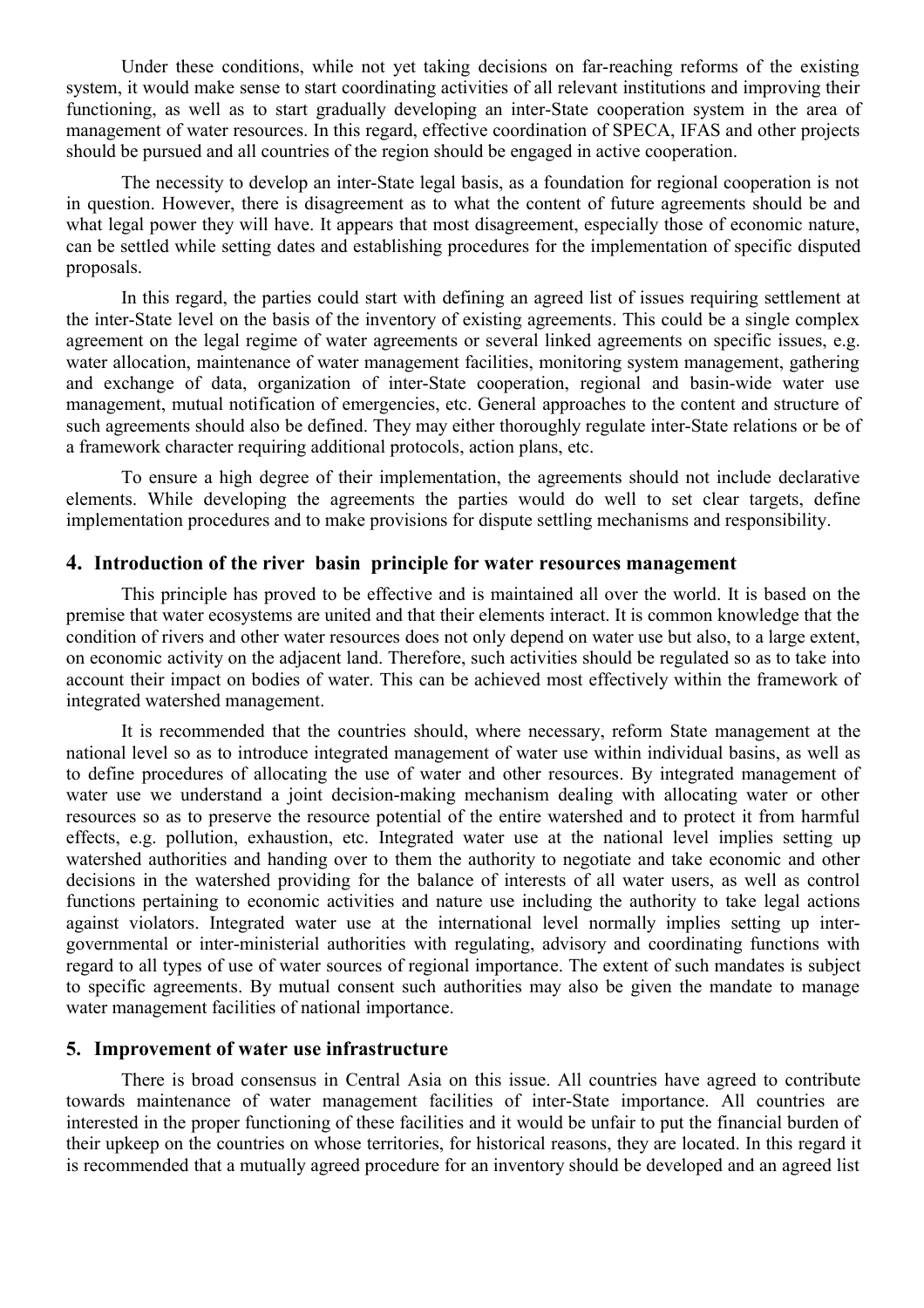of facilities of inter-State importance should be drawn up. It should be noted that some work has already been done by international donors and national authorities in the area of evaluation of the technological condition and running costs of facilities, in order to avoid unnecessary costs.

As large amounts of water are wasted as a result of the poor technological condition of installations such as internal and external irrigation canals, drainage systems, etc., each country should be obliged to upgrade their technological condition. Given the considerable investment required, the countries should define their national and regional priorities for financial aid application, should this be necessary.

### **6. Creation of a joint system for monitoring the status and quality of water resources**

There is broad consensus that without a unified database on the condition and quantities of water and without control of abstraction and discharge sources, it would be impossible to take adequate decisions, be it at the national or regional level. To implement this task, technological requirements for monitoring should be defined and their costs estimated. Obviously, in many cases it would actually pay to develop new means of monitoring based on recent technological developments rather than try to rehabilitate old facilities. At the same time, the countries should agree at government levels on new cost sharing for their upkeep and operation.

It is important that evaluation methods for water quality and quantity should be unified, and procedures for the exchange of inter-State monitoring data established. The main premise here should be that such data may have universal importance and may also be used for commercial, strategic and other purposes. In this regard the countries should agree on what should be defined as open and classified data, and ensure an open exchange of open data.

# **7. Establishment of agreed environmental requirements relating to the protection of aquatic ecosystems**

Countries have proposed to solve their national and regional problems by:

- Defining the countries' responsibilities in protecting the Aral Sea basin and other ecosystems, including the coordination of sanitary and environmental discharge schedules in the rivers of inter-State importance;
- Unifying environmental requirements to prevent water pollution;
- Developing coordinated measures on the issues of inventories and use of groundwater and return flow water;
- Defining responsibilities and unifying transboundary damage evaluation methods;
- Establishing dispute settlement procedures between States;
- Developing measures for protection of valuable water ecosystems, including mountain lakes.

## **8. Establishment of mechanisms for coordination and further development of foreign aid**

Central Asia is included in the scope of activities of various international organizations and donors addressing various aspects of water resource management. Some of these have a considerable experience in the implementation of various projects. However, surprisingly, the activities of international organizations are not always well received. In fact these organizations are often subjected to criticism for what is deemed to be destructive activities. Often such activities lead to discontent on the part of some countries because of how the aid from the donors is distributed. The projects are not always well coordinated; they often overlap or are too short-term to have any lasting significance.

To remedy this situation, the procedures and principles of aid distribution applied, as well as the results of completed projects should be re-evaluated. Some international organizations have already done